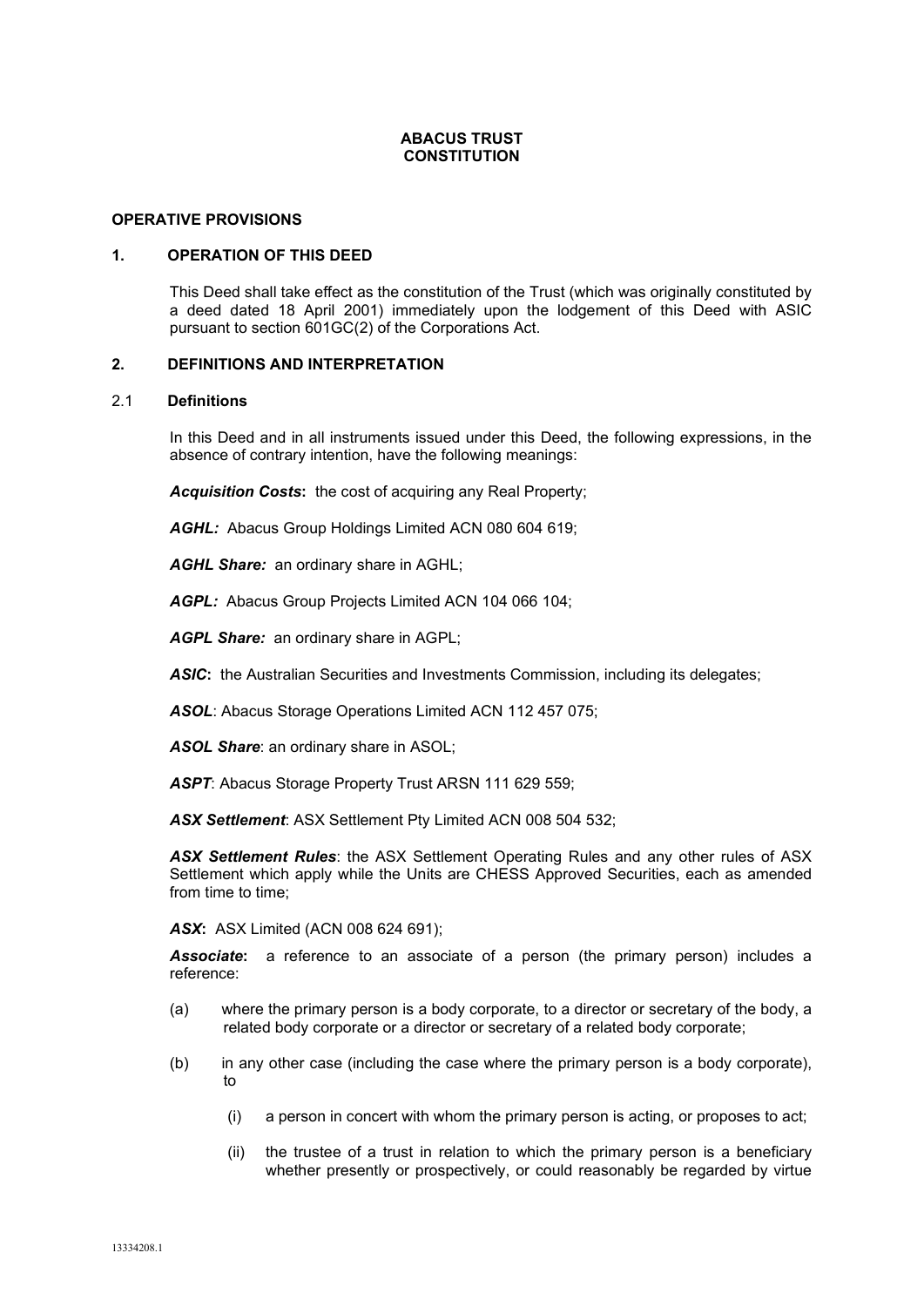of any arrangement or understanding whether formal or informal and whether or not enforceable as capable of benefiting directly or indirectly under the relevant trust, or in relation to which the primary person is capable of controlling, sanctioning, limiting or restraining the actions of the trustee;

(iii) a person in partnership with whom the primary person carries on business but does not include a reference to a person who gives advice to the primary person, or acts on behalf of the primary person, in the proper performance of the functions attaching to a professional capacity or a business relationship;

*Attached Securities***:** Attached Units, Attached Shares and any other financial products which are from time to time Stapled or to be Stapled to a Unit;

*Attached Shares***:** ordinary shares in AGHL, AGPL and any other shares which are from time to time Stapled or to be Stapled to a Unit including, but not limited to, ordinary shares in ASOL when the Storage Fund Stapling Proposal is implemented;

*Attached Units***:** units in the Stapled Trust and any other units which are from time to time Stapled or to be Stapled to a Unit including, but not limited to, units in ASPT when the Storage Fund Stapling Proposal is implemented ;

*Auditor***:** the Auditor of the Trust;

*Benchmark Rate***:** is 3% per annum over the average of the 90 day Bank Bill Swap Reference Rate (source: Bloomberg) reported in the Australian Financial Review on the last business day of each month in the year under review;

**Business Day:** a day other than a Saturday or Sunday or public holiday in Sydney on which trading banks in Sydney are generally open for business and the ASX is open in Sydney;

*CHESS Approved Securities*: securities in respect of which approval has been given by the securities clearing house (being the body corporate approved or licensed under the Corporations Act, namely, ASX Settlement) in accordance with the ASX Settlement Rules;

*Capital Return***:** is the net capital gain on any sale of Real Property as determined in accordance with generally accepted accounting principles, being the Net Sale Proceeds less the Acquisition Cost incurred by the Trust or by the relevant Sub-Trust;

*Circumstance*: any circumstance set out in subsections (2) to (8), inclusive, of section 601GAA as notionally inserted into the Corporations Act by Class Order [CO 05/26] as modified or varied by any Relief;

*Compliance Committee***:** the compliance committee for the purposes of Part 5C.5 of the Corporations Act;

*Compliance Plan***:** the compliance plan prepared by the Responsible Entity in accordance with Part 5C.4 of the Corporations Act;

*Corporations Act***:** the Corporations Act 2001 (Cth);

*Corresponding Number*: in relation to an Attached Security, at any time the number of those Attached Securities that are Stapled to an issued Unit at that time;

*Current Market Value***:** on any day for Stapled Securities that are Officially Quoted:

(a) the average of the daily weighted average of all sale prices for each day on which fully paid Stapled Securities were sold on the ASX during the last 10 Business Days immediately preceding the relevant day;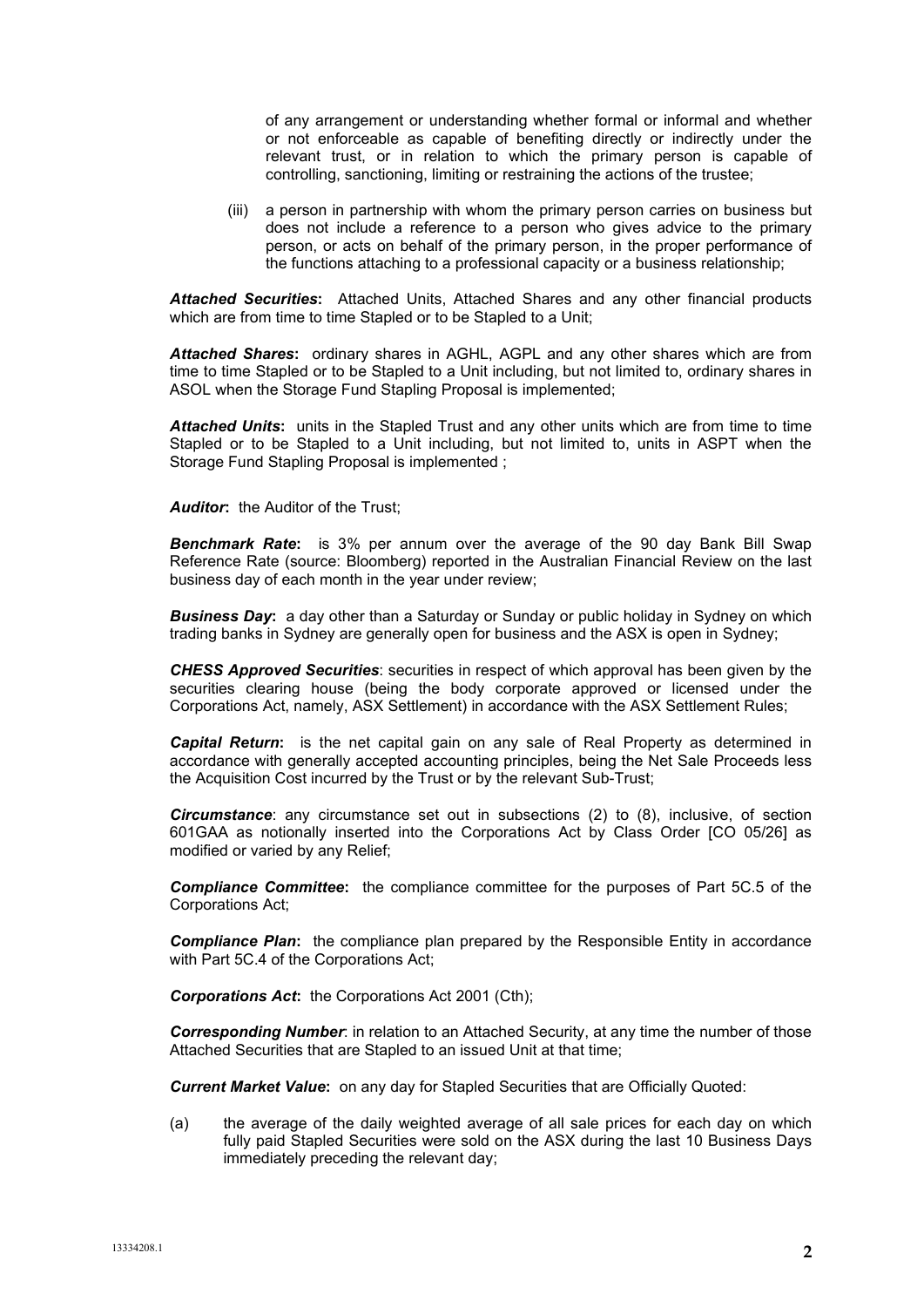(b) should there be no sales during that period, the last bid price for such Stapled Securities during that period;

*Current Unit Value***:** an amount equal to the Net Asset Value of the Trust divided by the number of Units in issue;

*Deed*: this Deed as amended from time to time;

**Derivatives:** a contract whose value depends on or derives from the value of an underlying asset, reference rate or index and includes, without limitation, options, futures, swaps and forward contracts;

*Disclosure Document***:** includes a disclosure document or product disclosure statement as defined in the Corporations Act or any other offer document comprising an offer of Units in the Trust;

**Distributable Income:** the distributable income of the Trust determined in accordance with **Clause [18](#page-23-0)**;

*Distribution Date***:** the date fixed by the Responsible Entity for the distribution of the Distributable Income of the Trust for each Distribution Period, being not later than 90 days after the end of a Distribution Period;

*Distribution Period***:** a period of 3 months or other period not exceeding 12 months as determined by the Responsible Entity and notified to the Unit Holders or specified in a Disclosure Document. Where the termination of the Trust occurs during a Distribution Period, the last Distribution Period will end on the date of termination. The Responsible Entity may change the duration or dates of the commencement or end of Distribution Periods;

*EM*: the Notice of Meeting and Explanatory Memorandum dated on or around January 2012 in relation to the Storage Fund Stapling Proposal.

*Excluded Foreign Unitholder*: a foreign unitholder ineligible to participate in a Stapling Proposal, and in particular, to receive Stapled Securities, including a foreign unitholder specified in the EM as ineligible to participate in the Storage Fund Stapling Proposal;

*Executive Award Plan:* the Abacus Property Group Executive Performance Award Plan as approved by the Responsible Entity from time to time;

*Financial Year***:** a period of 12 months ending on 30 June or on such other date determined by the Responsible Entity. Where the Trust is terminated, the last Financial Year of the Trust will end on the date the Trust is wound up pursuant to **Clause [16](#page-22-0)**;

*Income Tax Assessment Act***:** the Income Tax Assessment Act 1936 or the Income Tax Assessment Act 1997, as may be applicable;

# *Indicative Buy Back Price*:

- (a) where a Unit does not form part of a Stapled Security, the average market price (as that term is defined in the Listing Rules) per Unit of all Units sold on the ASX during the last 5 days on which sales in Units were recorded before the relevant Business Day; or
- (b) where a Unit forms part of a Stapled Security, the average market price (as that term is defined in the Listing Rules) per Stapled Security of all Stapled Securities sold on the ASX during the last 5 days on which sales in Stapled Securities were recorded before the relevant Business Day.

*Issue Price***:** the price at which Units or Options are issued or sold;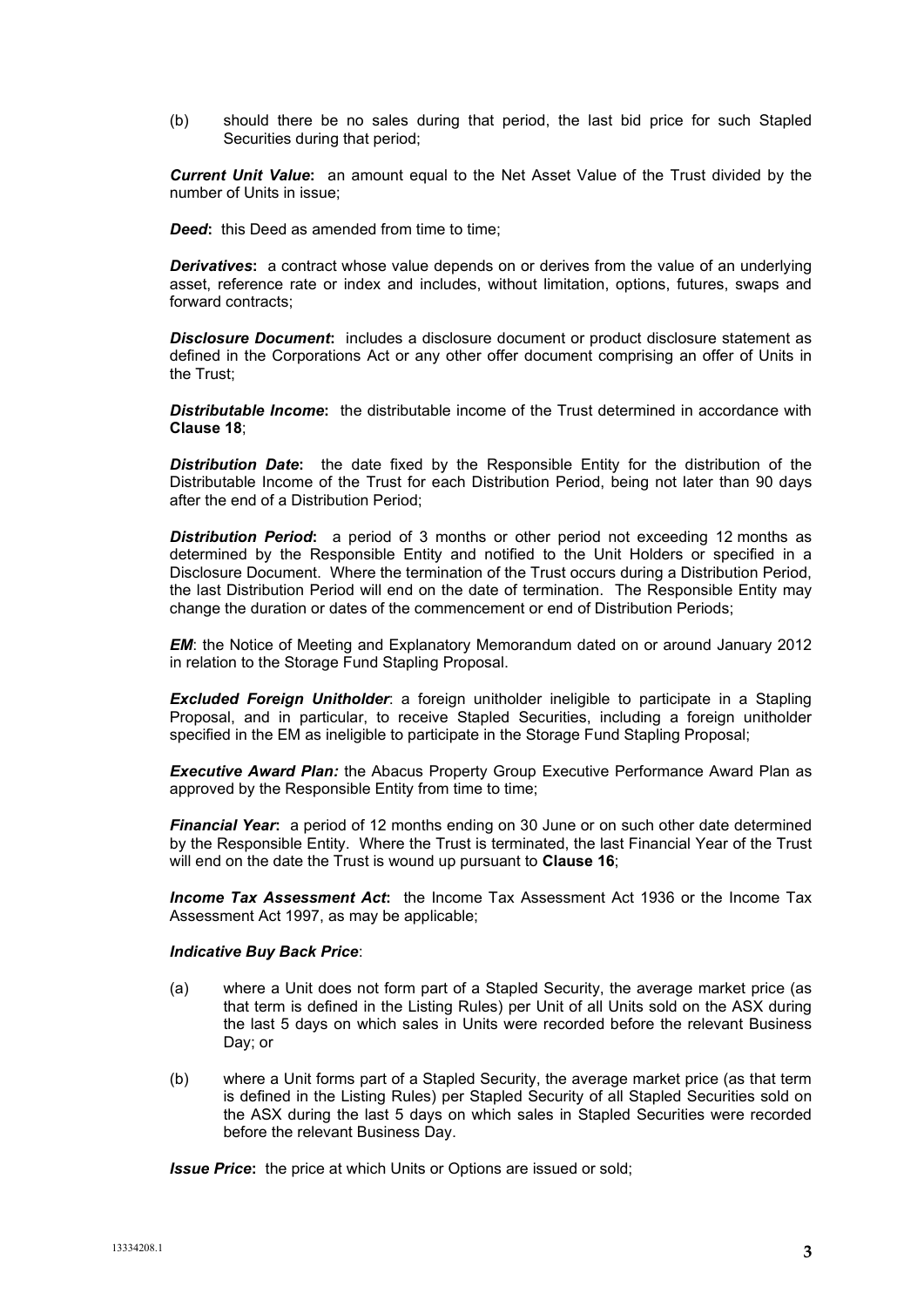*Liquid and not Liquid***:** has the meaning given in Part 5C.6 of the Corporations Act;

*Listed***:** admitted to and not removed from the Official List of the ASX and *Listing* has a corresponding meaning;

*Listing Rules***:** the Listing Rules of the ASX and any other rules of the ASX which are applicable whilst the Trust is admitted to the Official List of the ASX, each as amended or replaced from time to time, subject to the extent of any written waiver by the ASX;

*Market Value***:** the current market value of an investment calculated in a manner determined by the Responsible Entity, in consultation with the Auditor or such other person independent of the Responsible Entity approved by the Compliance Committee;

*month***:** calendar month;

*Net Asset Value***:** the Total Asset Value of the Trust, less liabilities and provisions which the Responsible Entity considers appropriate (including provisions for the costs of acquiring or realising investments);

*Net Sale Proceeds***:** the sale price of any Real Property after deduction of all selling costs and expenses, including (but not limited to) advertising costs and agents' commissions;

*Official List***:** the Official List of the ASX;

*Official Quotation***:** quotation on the Official List and *Officially Quoted* has a corresponding meaning;

**Option:** an option to subscribe for a Unit (including a Performance Right);

**Option Holder:** a person registered as the holder of an Option and includes persons jointly registered;

**Partly Paid Unit:** a Unit on which the Issue Price has not been paid in full (whether or not called);

*Performance Right:* a right granted or issued to be provided with a Unit by way of issue upon satisfaction of relevant conditions under the Executive Award Plan;

**person:** includes, corporation, trust, fund, firm, body or individual;

*Real Property***:** real property or an interest in real property;

*Register***:** the register of Unit Holders or Option Holders maintained in accordance with **Clause [12](#page-20-0)**;

*Relevant VWAP:* has the meaning given in **Clause 7.1(c)**.

*Relief***:** a class order, an exemption, declaration, modification or other instrument granted or issued by ASIC in connection with the Responsible Entity or the Trust and includes any amended or substituted class order, exemption, declaration, modification or other instrument;

*Responsible Entity***:** Abacus Funds Management Limited ABN 66 007 415 590 or other responsible entity for the time being of the Trust for the purposes of Part 5C.2 of the Corporations Act;

*Restricted Securities***:** has the same meaning as in the Listing Rules;

**Security:** has the meaning given to that term in section 92(1) of the Corporations Act;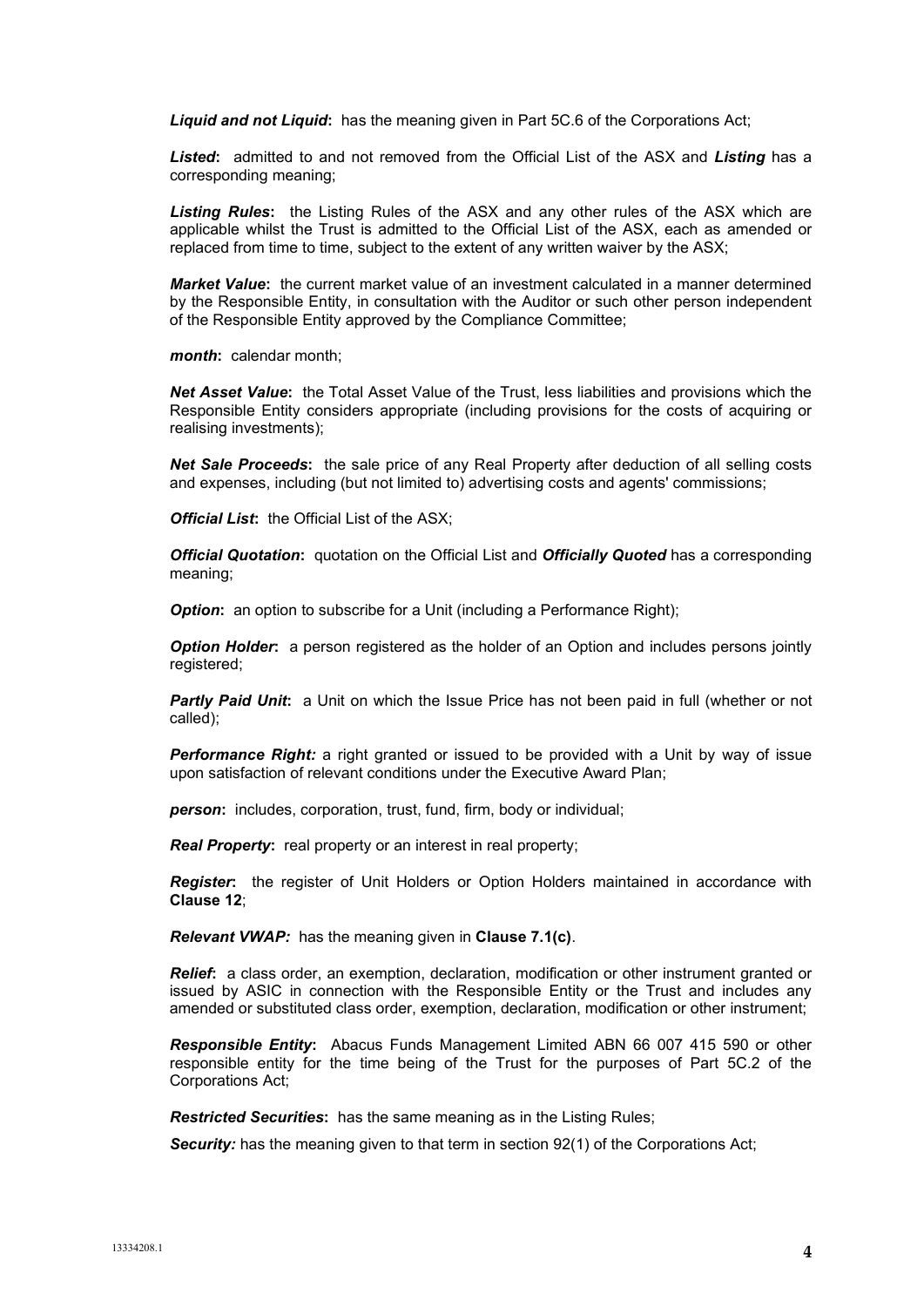*Stapled***:** the linking together of Units and Attached Securities so that, subject to their terms of issue, none of them may be dealt with without the others, and the word *Stapling* has a corresponding meaning;

**Stapling Date:** the date and time determined by the Responsible Entity to be the first day and time on which all the Units on issue are Stapled to an Attached Security or Attached Securities;

**Stapled Entity:** the Stapled Trust, AGHL, AGPL and any other corporation or trust whose financial products are Stapled to the Units including, but not limited to, ASOL and ASPT when the Storage Fund Stapling Proposal is implemented;

*Stapled Security Register*: the register of Stapled Securities to be established and maintained by or on behalf of the Responsible Entity in accordance with **Clause 6.11**;

*Stapled Security***:** a Unit and each Attached Security that are Stapled together and registered in the name of the Unit Holder;

**Stapled Trust:** the registered managed investment scheme known as Abacus Income Trust ARSN 104 934 287;

**Stapling Proposal:** the proposal to Staple any Security to the Stapled Securities, including without limitation the Storage Fund Stapling Proposal;

**Stapling Resolution**: the resolution to approve amendments to this constitution and to, among other things, give effect to the Storage Fund Stapling Proposal;

*Storage Fund Stapling Proposal*: the proposal to Staple the Units of the Trust, the Stapled Trust and the shares in AGHL and AGPL to the shares of ASOL and the units of ASPT;

*Sub-Trust***:** a trust in which all issued units are owned (directly or through another trust or trusts) by the Trust;

*tax***:** includes any tax, (including goods and services tax) duty (including stamp duty), impost and the like and includes any interest or penalty or the like imposed on those amounts;

*Total Asset Value***:** the aggregate of:

- (a) the Market Value of all the assets of the Trust, including cash and amounts owing to the Trust;
- (b) any prepayment of expenditure;
- (c) any unpaid current liability amounts;
- (d) such other increments or decrements as the Auditor approves be included; and
- (e) any capital expenditure not included in the Market Value of the assets of the Trust;

*Trust*: the trust governed by this Deed called the Abacus Trust or other name chosen by the Responsible Entity;

*Trust Fund***:** all investments and property held by the Responsible Entity on the trusts of this Deed from time to time but excluding such Distributable Income as has been credited to a distribution account in accordance with **Clause [18](#page-23-0)**;

*unpaid amount***:** the amount of the Issue Price in respect of a Unit which has not been paid (whether called or not);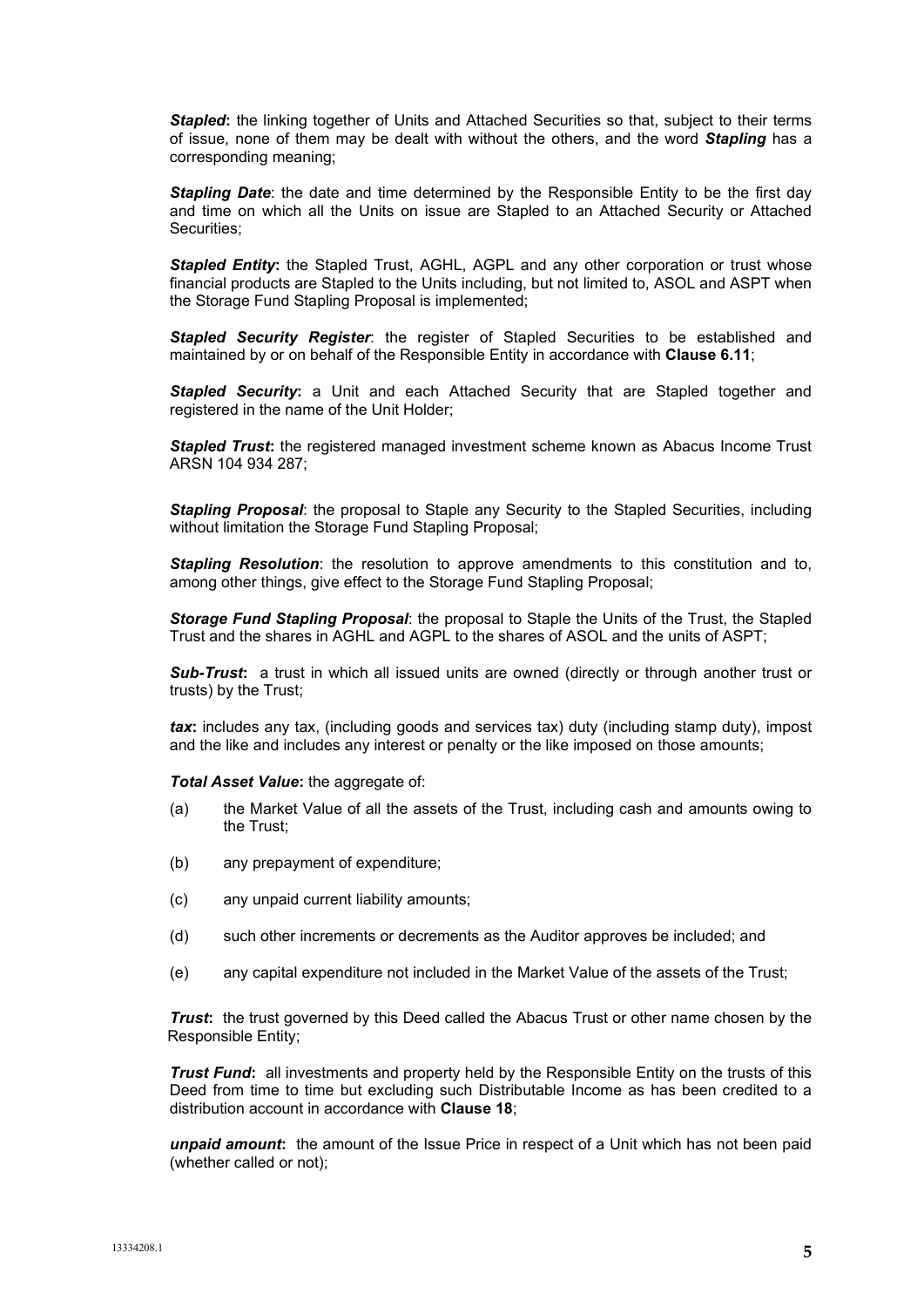**Unit:** an interest in the Trust Fund in accordance with this Deed;

**Unit Holder:** a person for the time being registered as the holder of a Unit and includes persons jointly registered and unless the context requires otherwise, a reference in this Deed, the Corporations Act or any document to a member, is to be construed as a reference to a Unit Holder;

*Unmarketable Parcel* means a number of Units or Stapled Securities which is less than that required for the time being to constitute a marketable parcel of Units or Stapled Securities, as the case may be, as defined by the Listing Rules;

**Unstapled:** a Unit and each Attached Security not, or no longer, being Stapled:

*Unstapling Date***:** has the meaning given in **Clause [6.9](#page-13-0)**; and

*Withdrawal Offer***:** an offer made by the Responsible Entity in accordance with Part 5C.6 of the Corporations Act to allow for redemption of Units.

## 2.2 **Interpretation**

In this deed, unless the contrary intention appears:

- (a) headings are for ease of reference only and do not affect the meaning of this deed;
- (b) the singular includes the plural and vice versa and words importing a gender include other genders;
- (c) other grammatical forms of defined words or expressions have corresponding meanings;
- (d) a reference to a clause, paragraph, schedule or annexure is a reference to a clause or paragraph of or schedule or annexure to this Deed and a reference to this Deed includes any schedules and annexures;
- (e) a reference to a document or agreement, including this Deed, includes a reference to that document or agreement as novated, altered or replaced from time to time;
- (f) a reference to 'A\$', '\$A', 'dollar' or '\$' is a reference to Australian currency;
- (g) a reference to a specific time for the performance of an obligation is a reference to that time in the State, Territory or other place where that obligation is to be performed;
- (h) a reference to a party includes its executors, administrators, successors and permitted assigns;
- (i) words and expressions importing natural persons include partnerships, bodies corporate, associations, governments and governmental and local authorities and agencies;
- (j) a reference to any legislation or statutory instrument or regulation is construed in accordance with the Acts Interpretation Act 1901 (Cth) or the equivalent State legislation, as applicable.
- (k) words and expressions defined in the Corporations Act as at the date of this Deed have the meanings given to them in the Corporations Act at that date.
- (l) a reference to writing includes typewriting, printing, lithography, photography and any other method of representing or reproducing words, figures or symbols in a permanent and visible form.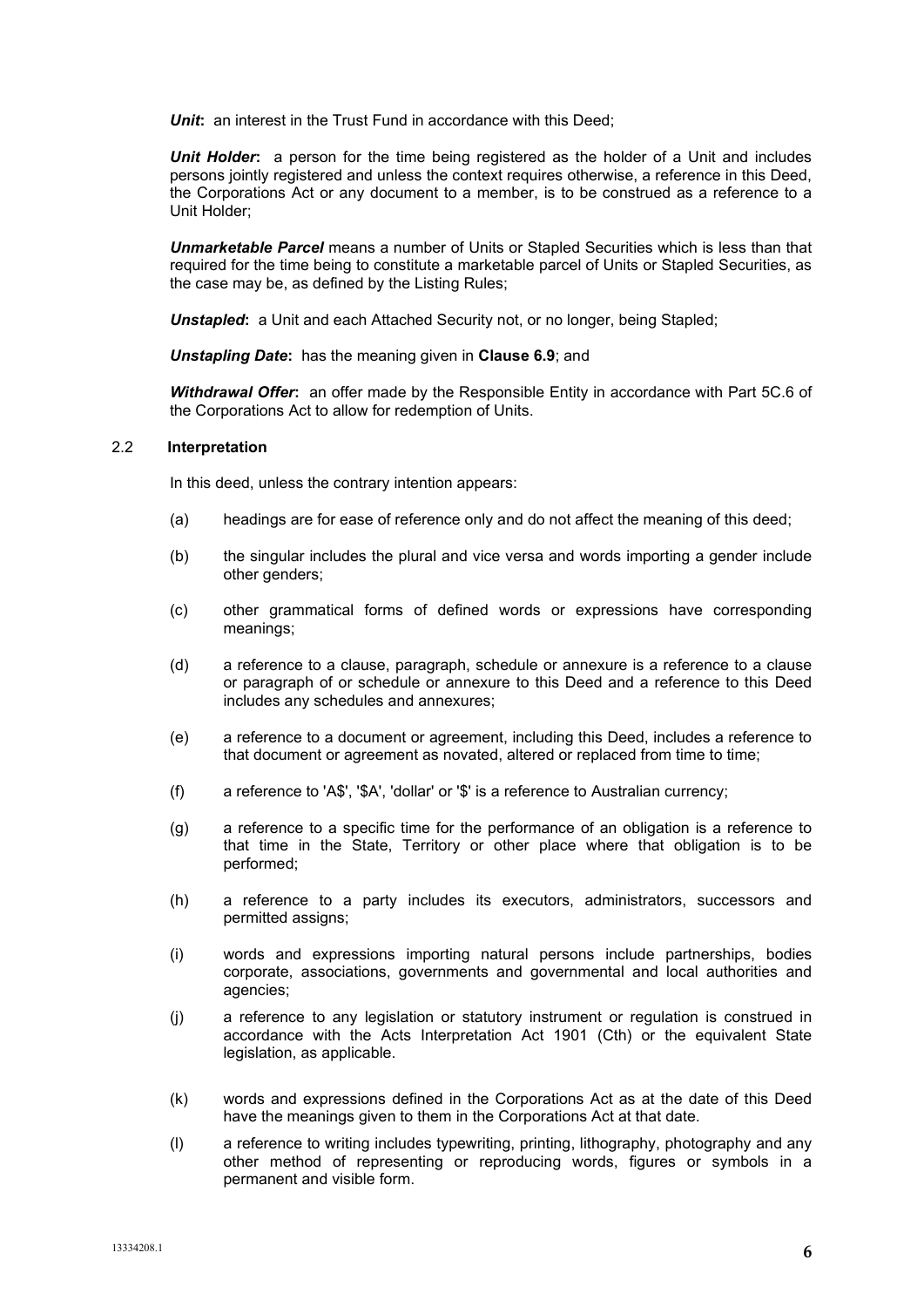- (m) a reference to 'relevant day' in the definition of Current Market Value means, for the purpose of clause  $5.5(c)(i)(B)$ , the earlier of the day on which the intention to offer or issue the Stapled Securities is announced to the ASX, and the date of the agreement to issue the Stapled Securities.
- (n) a reference to a "relevant day" in the definition of Current Market Value means, for the purposes of clause  $5.5(c)(i)(B)$ , the earlier of the day on which the intention to offer or issue the Stapled Securities is announced to the ASX, and the date of the agreement to issue the Stapled Securities.

# 2.3 **Rounding**

All calculations under this Deed may be rounded up or down to the nearest whole number as determined by the Responsible Entity.

## 2.4 **Record date**

<span id="page-6-1"></span>Subject to the Listing Rules, the Responsible Entity will determine the record date for determining Unit Holders' entitlements including their entitlements to participate in new issues and distributions of income and capital.

# **3. CORPORATIONS ACT RELIEF**

- 3.1 Subject to **Clause [3.3](#page-6-0)**, where relief from, or a modification to, the provisions of the Corporations Act is given or made by a Relief, the provisions of this Deed operate subject to the Relief.
- 3.2 Subject to **Clause [3.3](#page-6-0)**, where relief from, or a modification to, the provisions of the Corporations Act is given or made by a Relief if this Deed includes specified provisions, then the provisions:
	- (a) are taken to be included in this Deed; and
	- (b) prevail over the other provisions of this Deed to the extent of any inconsistency.
- <span id="page-6-0"></span>3.3 If the relief is granted by class order (rather than specifically in relation to the Trust), the Relief applies, and the specified provisions referred to in **Clause [3](#page-6-1)** are taken to be included in this Deed, unless the Responsible Entity states in writing that that is not the case.

# **4. CONSTITUTION AND DURATION OF THE TRUST AND EFFECT OF THIS DEED**

#### <span id="page-6-2"></span>4.1 **Commencement and duration of Trust**

The Trust commenced on 18 April 2001 and subject to this Constitution the Trust will terminate in accordance with the Corporations Act, the Listing Rules, or in accordance with any requirement of law or equity or pursuant to **Clause [16](#page-22-0)**.

#### 4.2 **Constitution and its enforceability**

This Deed is the constitution of the Trust for the purposes of the Corporations Act and its provisions shall be legally enforceable by the Unit Holders against the Responsible Entity and by the Responsible Entity against each Unit Holder and all persons claiming through a Unit Holder as if they were parties to this Deed.

#### 4.3 **Vesting of Trust Fund**

The Trust Fund is and will be vested in and held by the Responsible Entity on trust for the Unit Holders on the terms of this Deed.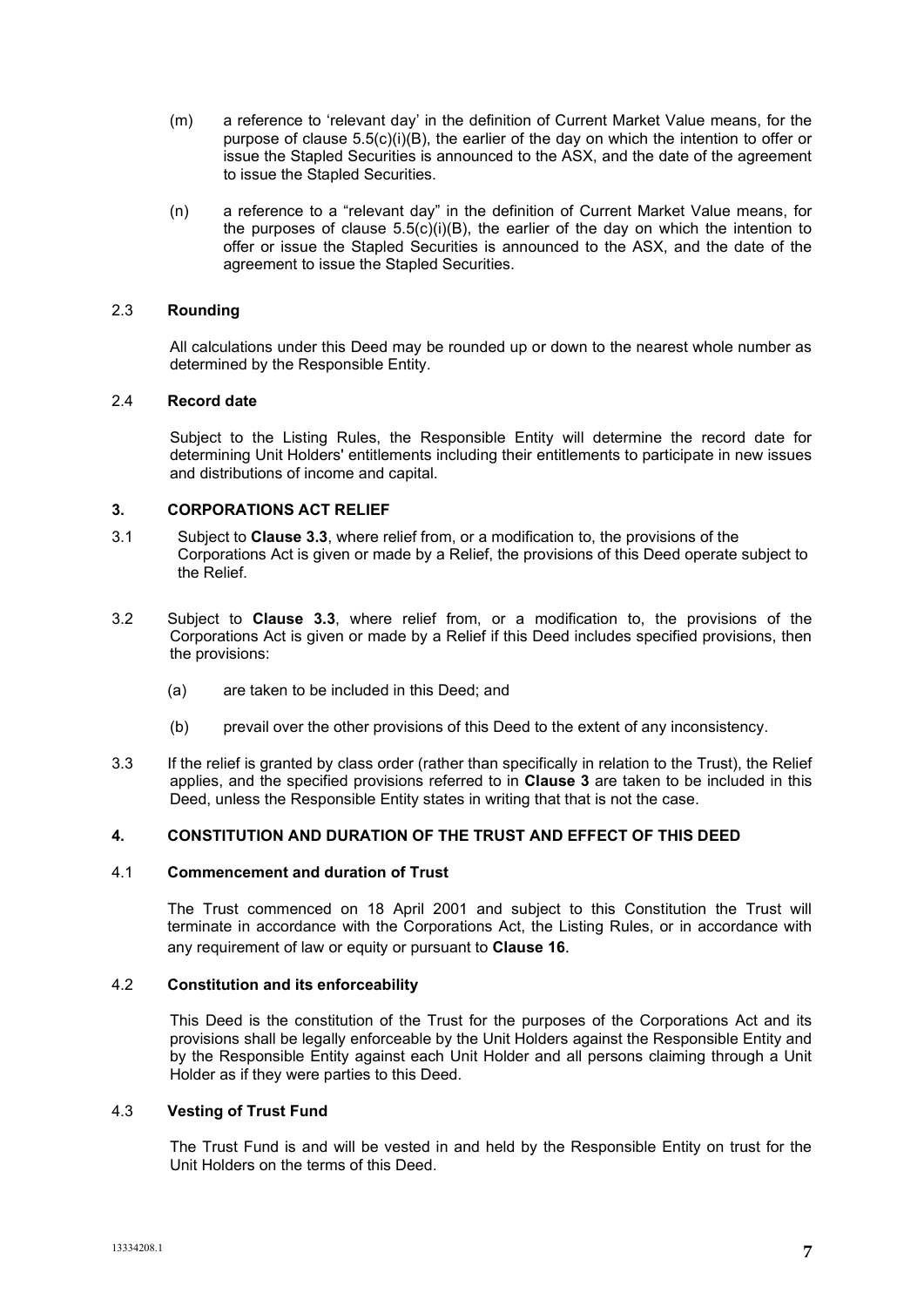## 4.4 **Binding effect of Deed**

This Deed will be binding on the Responsible Entity and each Unit Holder and Option Holder and all persons claiming through them as if they are parties to this Deed.

## <span id="page-7-0"></span>**5. CREATION AND SALE OF UNITS**

#### 5.1 **Units**

The beneficial interest in the Trust is and will be divided into Units. Subject to the terms of issue, every Unit confers an equal interest in the Trust but not an interest in any particular part of the Trust.

# 5.2 **Transaction Costs**

In each case where an Issue Price is determined under this **Clause [5](#page-7-0)** or **Clause [7](#page-15-0)** there will be added to the Issue Price such transaction costs (if any) as the Responsible Entity determines and is permitted to include pursuant to any Relief.

#### 5.3 **Issue Price for rights issues**

In the case of Units offered to all Unit Holders registered on a date determined by the Responsible Entity, as nearly as possible pro rata to the number of Units held by them on that date:

- (a) where the Units form part of Stapled Securities, are Officially Quoted and have not been suspended from Official Quotation (other than temporarily) - the Issue Price of those Units, when aggregated with the issue prices of the Attached Securities to which those Units will be Stapled, will be:
	- (i) the Current Market Value of Stapled Securities on the Business Day preceding the day on which the intention to make the offer is announced to the ASX; or
	- (ii) where permitted by, and subject to the conditions of, any Relief or if any Circumstance applies, such other price as the Responsible Entity determines in its discretion, but not less than 50% of the Current Market Value of Stapled Securities on the Business Day preceding the day on which the intention to make the offer is announced to the ASX; and
- (b) where the Units have been suspended from Official Quotation (other than temporarily) or have otherwise ceased to be Officially Quoted (whether or not they form part of Stapled Securities) – the Issue Price of those Units will be:
	- (i) the Current Unit Value of those Units on the Business Day preceding the day on which the offer is made; or
	- (ii) where permitted by, and subject to the conditions of, any Relief or if any Circumstance applies, such other price as the Responsible Entity determines in its discretion, but not less than 50% of the Current Unit Value of those Units on the Business Day preceding the day on which the offer is made.

# 5.4 **Issue Price for income reinvestment**

In the case of reinvestment of any income or capital entitlement:

(a) where the Units form part of Stapled Securities and are Officially Quoted and have not been suspended from Official Quotation (other than temporarily) - the Issue Price of those Units, when aggregated with the issue prices of the Attached Securities to which those Units will be Stapled, will be: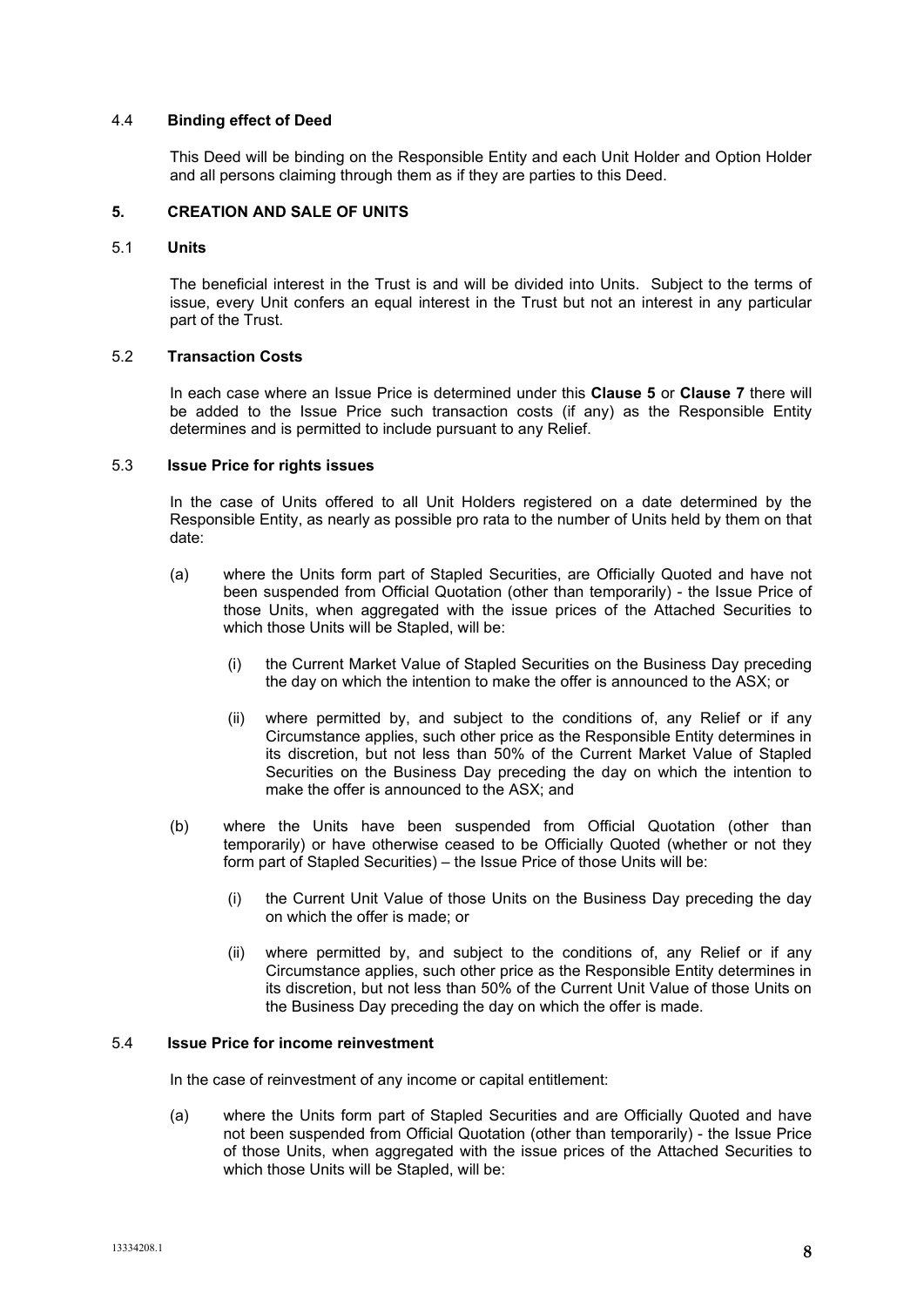- (i) the Current Market Value of Stapled Securities on the Business Day preceding the record date for the determination of Unit Holder entitlements; or
- (ii) where permitted by, and subject to the conditions of, any Relief or if any Circumstance applies, such other price as the Responsible Entity determines in its discretion, but not less than 50% of the Current Market Value of Stapled Securities on the Business Day preceding the record date for the determination of Unit Holder entitlements; and
- (b) where the Units have been suspended from Official Quotation (other than temporarily) or have otherwise ceased to be Officially Quoted (whether or not they form part of Stapled Securities) – the Issue Price of those Units will be:
	- (i) the Current Unit Value of those Units on the Business Day preceding the record date for the determination of Unit Holder entitlements; or
	- (ii) where permitted by, and subject to the conditions of, any Relief or if any Circumstance applies, such other price as the Responsible Entity determines in its discretion, but not less than 50% of the Current Unit Value of those Units on the Business Day preceding the record date for the determination of Unit Holder entitlements.

# 5.5 **Issue Price for placements**

In the case of any Units not issued under any other provision of this Deed:

- (a) where the Units form part of Stapled Securities and are Officially Quoted and have not been suspended from Official Quotation (other than temporarily) - the Issue Price of those Units, when aggregated with the issue prices of the Attached Securities to which those Units will be Stapled, will be:
	- (i) the Current Market Value of Stapled Securities on the Business Day preceding the day on which the intention to make the offer or issue is announced to the ASX; or
	- (ii) where permitted by, and subject to the conditions of, any Relief or if any Circumstance applies, such other price as the Responsible Entity determines in its discretion;
- (b) where the Units have been suspended from Official Quotation (other than temporarily) or have otherwise ceased to be Officially Quoted (whether or not they form part of Stapled Securities) – the Issue Price of those Units will be:
	- (i) the Current Unit Value of those Units on the Business Day preceding the day on which the offer or issue is made; or
	- (ii) subject to **Clause [5.5\(c\)](#page-8-0)**, where permitted by, and subject to the conditions of, any Relief or if any Circumstance applies, such other price as the Responsible Entity determines in its discretion.
- <span id="page-8-0"></span>(c) Where Units are to be issued in the Circumstance set out in subsection 601GAA(2A) of the Corporations Act as notionally inserted into the Corporations Act by Class Order [CO 05/26] as modified or varied by any Relief, the Responsible Entity must ensure that either of the following applies:
	- (i) both of the following applies:
		- (A) the issue, together with any Related Issue, in the previous year does not, immediately before the issue, comprise more than 15% of the Units in that class;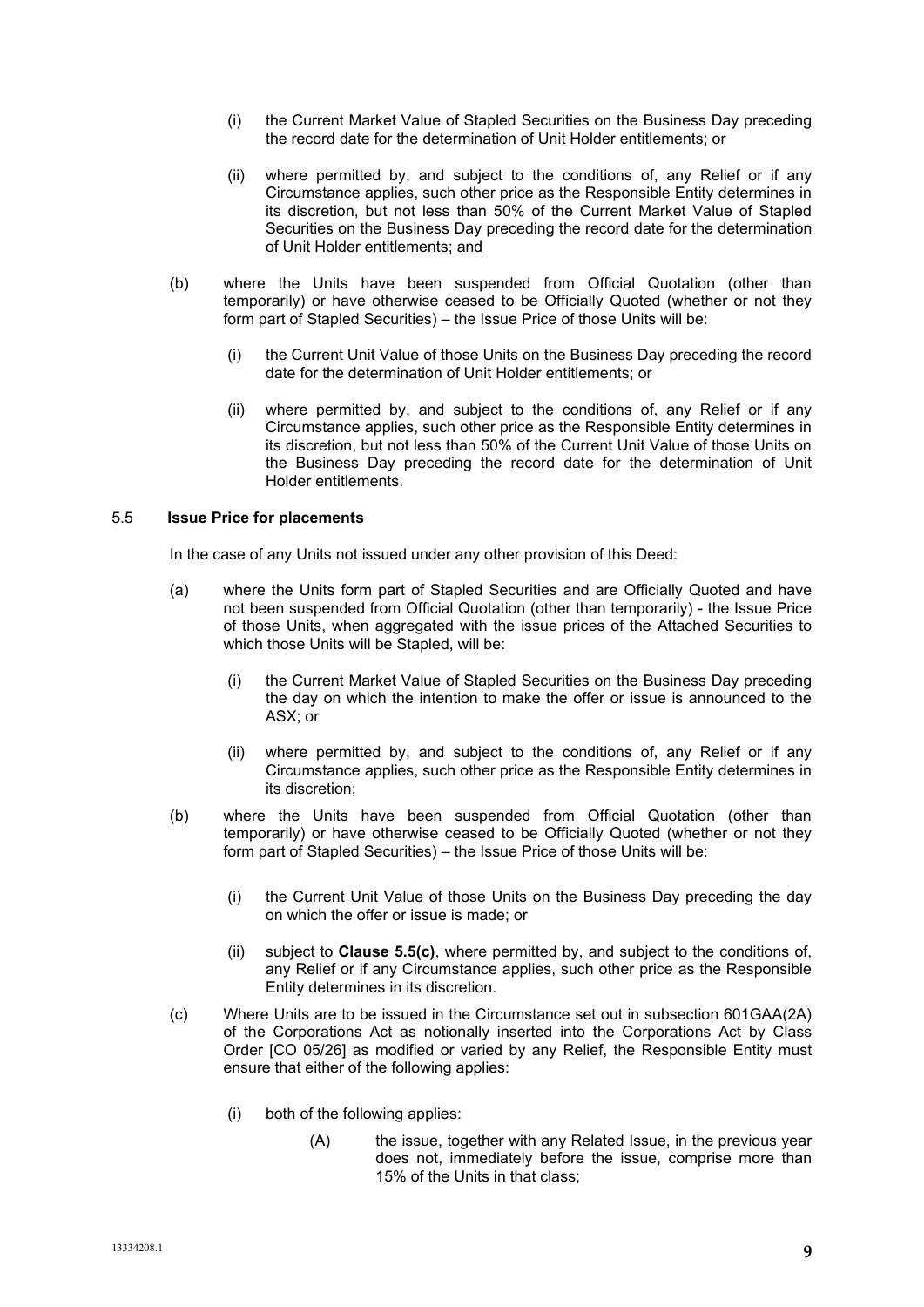- (B) the amount by which the issue price of the Stapled Securities of which the Units form a component part is less than the Current Market Value of Stapled Securities does not exceed 10% of the Current Market Value; or
- <span id="page-9-0"></span>(ii) all of the following apply:
	- (A) Unit Holders who hold Stapled Securities of which the Units form a component part approve the issue by a Placement Resolution;
	- (B) unless the Responsible Entity reasonably considers that the issue will not adversely affect the interests of members in another class – members in that other class approve the issue by a Placement Resolution;
	- (C) any notice convening a meeting to vote on the issue contains particulars of the use to be made of the money raised by the issue.

In this **Clause [5.5\(c\)](#page-8-0)**:

*Placement Resolution*: in relation to the approval of an issue of Units, a special resolution where both of the following apply:

- (a) votes are only cast in respect of Units (the **eligible Units**):
	- (i) that are held by a Unit Holder who will not acquire any of the Units that are to be issued; or
	- (ii) that are held by a Unit Holder for the benefit of another person who will not obtain beneficial ownership of any of the Units that are to be issued;
- (b) the value of the eligible Units held by the Unit Holders who vote represents at least 25% of the total value of eligible Units;

*Related Issue*: in relation to an issue of Units, an issue of Units in the same class at a price set by the Responsible Entity, which has not been approved or ratified by Unit Holders in accordance with **Clause [5.5\(c\)\(ii\)](#page-9-0)** or issued in accordance with other provisions of this Deed.

# <span id="page-9-1"></span>5.6 **Satisfaction of Issue Price**

The Issue Price may be satisfied in such manner as the Responsible Entity determines including by payment of cash or by transfer to the Responsible Entity (or other persons nominated by the Responsible Entity or as agreed between the Responsible Entity and the applicant) of investments acceptable to the Responsible Entity, or any other methods as determined by the Responsible Entity. Any expenses incurred in respect of a transfer of investments must be paid by the Unit Holder.

#### 5.7 **Apportionment of Issue Price**

Subject to the terms of any Relief, where:

- (a) a Unit forms part of a Stapled Security and, as a consequence, a Unit is to be issued as part of a Stapled Security; and
- (b) pursuant to this Deed (including **Clause [7](#page-15-0)**), the Issue Price of the Unit, when aggregated with the issue price of the Attached Securities, is the Current Market Value or the Relevant VWAP (as the case may be) as at the relevant date,

the Issue Price of the Unit will be determined as follows: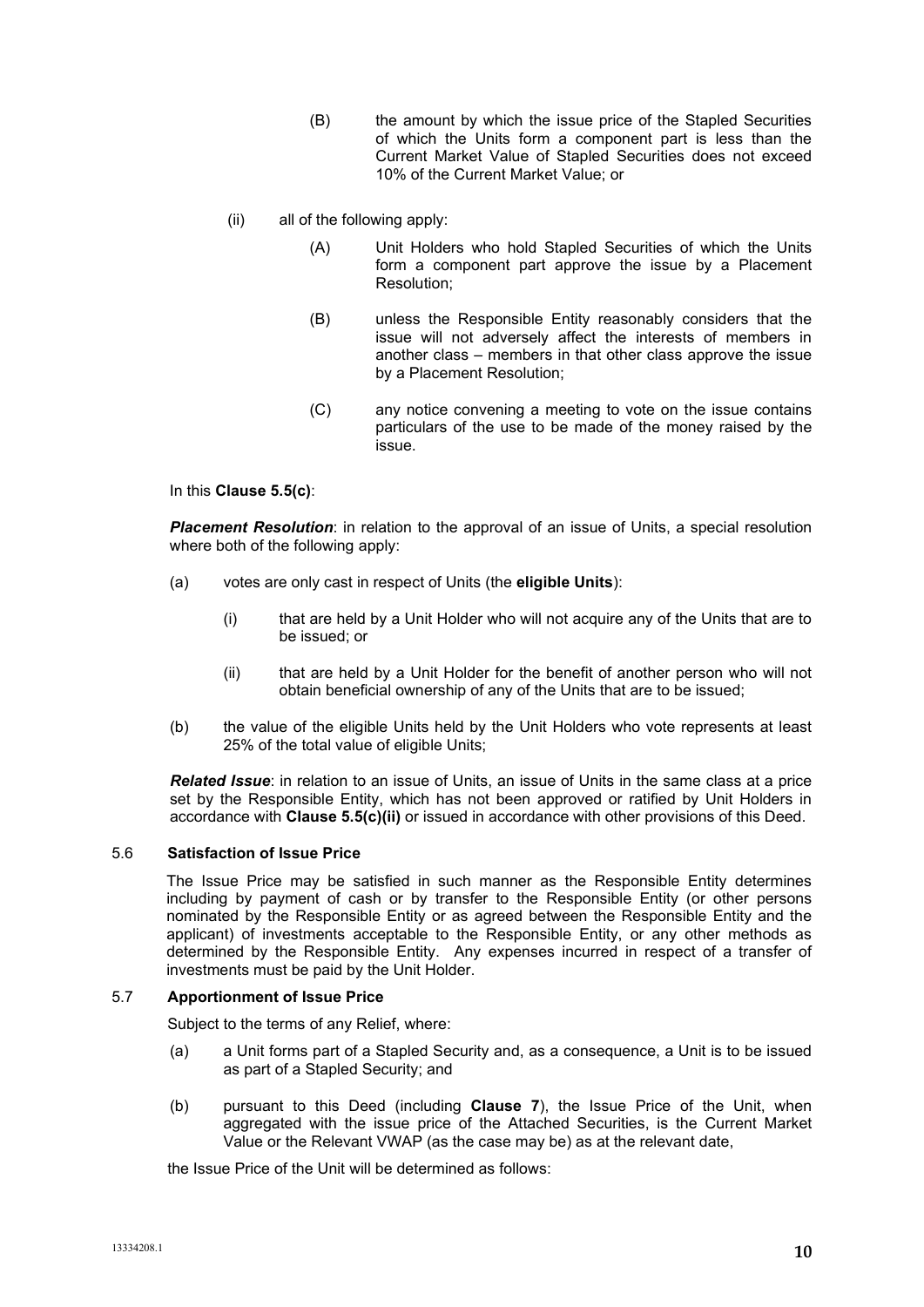- (c) the Stapled Entities will determine what part of the amount payable for the issue of a Stapled Security is to represent the issue prices of the Unit and each Attached Security, respectively;
- (d) unless otherwise determined by the Stapled Entities, the allocation is to be done on the basis of the relative fair value of each component of the Stapled Security as at immediately prior to the issue of the Stapled Security; and
- (e) if the Stapled Entities are unable to reach agreement within a reasonable time then the allocation must be determined by a chartered accountant of not less than ten years' standing appointed by agreement between them or, failing agreement, by the President for the time being of the Institute of Chartered Accounts in Australia. The independent accountant must determine the allocation based on fair value as determined by the accountant having regard to the respective net tangible asset backing of each of the component securities immediately before the issue and anything else the accountant considers relevant. The independent accountant will act as an expert not as an arbitrator and the decision is final and binding on the parties. The costs of the resolution of the dispute must be borne in accordance with the determination of the independent accountant.

# 5.8 **Issue of Units to the Responsible Entity**

- (a) Subject to the Corporations Act and the conditions of any Relief, the Responsible Entity may hold and be issued Units in the Trust.
- (b) The Issue Price for Units issued to the Responsible Entity may be satisfied, in addition to the manner specified in **Clause [5.6](#page-9-1)** and without limitation, by a waiver or abatement of the fees the Responsible Entity is entitled to receive pursuant to **Clause [19.1](#page-25-0)** or by the provision of services by the Responsible Entity to the Trust for the balance (or part of the balance) of the term of the Trust
- (c) Where the Issue Price of Units issued to the Responsible Entity is satisfied by a waiver or abatement of the fees of the Responsible Entity or otherwise in accordance with paragraph (b), the Responsible Entity will amend this Deed (if necessary) to reflect the reduction in fees payable to the Responsible Entity.

# 5.9 **Different classes of Units**

The Responsible Entity may issue Units with special rights or restrictions and those rights and restrictions will prevail over any inconsistent provisions of this Deed.

## 5.10 **Capital Reallocation**

- (a) Notwithstanding any other provision of this Deed, the Responsible Entity may at any time issue Units (**Capital Reallocation Units**) in either of the following circumstances:
	- (i) to the holders of Stapled Securities if a Stapled Entity (or, where the Stapled Entity is a trust, the trustee of that Stapled Entity) makes an application for Capital Reallocation Units as agent for the holders of Stapled Securities and applies a distribution paid out of that Stapled Entity towards the Issue Price for those Capital Reallocation Units; or
	- (ii) to any Stapled Entity if the Responsible Entity is satisfied that immediately following the issue of such Capital Reallocation Units, those Capital Reallocation Units will be distributed pro rata to the holders of Stapled Securities,

so long as immediately following the issue of Capital Reallocation Units referred to in paragraph (i) above or the in-specie distribution referred to in paragraph (ii) above,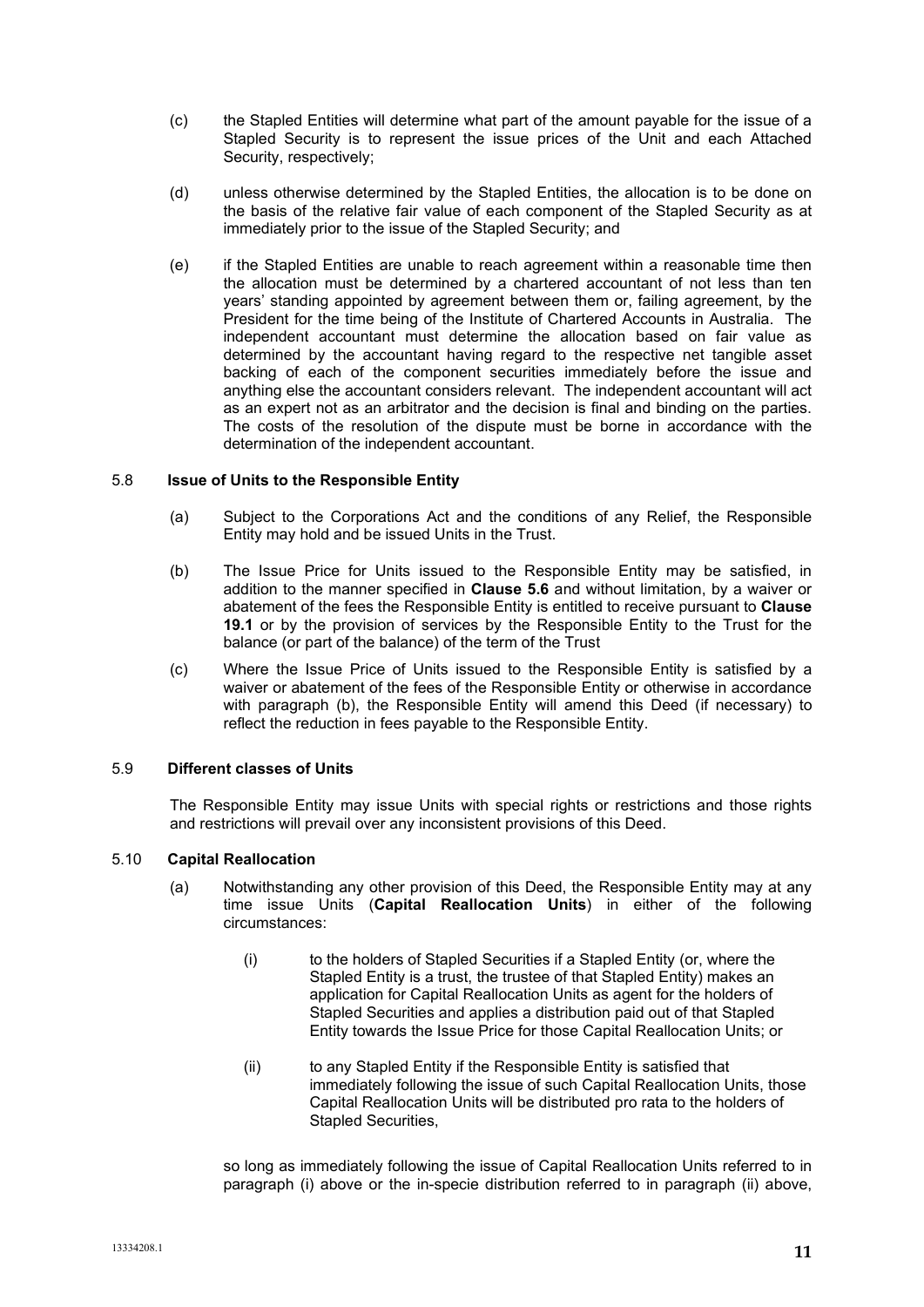the Responsible Entity immediately consolidates the Capital Reallocation Units with all other Units then on issue in the Trust such that the total number of Units on issue after the consolidation is equal to the total number of Units on issue immediately prior to the issue of Capital Reallocation Units.

- (b) The Unit resulting from the consolidation of a Unit (**Original Unit**) with a Capital Reallocation Unit pursuant to **Clause 5.10(a)** will be taken for all purposes to be stapled to the same Attached Security as that to which the Original Unit was stapled.
- (c) Notwithstanding any other provision of this Deed, the Responsible Entity may at any time upon receipt of funds from or on behalf of the members of a Stapled Entity provided to the Responsible Entity for the purpose, apply those funds in paying up Units which are a component of a Stapled Security on a pro rata basis as if those Units were Partly Paid Units and the amount applied to each Unit was payment in full of an instalment of the Issue Price which was then due and payable.

# 5.11 **Application of capital reduction to capitalise Stapled Entity**

The Responsible Entity may reduce the capital of the Trust and may, as agent for and in the name of each Unit Holder, apply the amount of the reduction that the Unit Holder is otherwise entitled to, to the purchase of Securities in any other Stapled Entity pro rata in proportion to the number of Securities held by the Unit Holder in that Stapled Entity.

# **6. STAPLING OF UNITS**

# 6.1 **Stapling authorisation and power to Staple Securities**

- (a) The Responsible Entity may, subject to this **Clause 6**, the Corporations Act and, if the Units are Officially Quoted, the Listing Rules, cause the Stapling of any Security to any Unit and may cause the Stapling of further Securities to the Stapled Securities whether those Securities are a different class of Securities of a Stapled Entity from those Stapled at the time or Securities of an entity that is not a Stapled Entity.
- (b) Any Stapling referred to in **Clause 6.1(a)** takes effect from the Stapling Date.

# 6.2 **Stapling Resolution**

Without limiting **Clauses 6.3 to 6.6**, if the Stapling Resolution is passed by Unit Holders by the requisite majorities set out in the EM and all conditions to that resolution are satisfied, **Clauses 6.3 to 6.6** will take effect in respect of the Storage Fund Stapling Proposal.

# 6.3 **Power to implement Stapling Proposal and limitation of liability**

- (a) Subject to the Corporations Act, and if the Units are Officially Quoted, the Listing Rules, the Responsible Entity has power to do all things which it considers are necessary, desirable or reasonably incidental to effect a Stapling Proposal and such powers apply notwithstanding, and are not limited by, any provision of this Deed.
- (b) The Responsible Entity will not have any liability of any nature to Unit Holders (which exceeds the extent to which it is actually indemnified out of the assets of the Trust Fund) arising, directly or indirectly, from the Responsible Entity doing or refraining from doing any act (including the execution of a document), pursuant to or in connection with the proper implementation of the Stapling Proposal.

## 6.4 **Appointment of Responsible Entity as agent and attorney**

(a) The Responsible Entity is irrevocably appointed as the agent and attorney of each Unit Holder to execute all documents and do all things which it reasonably considers are necessary or desirable to be executed or done on behalf of the Unit Holder, including, without limitation: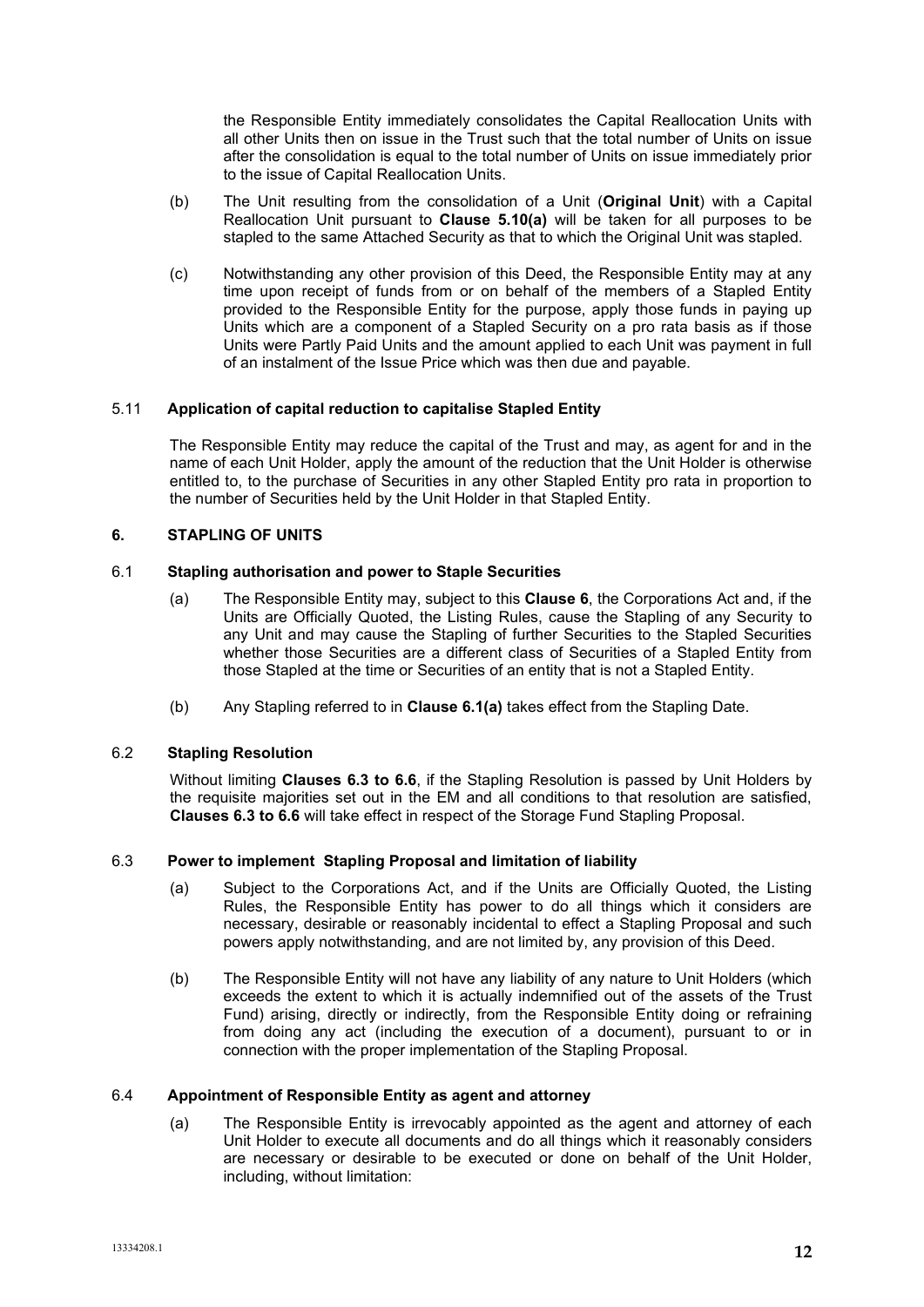- (i) taking all necessary action to compulsorily transfer all Stapled Securities held by each Excluded Foreign Unitholder including without limitation, in the manner contemplated by, and at the times set out in the EM;
- (ii) applying for Securities in the name of the Unit Holder, including Securities in a Stapled Entity;
- (iii) agreeing on behalf of the Unit Holder to be bound by the constitution of a Stapled Entity;
- (iv) accepting transfers of Securities for the Unit Holder,

to effect a Stapling Proposal or to give effect to any issue of Securities contemplated by **Clauses 5.10, 5.11, 18.5 or 18.6**.

(b) The Responsible Entity is authorised to execute these documents and do these things without needing any further authority or approval from the Unit Holders.

# 6.5 **Interested dealings by the Responsible Entity**

Subject to the Corporations Act, the Responsible Entity or an officer, employee or associate of the Responsible Entity may do the things described in **Clauses 6.3 and 6.4** even if it has an interest in the outcome.

#### 6.6 **Paramountcy**

- (a) Subject only to the Corporations Act, and if the Units are Officially Quoted, the Listing Rules, this **Clause 6** has effect notwithstanding any other provision of this Deed and any provision of this Deed which is inconsistent with this **Clause 6** does not operate to the extent of any inconsistency.
- (b) If there is an inconsistency between any provision of this Deed relating to Stapling (including this **Clause 6**) and any other provision, then the provision relating to Stapling prevails to the extent of the inconsistency, except where this would result in a breach of the Listing Rules, ASX Settlement Rules, the Corporations Act or any other law. The provision relating to Stapling prevails in this way, even if the other provisions are expressed to apply notwithstanding any other provisions in this Deed.

#### 6.7 **Operation of Stapling provisions**

**Clauses 6.8 to 6.15** apply only, and for so long as, a Unit is a component of a Stapled Security.

# 6.8 **Units to be Stapled**

- (a) Details of all Stapled Securities sufficient to identify the Securities which comprise the Stapled Security must be registered in the Stapled Security Register.
- (b) Subject to the Corporations Act, while the Trust is admitted to an uncertificated trading system, a joint holding statement may be issued to evidence the holding of Stapled Securities comprising Units and Attached Securities.
- (c) The number of issued Units at any time must equal the number of issued Attached Securities divided by the relevant Corresponding Number.
- (d) On and from the Stapling Date and prior to the Unstapling Date, the Responsible Entity must not issue Units unless satisfied that each of those Units will be Stapled to the Corresponding Number of each Attached Security to form a Stapled Security.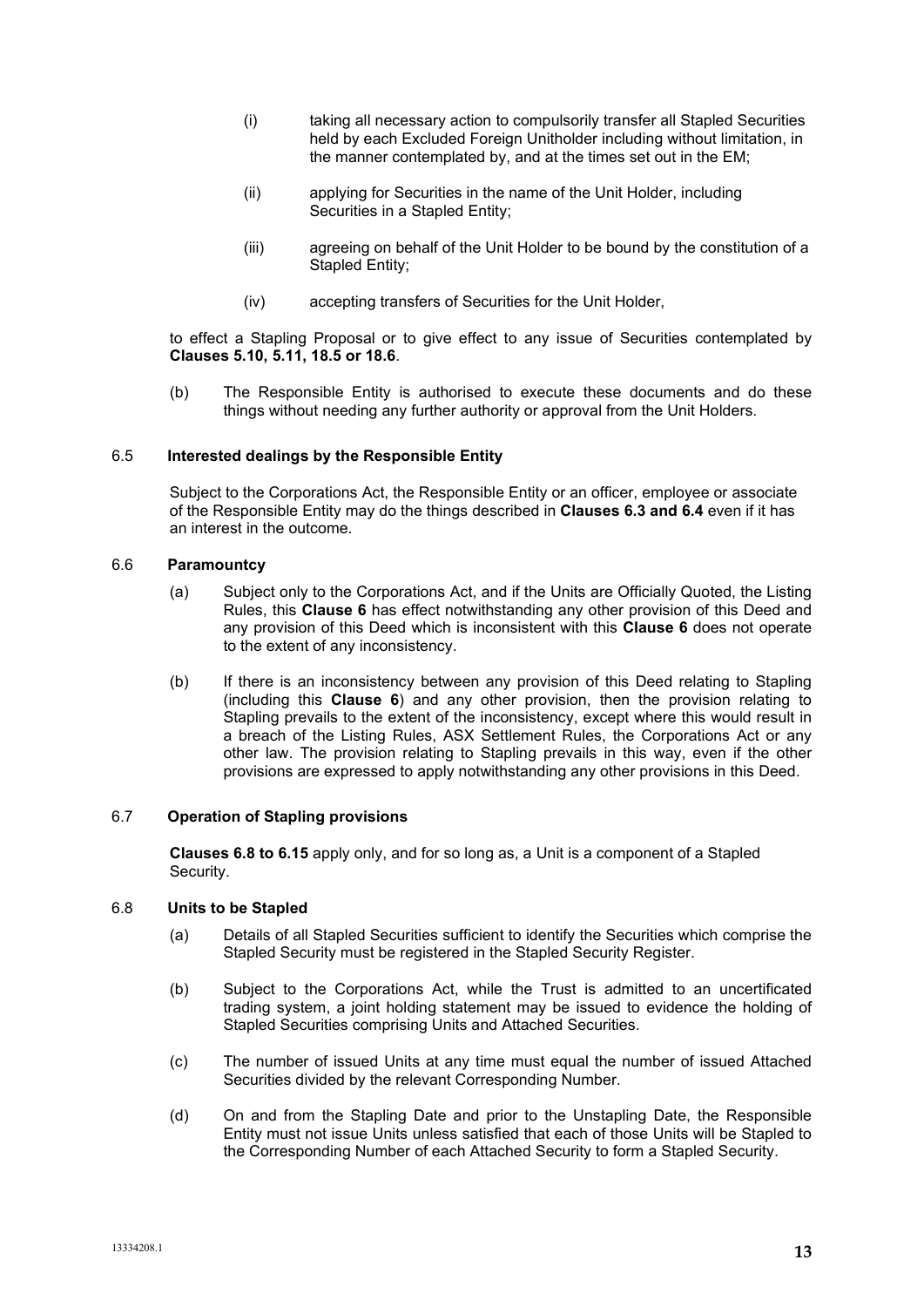- (e) On and from the Stapling Date and prior to the Unstapling Date, the Responsible Entity and the Unit Holders must neither do any act, matter or thing nor refrain from doing any act, matter or thing if to do so or refrain from doing so (as the case may be) would result directly or indirectly in any Unit no longer being a component of a Stapled Security. In particular:
	- (i) the Responsible Entity must not offer a Unit for subscription or sale (including by way of offering of Options) unless an offer is made at the same time and to the same person for the Corresponding Number of each Attached Security for issue or sale;
	- (ii) any offer of a Unit for subscription or sale (including by way of offering of Options) must require the offeree to subscribe for or buy the Corresponding Number of each Attached Security;
	- (iii) a Unit Holder must not sell a Unit to any person unless the Corresponding Number of each Attached Security is also issued or sold to the same person at the same time;
	- (iv) the Responsible Entity must not issue or sell a Unit to any person unless the Corresponding Number of each Attached Security is also issued or sold to the same person at the same time;
	- (v) the Responsible Entity must not consolidate, sub-divide, cancel or otherwise reorganise any Units unless at the same time there is a corresponding consolidation, subdivision, cancellation or other reorganisation of all Attached Securities;
	- (vi) the Responsible Entity must not forfeit a Unit Holder's Unit unless the Corresponding Number of each Attached Security is also forfeited; and
	- (vii) the Responsible Entity must not register the transmission or transfer of Units pursuant to Clause 14 or Clause 32 unless it also causes the transmission or transfer (as the case may be) of a Corresponding Number of each Attached Security.

Paragraphs (a) to (e) inclusive apply, with necessary modifications, to the issue, offer, sale or reorganisation of Options.

# <span id="page-13-0"></span>6.9 **Unstapling Date**

- (a) Subject to approval by a special resolution of the Unit Holders and the members or unitholders of each Stapled Entity respectively, the Responsible Entity may determine that the Stapling provisions of this Deed will cease to apply and that a particular date is to be the Unstapling Date.
- (b) Stapling also ceases to apply on the winding up of a Stapled Entity and the Unstapling Date is the date of winding up.
- (c) On and from the Unstapling Date, each Unit ceases to be Stapled to the Attached Securities and the Responsible Entity must do all things reasonably necessary to procure that each Unit is Unstapled.
- (d) If the Responsible Entity determines to Unstaple the Stapled Securities pursuant to this **Clause 6.9**, this does not prevent the Responsible Entity from subsequently determining that the Stapling provisions should recommence.

#### 6.10 **Transfers of Stapled Securities**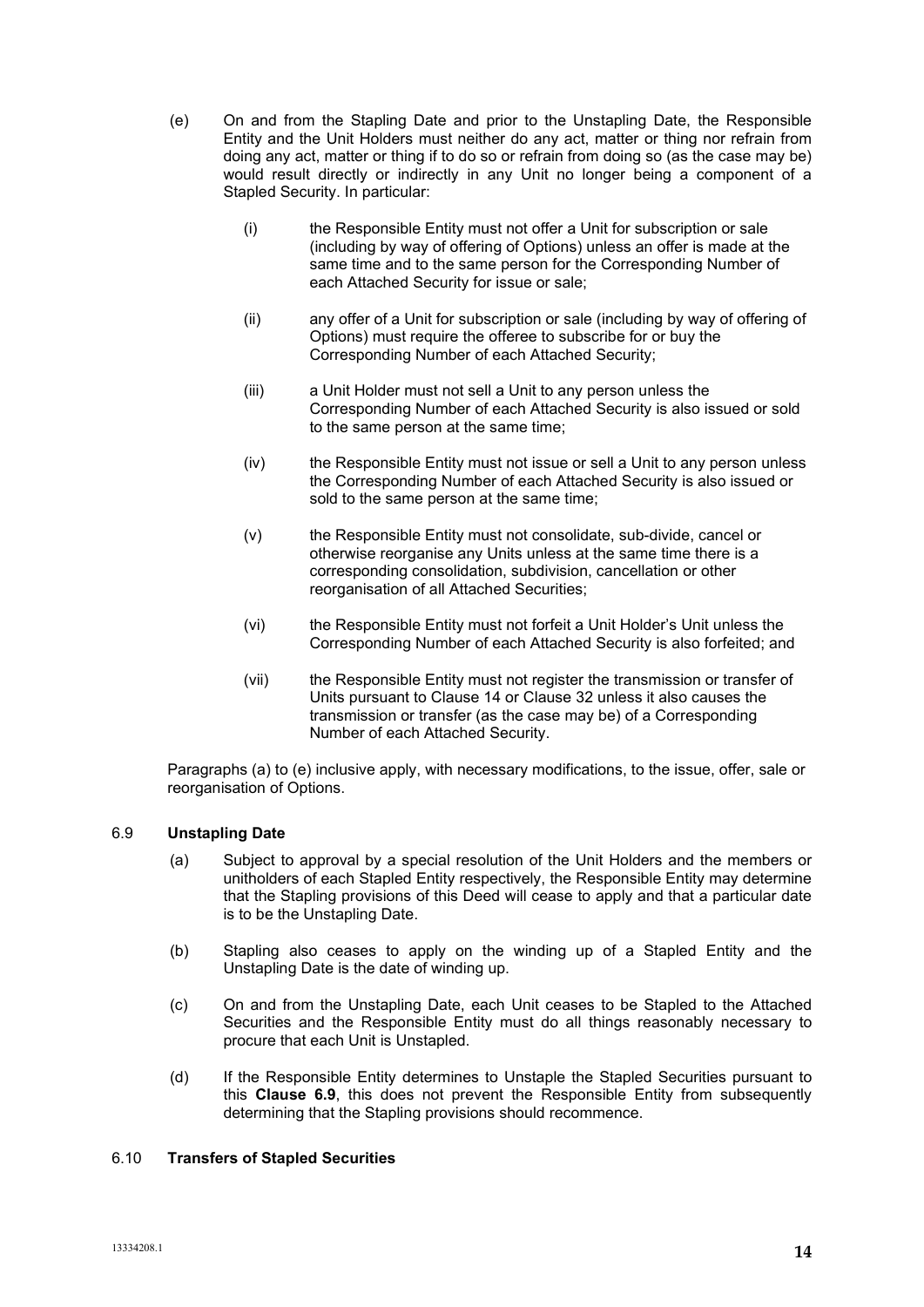- (a) A transfer of a Unit forming part of a Stapled Security will only be accepted as a proper transfer in registrable form if, in addition to the requirements of **Clause 14** the transfer relates to or is accompanied by a transfer of the Corresponding Number of each Attached Security from the same transferor in favour of the same transferee.
- (b) A transfer of a Unit which is not accompanied by a transfer of the Corresponding Number of each Attached Security will be taken to authorise the Responsible Entity as agent for the transferor to effect a transfer of the Corresponding Number of each Attached Security from the same transferor to the same transferee.
- (c) A transfer of any Attached Security to which a Unit is Stapled which is not accompanied by a transfer of the Unit will be taken to authorise the Responsible Entity as agent for the transferor to effect a transfer of the Unit and any other Attached Securities to which the Unit is Stapled to the same transferee.
- (d) Each Unit Holder irrevocably appoints the Responsible Entity as its agent and attorney for the purposes of taking all necessary action (including executing any documentation which the Responsible Entity reasonably considers is necessary or desirable) to effect on a date to be determined by the Responsible Entity the transfer to the Responsible Entity (as trustee of the Trust) or to a person nominated by the Responsible Entity of any Attached Security which was Stapled to a Unit forfeited pursuant to **Clause 8** and which has been cancelled or sold.

# 6.11 **Stapled Security Register**

The Responsible Entity must cause to be set up and maintained a Stapled Security Register which:

- (a) may incorporate or form part of the Register;
- (b) records the names of the Unit Holders, the number of Units held, the number of Attached Securities held by the Unit Holders to which each Unit Holder's Units are Stapled and any additional information required by the Corporations Act or the Listing Rules (if applicable) or determined from time to time by the Responsible Entity.

# 6.12 **Variation of Stapling provisions**

Prior to the Unstapling Date, the consent of each other Stapled Entity must be obtained to any amendment to this Deed which:

- (a) directly affects the terms on which Units are Stapled; or
- (b) removes any restriction on the transfer of a Stapled Unit if that restriction also exists for all other Attached Securities unless that restriction is simultaneously removed for all Attached Securities.

# 6.13 **Maintenance of Listing and Consistency with Constitutions of Stapled Entities**

- (a) The Responsible Entity must use every reasonable endeavour to procure that the Stapled Securities are and continue to be Officially Quoted as one joint security.
- (b) The Responsible Entity must use every reasonable endeavour to procure that the Stapled Securities are dealt with under this Deed in a manner consistent with the provisions relating to the Attached Securities in the constitutions of the Stapled .<br>Entities.

# 6.14 **Responsible Entity's Duties**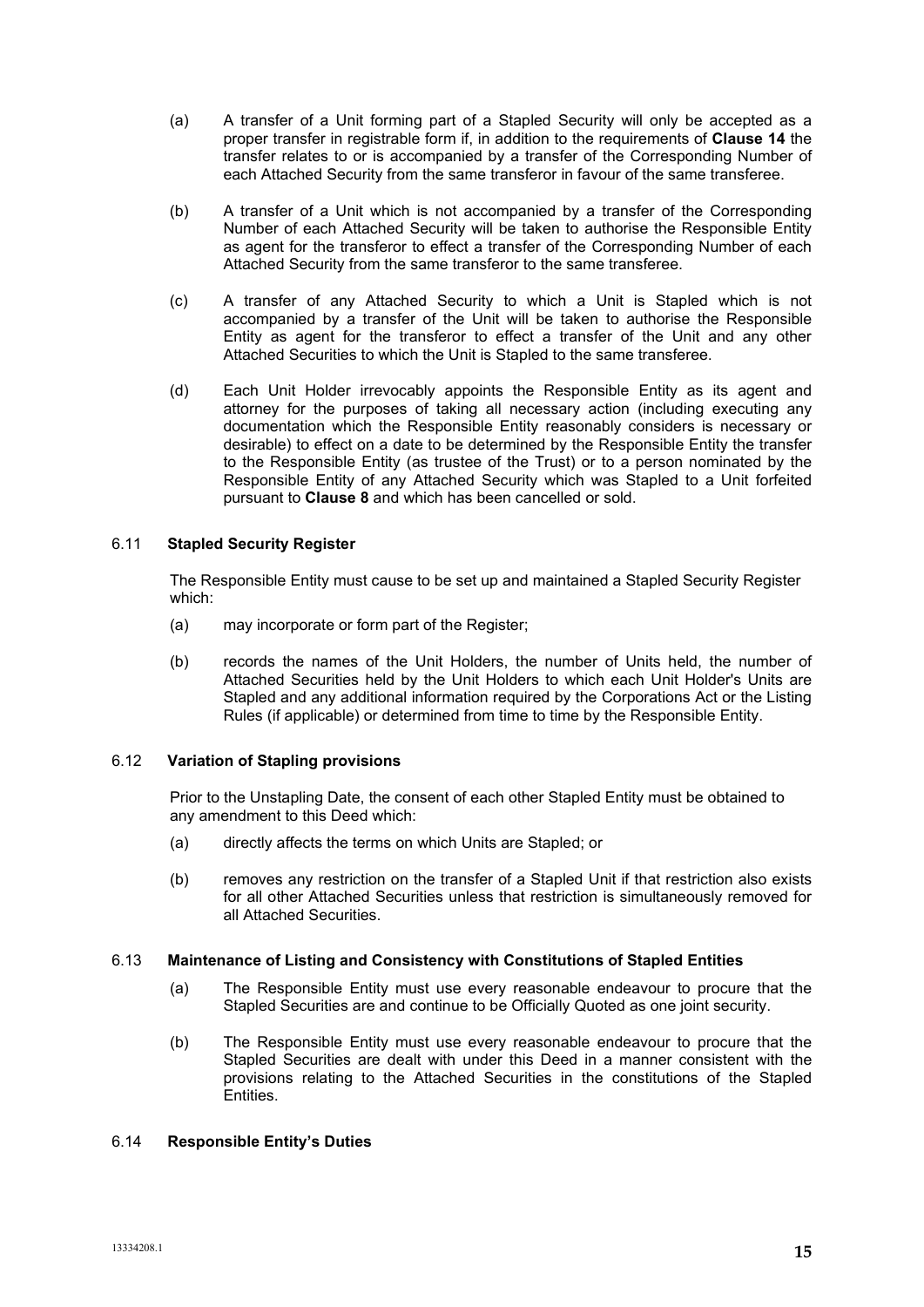The Responsible Entity is entitled to have regard to the fact that the Trust is operating with the Stapled Entities as part of a stapled group with common members and with the intention that the economic and other interests of the Trust and the Stapled Entities are aligned. Accordingly, in exercising any power or discretion or in fulfilling any of its obligations, the Responsible Entity may, except to the extent otherwise required by law, have regard to the interests of Unit Holders as holders of other Attached Securities.

(a)

# <span id="page-15-0"></span>**7. OPTIONS**

#### 7.1 **Issue of Options**

The Responsible Entity may issue Options on such terms and conditions as it determines, provided that:

- (a) subject to paragraph (b), the Issue Price of Options shall, if permitted under the Corporations Act or any Relief (and subject to the conditions of that Relief), be such price (including nil) as the Responsible Entity determines in its discretion, but if not so permitted, the Issue Price shall be nil;
- (b) subject to paragraph (c), the Issue Price of a Unit issued pursuant to the exercise of an Option, shall be determined as follows:
	- (i) subject to paragraph (iii), where the Units form part of Stapled Securities and are Officially Quoted and have not been suspended from Official Quotation (other than temporarily) - the Issue Price of those Units, when aggregated with the issue prices of each of the Attached Securities to which those Units will be Stapled, will be equal to the Current Market Value of Stapled Securities on the Business Day preceding the day on which the intention to make the issue of Options is announced to the ASX; and
	- (ii) where the Units have been suspended from Official Quotation (other than temporarily) or have otherwise ceased to be Officially Quoted (whether or not they form part of Stapled Securities) – the Issue Price of those Units will be where permitted by, and subject to the conditions of, any Relief, such price as the Responsible Entity determines in its discretion, but not less than 50% of the Current Unit Value of those Units on the Business Day preceding the day on which the issue of Options is made; and
	- (iii) where the Units form part of Stapled Securities and are Officially Quoted and have not been suspended from Official Quotation (other than temporarily) – in the case of Options offered to all Unit Holders registered on a date determined by the Responsible Entity, as nearly as possible pro rata to the number of Units held by them on that date, the Issue Price of those Units, when aggregated with the issue prices of each of the Attached Securities to which those Units will be Stapled, will be where permitted by, and subject to the conditions of, any Relief, not less than 50% of the Current Market Value of Stapled Securities on the Business Day preceding the day on which the intention to make the issue of Options is announced to the ASX;
- (c) subject to paragraph (d), the Issue Price of a Unit (which forms part of a Stapled Security and is Officially Quoted and which is to be issued pursuant to the exercise of an Option issued under the Executive Award Plan) shall be, when aggregated with the issue prices of each Attached Security, an amount equal to the daily volume weighted average price per Stapled Security sold on the market operated by the ASX (excluding any special crossings and overnight sales) for the period of 7 ASX trading days immediately preceding the issue of the Options (whether or not a sale was recorded on any particular day) (**Relevant VWAP**);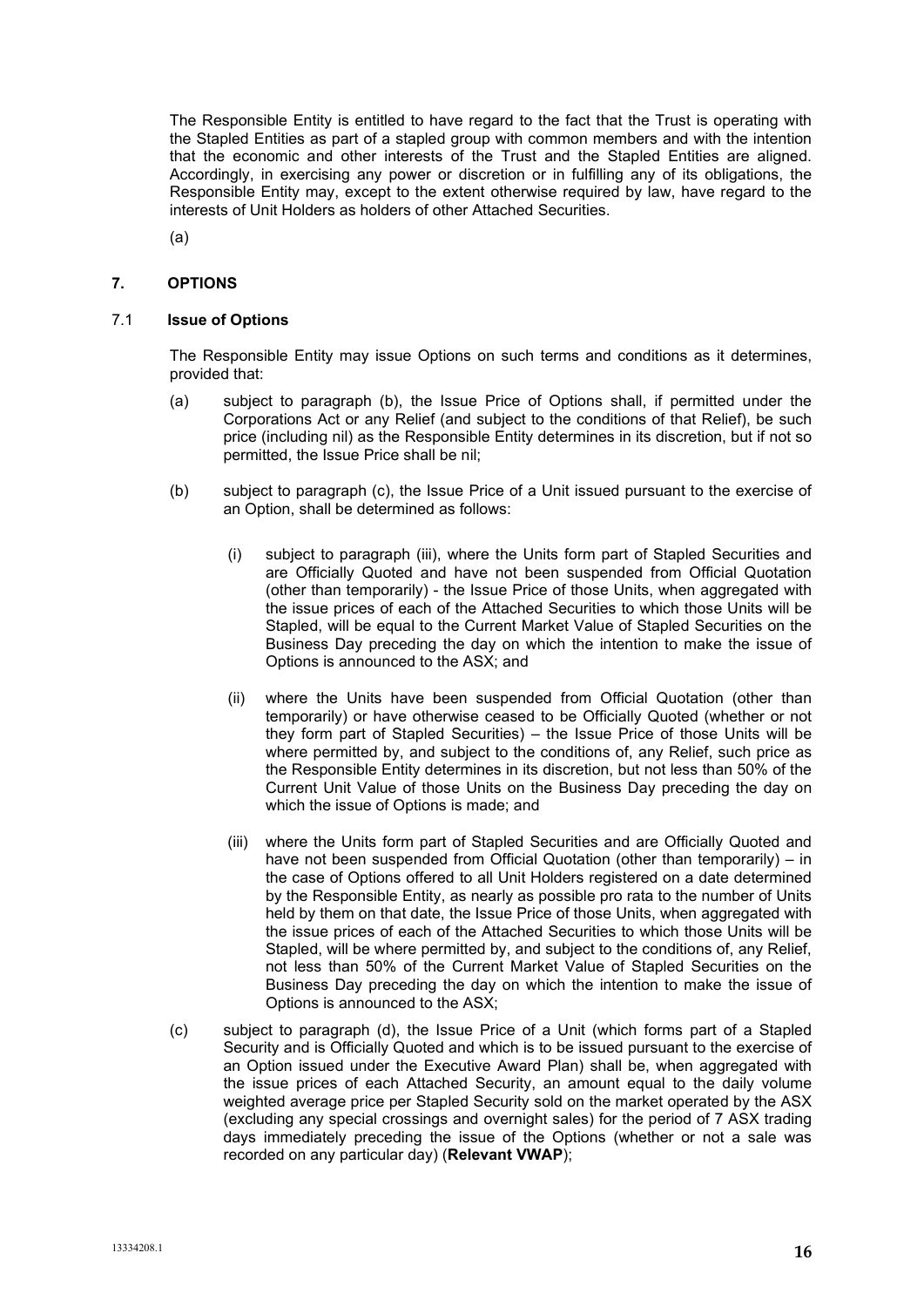(d) the Issue Price of a Unit (which forms part of a Stapled Security and is Officially Quoted and which is to be issued pursuant to the exercise of a Performance Right issued under the Executive Award Plan) shall be an amount equal to zero.

# 7.2 **Interest of Option Holders**

An Option shall not confer any interest in the Trust or any right to participate in the income or capital of the Trust.

# 7.3 **Voting rights of Option Holders**

Option Holders shall be entitled to receive notices of, and to attend meetings of Unit Holders but shall not, subject to the Corporations Act and to any Relief, be entitled to speak or vote at any such meeting.

# <span id="page-16-0"></span>**8. PARTLY PAID UNITS**

# 8.1 **Terms of Issue**

The Responsible Entity may issue Partly Paid Units on such terms and conditions as it determines.

# 8.2 **Calls**

Each holder of a Partly Paid Unit shall be liable to pay the amount of a call in accordance with the terms and conditions of issue of the Unit.

# 8.3 **Stapled Securities**

A Partly Paid Unit which forms part of a Stapled Security will not be credited or treated as fully paid until:

- (a) the Responsible Entity has received all unpaid money in relation to that Unit;
- (b) each Stapled Entity has received all unpaid money in relation to the relevant Attached Security to which the Unit is Stapled; and

#### <span id="page-16-1"></span>8.4 **Interest on late payment of calls**

If any call is not paid on or before the day appointed for payment, the holder of such Partly Paid Unit shall pay interest thereon (such interest to accrue for the benefit of the Trust) from the day appointed for the payment to the time of actual payment, at such rate as is from time-to-time determined by the Responsible Entity.

#### 8.5 **Non-receipt of notice of call**

The non-receipt of a notice required to be given in respect of any call, or the accidental omission to give such a notice of a call, to any Unit Holder shall not invalidate the call.

# <span id="page-16-2"></span>8.6 **Deductions for unpaid calls**

If all or part of a call is not paid on or before the date appointed for payment, then until such time as the call is paid, the Responsible Entity may deduct or set off such unpaid amount (together with interest accrued and all costs and expenses incurred by the Responsible Entity by reason of the non-payment) from any amount payable to the relevant Unit Holder pursuant to **Clauses [15,](#page-21-0) [16](#page-22-0)** and **[18](#page-23-0)**.

# 8.7 **Forfeiture of Units**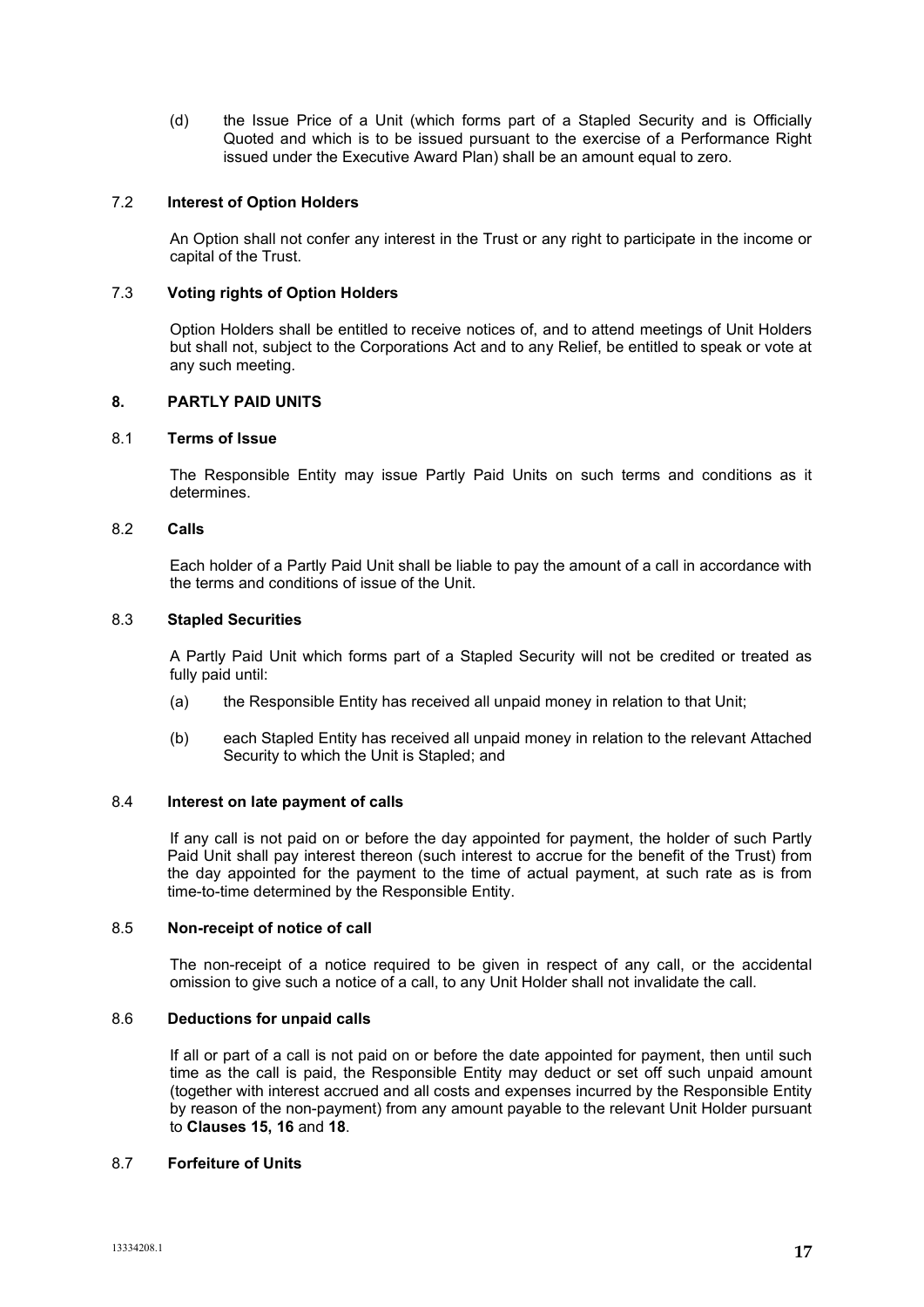If a call is not paid on or before the day appointed for the payment, the Responsible Entity may in its discretion at any time thereafter before the payment of the amount of the call, interest accrued thereon and the costs and expenses incurred by the Responsible Entity by reason of non-payment, cause the Units in respect of which any such amount is payable, to be forfeited with effect from a date determined by the Responsible Entity. Such forfeiture shall include forfeiture of all distributions and other moneys payable to the Unit Holder in respect of the forfeited Units and not actually paid before the forfeiture.

# 8.8 **Entry on Register**

Where any Unit has been forfeited in accordance with the foregoing provisions, an entry of the forfeiture and the date thereof, shall forthwith be made in the Register.

#### <span id="page-17-0"></span>8.9 **Disposal of forfeited units**

Where permitted by any Relief, a forfeited Unit may be sold by the Responsible Entity at any price.

#### 8.10 **Annulment of forfeiture**

The Responsible Entity may, at any time before a forfeited Unit is sold, annul the forfeiture upon such conditions as the Responsible Entity determines.

# 8.11 **Transfer of forfeited Units**

- (a) The Responsible Entity may, on any sale of a forfeited Unit, receive the selling price and effect in the name of the Unit Holder whose Unit has been forfeited, a transfer in favour of the transferee of the Unit.
- (b) Upon effecting the transfer, the transferee shall be registered as the holder of the Unit and the transferee's title to the Unit shall not be affected by any irregularity or invalidity in connection with the forfeiture or sale of the Unit.

#### <span id="page-17-1"></span>8.12 **Liability notwithstanding forfeiture**

Any Unit Holder whose Units have been forfeited will, notwithstanding such forfeiture, be liable to pay to the Responsible Entity the amount not paid and all other moneys payable in accordance with the foregoing provisions of this **Clause [8](#page-16-0)**.

## 8.13 **Responsible Entity's lien**

The Responsible Entity shall have a first and paramount lien upon every Unit for amounts not paid and other moneys payable to the Responsible Entity by the Unit Holder in respect of a Unit and such lien shall extend to all distributions and other moneys from time to time payable in respect of that Unit.

# 8.14 **Sale of units to enforce lien**

The Responsible Entity may sell the Units subject thereto, in the same manner, mutatis mutandis, as if the Units had been forfeited.

# 8.15 **Proceeds of sale**

The net proceeds of any sale of forfeited Units or the sale of Units to enforce a lien shall be applied:

(a) firstly, in payment of all costs in relation to the enforcement of the lien or the forfeiture (as the case may be) and the sale;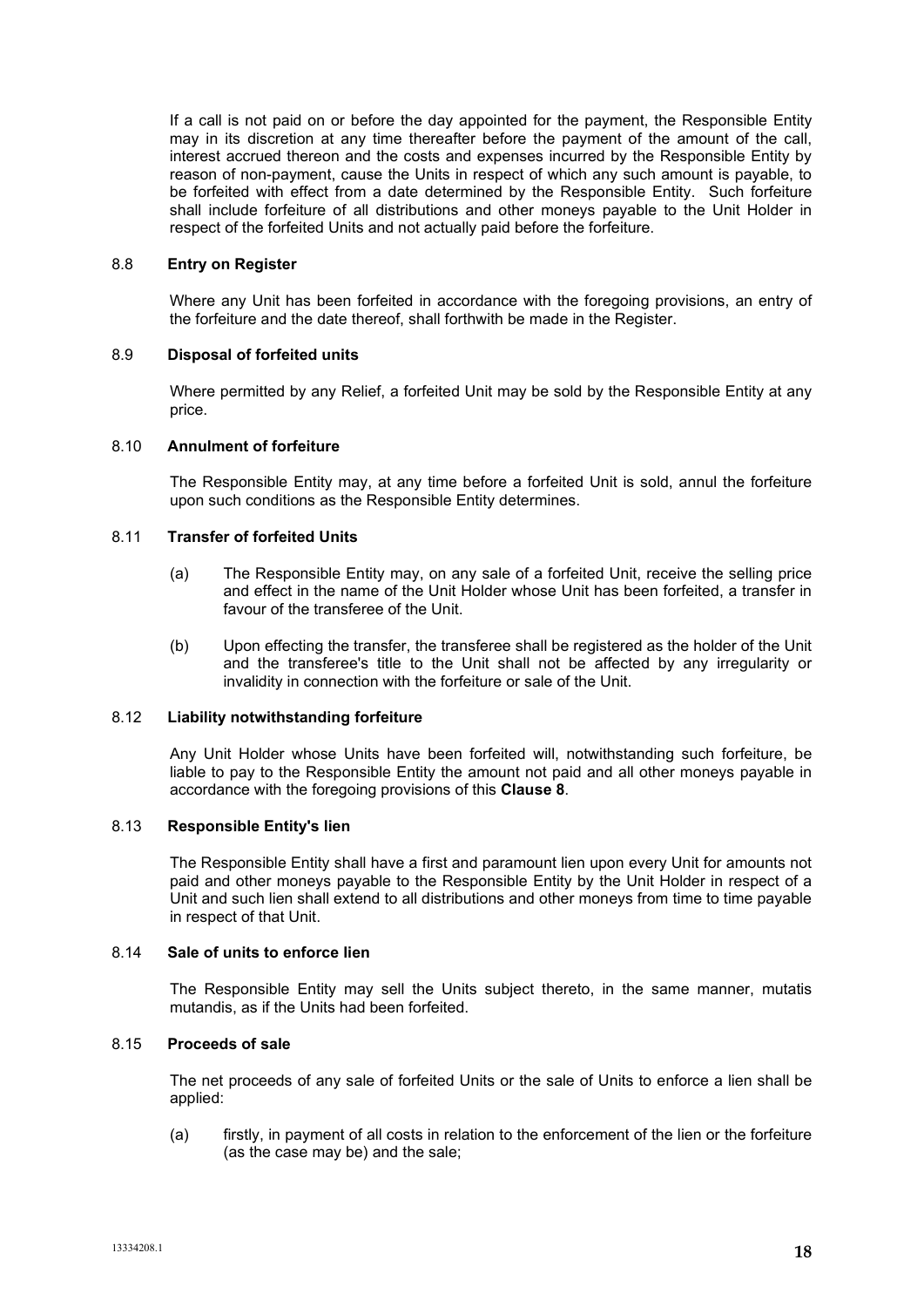- (b) secondly, in satisfaction of the amount of the unpaid call and interest thereon; and
- (c) the residue (if any) shall be paid to the person registered as the Unit Holder in respect of the subject Units immediately prior to the sale.

#### <span id="page-18-3"></span>8.16 **Underwriting of calls**

- (a) Where:
	- (i) the Responsible Entity has appointed an underwriter to underwrite the payment of a call in respect of Partly Paid Units;
	- (ii) in discharging its obligations the underwriter has purchased Units at a public auction held under **Clause [8.9](#page-17-0)** (with the relevant call credited as paid) at a price which is more than the Current Market Value ; and
	- (iii) the Responsible Entity is liable to pay the underwriter in respect of each Unit purchased in accordance with paragraph (ii) of this Clause, an amount equal to the amount by which the Current Market Value is less than the price paid by the underwriter for the Unit (up to the amount of the relevant call),

then the former holder of Partly Paid Units that were forfeited and sold at that public auction, is liable to the Responsible Entity in respect of those forfeited Units, and may be sued for:

- <span id="page-18-0"></span>(iv) all monies payable by the Responsible Entity to the underwriter as contemplated by paragraph (iii) of this Clause;
- (v) interest (as provided in **Clause [8.4](#page-16-1)**); and
- (vi) all costs incurred by the Responsible Entity in procuring payment from the former Unit Holder.
- <span id="page-18-2"></span><span id="page-18-1"></span>(b) The Responsible Entity must ensure that where the Responsible Entity is liable to the underwriter as contemplated by paragraph (a)(iii) of this Clause, the Responsible Entity's liability to the underwriter may be satisfied by the assignment of the Responsible Entity's right of action under **Clause [8.16\(a\)\(iv\)](#page-18-0)** against the former Unit Holder in full satisfaction of such liability of the Responsible Entity to the underwriter.
- (c) For the avoidance of doubt, a Unit Holder's liability under **Clauses [8.16\(a\)\(v\)](#page-18-1)** and **(vi)** will not be affected by the assignment by the Responsible Entity of its right of action under **Clause [8.16\(a\)\(vi\)](#page-18-2)**.
- (d) A Unit Holder's liability in respect of forfeited Units for the purposes of **Clause [8.12](#page-17-1)** will be satisfied to the extent that monies are paid by the Unit Holder in respect of those forfeited Units pursuant to **Clause [8.16](#page-18-3)**.

#### **9. APPLICATION FOR AND ISSUE OF UNITS AND OPTIONS**

#### 9.1 **Form of application**

An application for Units or Options must be in such form as the Responsible Entity determines. Subject to the terms of any Relief, the Responsible Entity may determine that:

- (a) such application need not be in writing; and/or
- (b) such application need not be signed by the applicant for the Units or Options.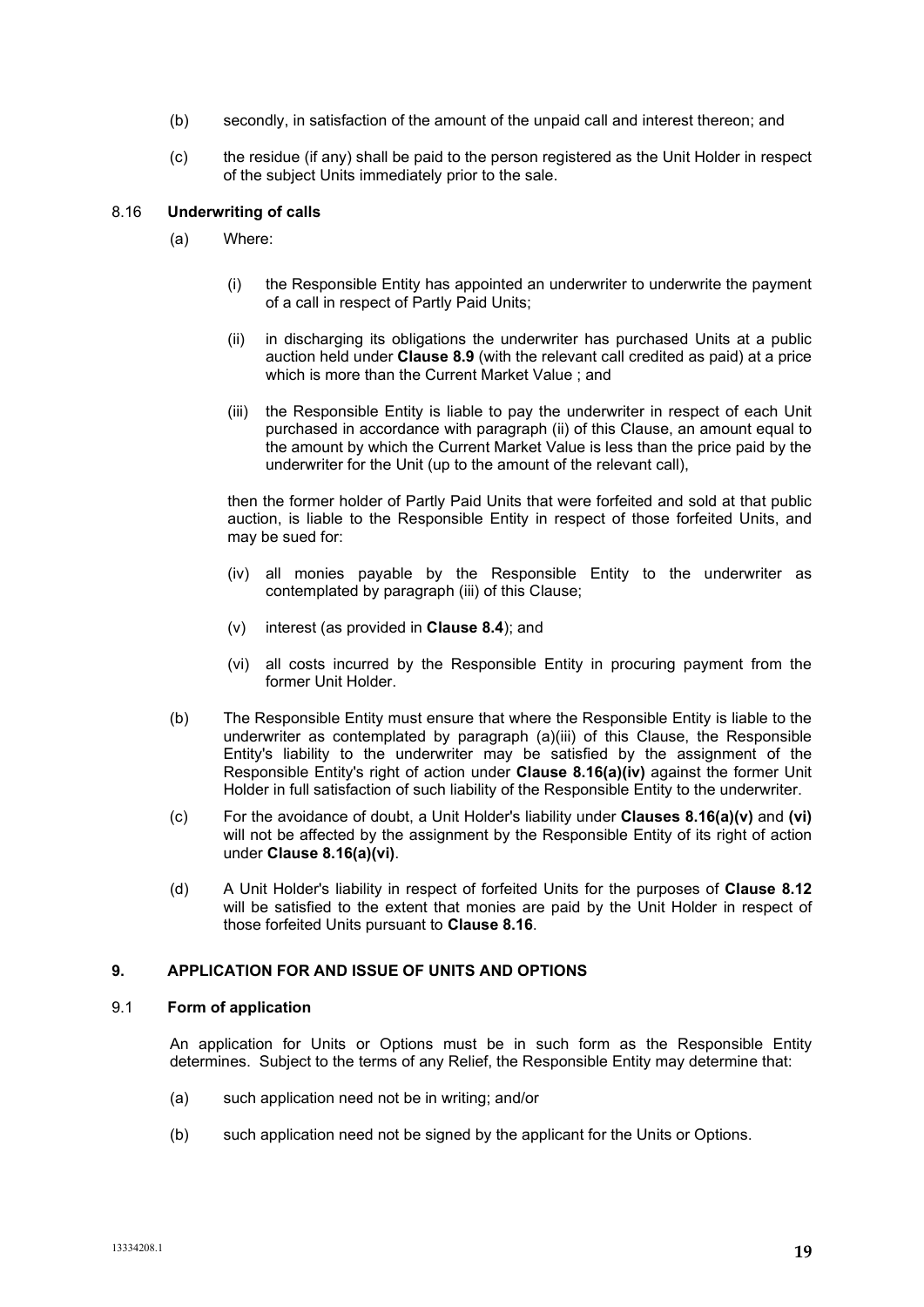## 9.2 **Refusal of applications**

The Responsible Entity may, without giving any reason, refuse or accept all or part of an application.

#### 9.3 **Issue of Units and Options**

Units and Options will be issued with effect from the date determined by the Responsible Entity.

#### 9.4 **Restriction on issue of Units**

Units may not be issued 80 years after the commencement of the Trust if that issue would cause a contravention of the rule against perpetuities or any other rule of law or equity.

#### 9.5 **Overseas Unit Holders**

Subject to the Listing Rules during such periods as the Trust is Listed, the Responsible Entity may, in relation to an offer of Units or Options to Unit Holders, elect to offer Units or Options only to Unit Holders with registered addresses in Australia and New Zealand and such other countries (if any) as the Responsible Entity determines, and for the purposes of this Deed, such offer will be deemed to have been made to all Unit Holders.

## 9.6 **Underwriting of Issue**

- (a) The Responsible Entity may determine that any issue of Units or Options or payments of calls be underwritten and all expenses of the underwriter, underwriting fees and commissions, sub-underwriting fees, brokerage, handling fees and the like (including where payable to any Associate of the Responsible Entity) will be paid out of the Trust Fund.
- (b) The underwriter or its nominee may subscribe for such Units or Options in accordance with the relevant underwriting agreement at an Issue Price not less than that at which the Units or Options were offered under the relevant Disclosure Document.

## 9.7 **Uncleared funds**

Where uncleared funds representing application moneys are not cleared in the ordinary course, any Units or Options thus created are void.

#### **10. INVESTMENT ADVICES**

- 10.1 The Responsible Entity may determine whether or not investment advices or other forms of confirmation of investment will be issued for Units or Options.
- 10.2 The Responsible Entity may cancel or replace any investment advices in the circumstances and subject to the conditions determined by the Responsible Entity.
- 10.3 Investment advices may be prepared as the Responsible Entity determines and need not be signed.
- 10.4 Investment advices will not be evidence of ownership of Units or Options.

# **11. RIGHTS AND LIABILITIES OF UNIT HOLDERS**

#### 11.1 **Rights of Unit Holders**

A Unit Holder is entitled to a beneficial interest in the Trust Fund but may not: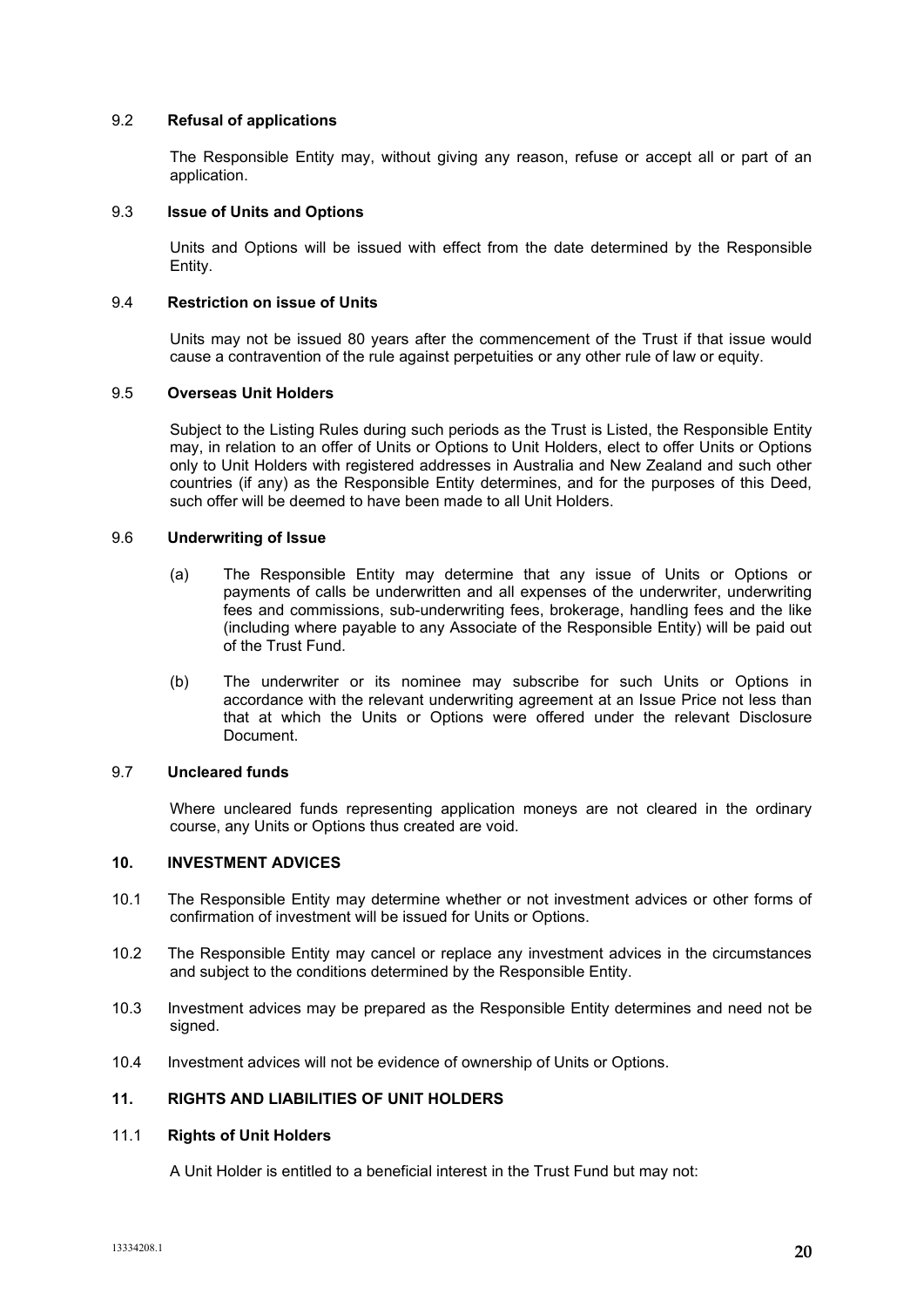- (a) interfere with the exercise of the Responsible Entity's powers; or
- (b) exercise any rights in respect of any investment or require the transfer of any property.

#### 11.2 **Limitation of Unit Holders' liability**

- (a) The Responsible Entity may, in the absence of a separate agreement with a Unit Holder, only enforce any right of indemnity against the Trust Fund.
- (b) In the absence of such a separate agreement, no Unit Holder will be personally liable to the Responsible Entity or any creditor of the Trust.

# <span id="page-20-0"></span>**12. REGISTER**

A Register of Unit Holders and Option Holders (where required), whether loose-leaf or computer-stored and otherwise of the type determined by the Responsible Entity, will be kept by or on behalf of the Responsible Entity. The Responsible Entity will determine the information to be recorded in the Register. Entry of a person on the Register as the holder of a Unit or an Option shall be conclusive evidence of that person's ownership of that Unit or Option.

## **13. CONSOLIDATION AND SUBDIVISION OF UNITS**

13.1 The Responsible Entity may consolidate or subdivide Units provided that the consolidation or subdivision does not alter the ratio of Units held by any Unit Holder to the aggregate number of Units in issue.

#### 13.2 **Fractions and splitting**

- (a) Units may be issued in fractions at the discretion of the Responsible Entity, and the value of and all rights and obligations attaching to, a fractional Unit will be in proportion to those of a whole Unit.
- (b) Where a holding comprises more than one fraction of a Unit, the trustee may consolidate such fractions.
- (c) The Responsible Entity may consolidate or split the Units. The Responsible Entity must in respect of any such consolidation or split:
	- (i) immediately amend the Register to record the consolidation or split;
	- (ii) notify the Unitholder within 30 days of the consolidation or split;
	- (iii) ensure that each Unit is consolidated or split on the same basis as each other Attached Security.
- (d) The Responsible Entity has the power, in giving effect to any consolidation or split of Units, to:
	- (i) make provision for the issue of fractional certificates;
	- (ii) make cash payments;
	- (iii) determine that all or any fractions may be disregarded;
	- (iv) appoint a trustee to deal with any fractions on behalf of the Unit Holders; and
	- (v) rounding each fractional entitlement to the nearest whole Unit.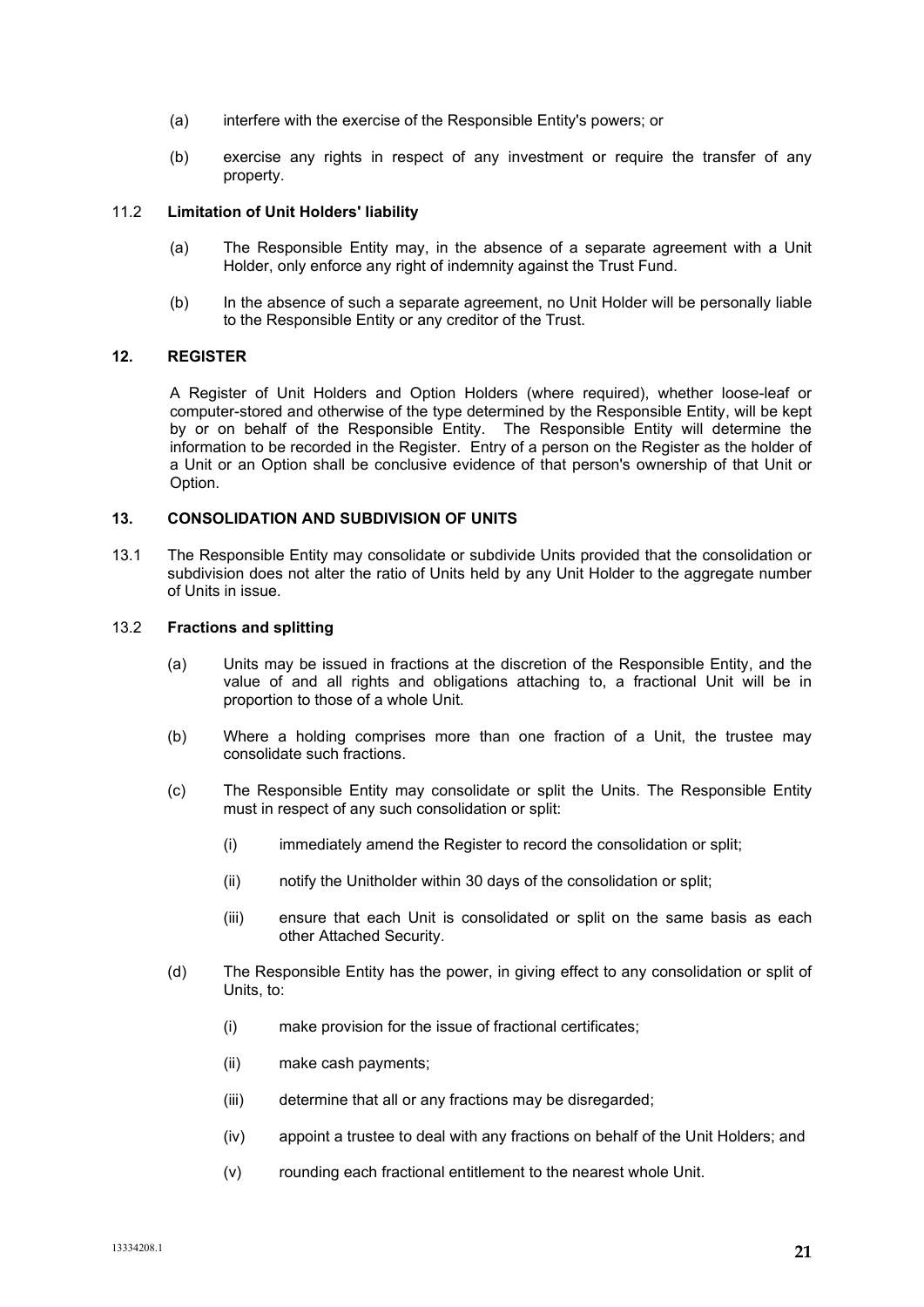# **14. TRANSFER AND TRANSMISSION OF UNITS**

- <span id="page-21-1"></span>14.1 All transfers of Units and Options must be made in the manner and form (whether in writing or not) required by the Responsible Entity and, for so long as the Trust is Listed, the ASX or other exchange regulator.
- 14.2 Without limiting **Clause [14.1](#page-21-1)**, the Responsible Entity may in its absolute discretion waive any requirement that any transfer be signed by the transferor, transferee or both.
- 14.3 Every transfer must be delivered to the Responsible Entity, together with the certificate or certificates (if issued) in respect of the Units or Options to be transferred.
- 14.4 The Responsible Entity may in its absolute discretion refuse to register any transfer of Units or Options, but where Units or Options are Officially Quoted, may only do so where permitted by the Listing Rules. The Responsible Entity is not required to give any reason for refusing to register a transfer.
- 14.5 If a Unit Holder or Option Holder dies or becomes subject to a legal disability, only the survivor or legal personal representatives (as the case may be) will be recognised as having any claim to Units or Options registered in the relevant holder's name.

## <span id="page-21-0"></span>**15. REDEMPTION**

# 15.1 **No obligation to redeem Units**

Subject to this Deed, the Responsible Entity is not obliged to redeem or buy-back any Units.

## 15.2 **Withdrawal Offers**

- (a) While the Trust is not Liquid, a Unit Holder may withdraw from the Trust in accordance with the terms of any current withdrawal offer made by the Responsible Entity in accordance with the provisions of the Corporations Act regulating offers of that kind. If there is no withdrawal offer currently open for acceptance by Unit Holders, a Unit Holder has no right to withdraw from the Trust.
- (b) The Responsible Entity is not at any time obliged to make a withdrawal offer.
- (c) If the Responsible Entity receives a redemption request before it makes a withdrawal offer, it may treat the request as an acceptance of the offer effective as at the time the offer is made.

#### <span id="page-21-2"></span>15.3 **Redeeming Unit Holder**

Unless the Responsible Entity otherwise determines, the redemption amount paid to a Unit Holder consists of capital only. The Responsible Entity may, however, having regard to all relevant equitable obligations, determine that some or all of the redemption amount consists of Distributable Income (which may include net capital gains), rather than capital, of the Financial Year in which the redemption occurs and advise the Unit Holder accordingly (and in any event as soon as practicable after the end of the Financial Year in which the redemption occurred).

#### **Buy-back of Units**

- (a) While the Trust is Listed, the Responsible Entity may buy back Units, subject to and in accordance with the Corporations Act (as modified from time to time) and any requirements under the Listing Rules.
- (b) Immediately after the registration of a transfer of a Unit or a Stapled Security (as applicable) following a buy-back under this **Clause 15.4** the Units purchased are cancelled.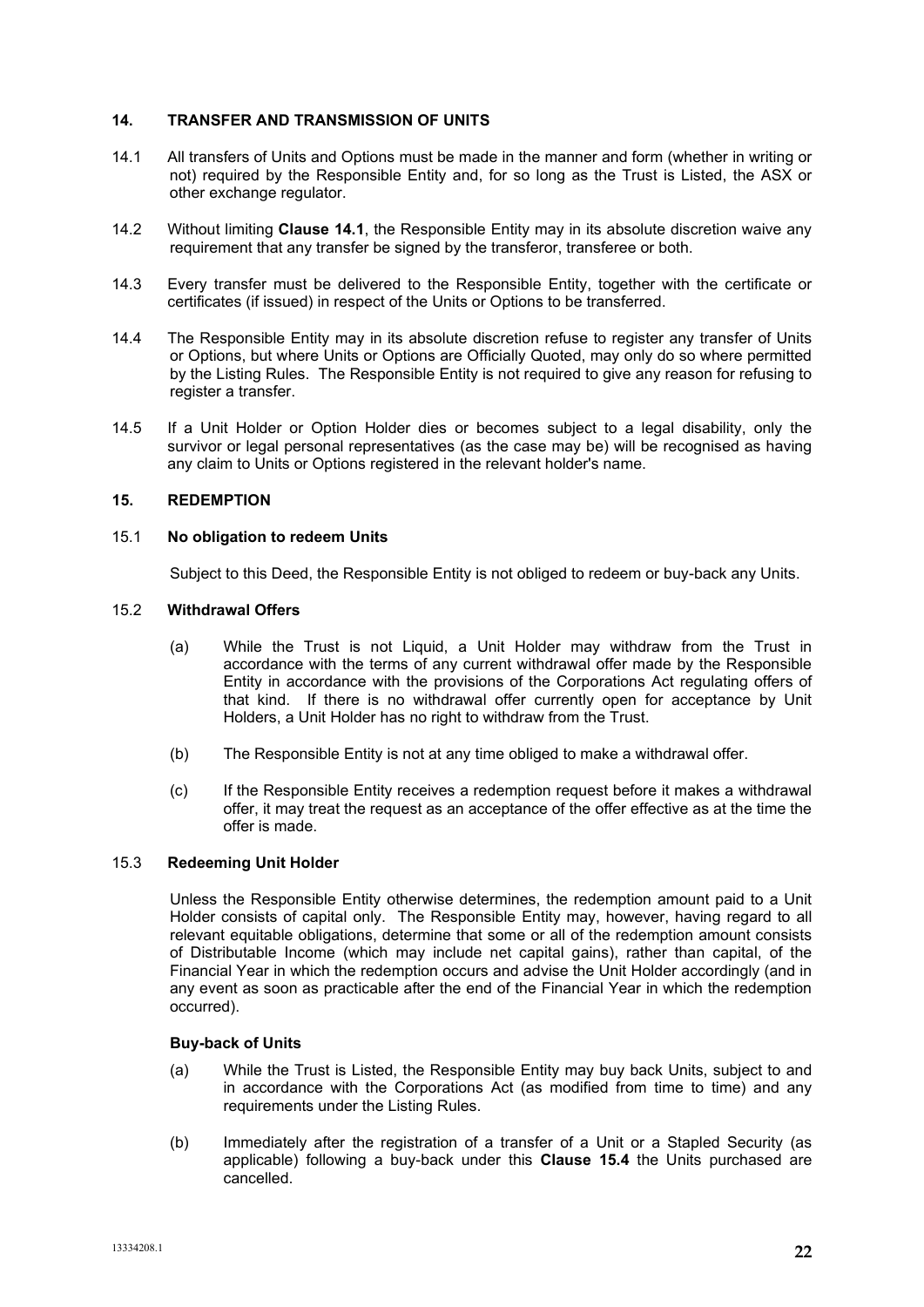- (c) Where a Unit forms part of a Stapled Security, the Responsible Entity may only buy back and cancel Units if the Securities to which those Units are Stapled are also the subject of a contemporaneous buy-back and cancellation.
- (d) The purchase price payable for a Unit or Stapled Security purchased under this **Clause 15.4** will be determined by the Responsible Entity (or its nominee) as follows:
	- (i) for any period in which a purchase may be made, the Responsible Entity (or its nominee) may set a range of prices at which purchases can be made during all or part of that period in the ordinary course of trading on the ASX and may adjust that pricing range from time to time if appropriate, but the maximum purchase price on any day cannot exceed the Indicative Buy-Back Price for that day by more than 5% (or such greater amount as may be allowed under the Listing Rules); and
	- (ii) the purchase must otherwise satisfy the conditions of any relief from or modification of the Corporations Act.

# <span id="page-22-0"></span>**16. WINDING-UP OF TRUST**

#### 16.1 **Winding-up by Responsible Entity**

In addition to the circumstances in which the Trust may be wound-up under the Corporations Act or the Listing Rules, the Responsible Entity may wind up the Trust with the prior approval of a resolution of the Unit Holders.

#### 16.2 **Termination**

The Responsible Entity must wind up the Trust when it has been terminated.

# 16.3 **Procedure on winding-up**

- (a) On winding-up of the Trust, and subject to paragraph (c), the Responsible Entity must realise the assets of the Trust as soon as reasonably practicable, rather than await an improvement in the Market Value of the investments of the Trust.
- (b) Subject to **Clause [8.6](#page-16-2)**, and to the rights of the holders of different classes of Units, the net proceeds of realisation, after discharging or providing for all liabilities and meeting the expenses (including anticipated expenses) of winding-up, must be distributed to Unit Holders in proportion to the number of Units of which they are the registered holders on the date the Trust is required to be wound-up in accordance with this clause or Part 5C.9 of the Corporations Act or on the date of termination of the Trust in accordance with **Clause [4.1](#page-6-2)**.
- (c) The Responsible Entity may agree with a Unit Holder that the Unit Holder's entitlement in whole or in part on the winding-up of the Trust be satisfied by transferring assets of the Trust to that Unit Holder at their Market Value.
- (d) The Responsible Entity must arrange for an independent audit of the final accounts for the Trust after the winding-up of the Trust has been completed.

## **17. MANAGEMENT AND INVESTMENT OF THE TRUST FUND**

## 17.1 **Responsible Entity's powers**

The Responsible Entity has the legal capacity and all the powers in respect of the Trust which it is possible for both a natural person and a body corporate to have as if the natural person and body corporate respectively was the absolute owner of the Trust Fund, including: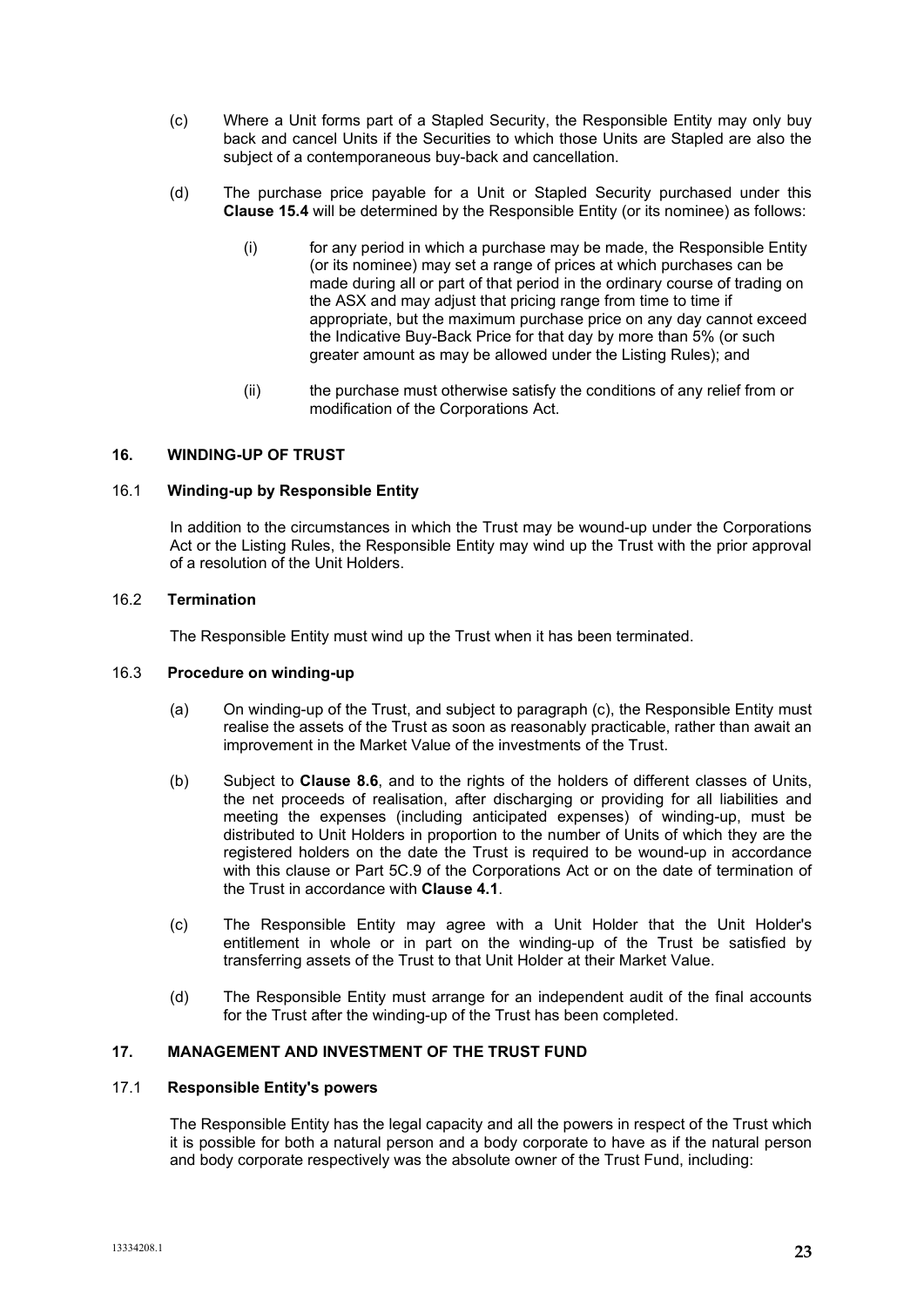- (a) to invest the Trust Fund in any form of investment;
- (b) to deal with any asset of the Trust;
- (c) to borrow or obtain other financial accommodation;
- (d) to grant security over the Trust Fund;
- (e) to guarantee liabilities of any person or provide indemnities in respect of such liabilities;
- (f) to make loans, including to associated or related entities;
- (g) to fetter future discretion;
- (h) to invest in Derivatives; and
- (i) to act as trustee of Sub-Trusts.

# <span id="page-23-1"></span>17.2 **Appointment of Agents**

The Responsible Entity may engage agents, consultants, experts, advisers or other persons and appoint delegates (including custodians) for any purpose in the exercise of its powers, and any such consultant, expert, person or delegate may be an Associate of the Responsible Entity.

# 17.3 **Appointment of Custodian**

Without limiting the Responsible Entity's power under **Clause [17.2](#page-23-1)**, subject to the Corporations Act and the terms of any Relief the Responsible Entity may appoint one or more custodians to hold title to some or all of the assets of the Trust.

# <span id="page-23-0"></span>**18. DISTRIBUTION OF INCOME AND CAPITAL**

## <span id="page-23-4"></span>18.1 **Determination of Distributable Income**

- (a) The Distributable Income of the Trust for a Distribution Period will be such amount as the Responsible Entity determines in its discretion, provided that the Distributable Income for a Distribution Period can be no less than the net income of the Trust (within the meaning of the Income Tax Assessment Act) for that period.
- (b) The Unit Holders will be entitled to the Distributable Income of the Trust for a Distribution Period in accordance with the proportions specified in **Clause [18.2](#page-23-2)**.

#### <span id="page-23-3"></span><span id="page-23-2"></span>18.2 **Income entitlement**

(a) The Distributable Income of the Trust Fund shall accrue in respect of a Unit immediately following the creation and allotment of the Unit and shall accrue from month to month and shall be apportionable in respect of time accordingly (*the Unit Distribution*).

The present entitlement in respect of a Partly Paid Unit shall be as follows:

- (i) the entitlement shall be that proportion of the Unit Distribution which the amount received by the Responsible Entity in respect of the Unit bears to the Issue Price of the Unit;
- (ii) where the Issue Price of the Unit has been received by the Responsible Entity in instalments, each instalment shall (notwithstanding the date of actual receipt)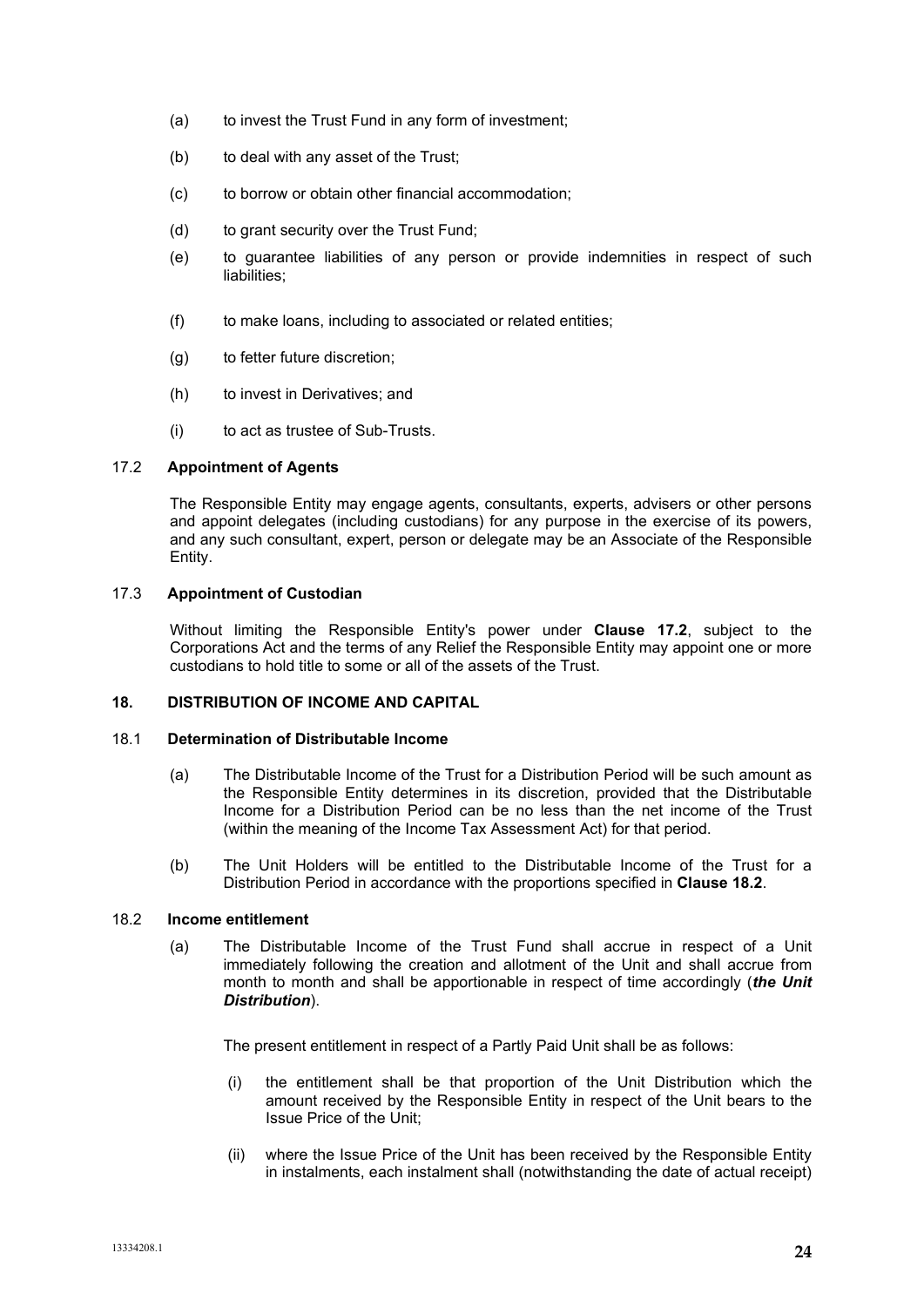be deemed to have been received on the first day of the month immediately following the receipt of the relevant instalment.

(b) Subject to the terms of issue of any Units and to Clause [8.6](#page-16-2) and Clause [18.2](#page-23-2)[\(a\),](#page-23-3) the Distributable Income of the Trust for each Distribution Period that remains after deducting any distributions already made in relation to that Distribution Period pursuant to Clause [15.3](#page-21-2) will be credited to a distribution account and after payment of all taxes will be distributed to Unit Holders registered at the close of business on the last day of the Distribution Period, or, where Units are Officially Quoted, to Unit Holders registered, at the close of business on the date fixed for the closing of the Register to determine income entitlements for that Distribution Period, in proportion to the number of Units of which they are the registered holders at such time.

## 18.3 **Time for distribution of income**

The Distributable Income for a Distribution Period must be distributed by the Responsible Entity to Unit Holders no later than the applicable Distribution Date.

#### 18.4 **Present entitlement to income of the Trust**

Persons who were entitled to Distributable Income pursuant to **Clause [18.2](#page-23-2)** in respect of a Financial Year will be presently entitled (within the meaning of the Income Tax Assessment Act) to that income in the proportions set out in **Clause [18.2](#page-23-2)** on the last day of the Financial Year, but if the Responsible Entity does not make a determination for the purposes of **Clause [18.1](#page-23-4)** for the last Distribution Period in a Financial Year, then persons who are registered Unit Holders at the close of business on the last day of that Financial Year will be presently entitled (within the meaning of the Income Tax Assessment Act) at that time to that part of the Distributable Income of the Trust for that Financial Year to which no Unit Holder has been presently entitled in an earlier Distribution Period for that Financial Year by virtue of **Clause [18.2](#page-23-2)** and/or **Clause [15.3](#page-21-2)**.

#### <span id="page-24-0"></span>18.5 **Unit plans**

- (a) The Responsible Entity may at any time adopt and implement any number of plans, on terms it determines, by which a Unit Holder may elect to receive Units as, or instead of, income or capital entitlements. Such plans may include:
	- (i) a plan under which a Unit Holder who elects to participate in respect of a Unit held by the Unit Holder is entitled to an issue of bonus Units instead of an income or capital entitlement distributed as money in respect of that Unit; and
	- (ii) a plan under which an income or capital entitlement to be distributed as money to a Unit Holder in respect of a Unit is, if the Unit Holder elects that the Unit participate in the plan, retained by the Trust and applied in subscription for fully paid Units pursuant to the terms of the plan.
- (b) The Responsible Entity has all powers necessary or desirable to implement and carry out fully any plan adopted under this **Clause [18.5](#page-24-0)** and may (without limitation) at any time:
	- (i) amend the terms of any plan as it considers desirable; and
	- (ii) suspend for any period or terminate the operation of any plan as it considers desirable.

# 18.6 **Capital and other distributions**

(a) The Responsible Entity may at any time distribute capital to the Unit Holders (including without limitation as part of an income distribution) by the payment of cash, the issue of Units, the distribution of assets or in any other manner the Responsible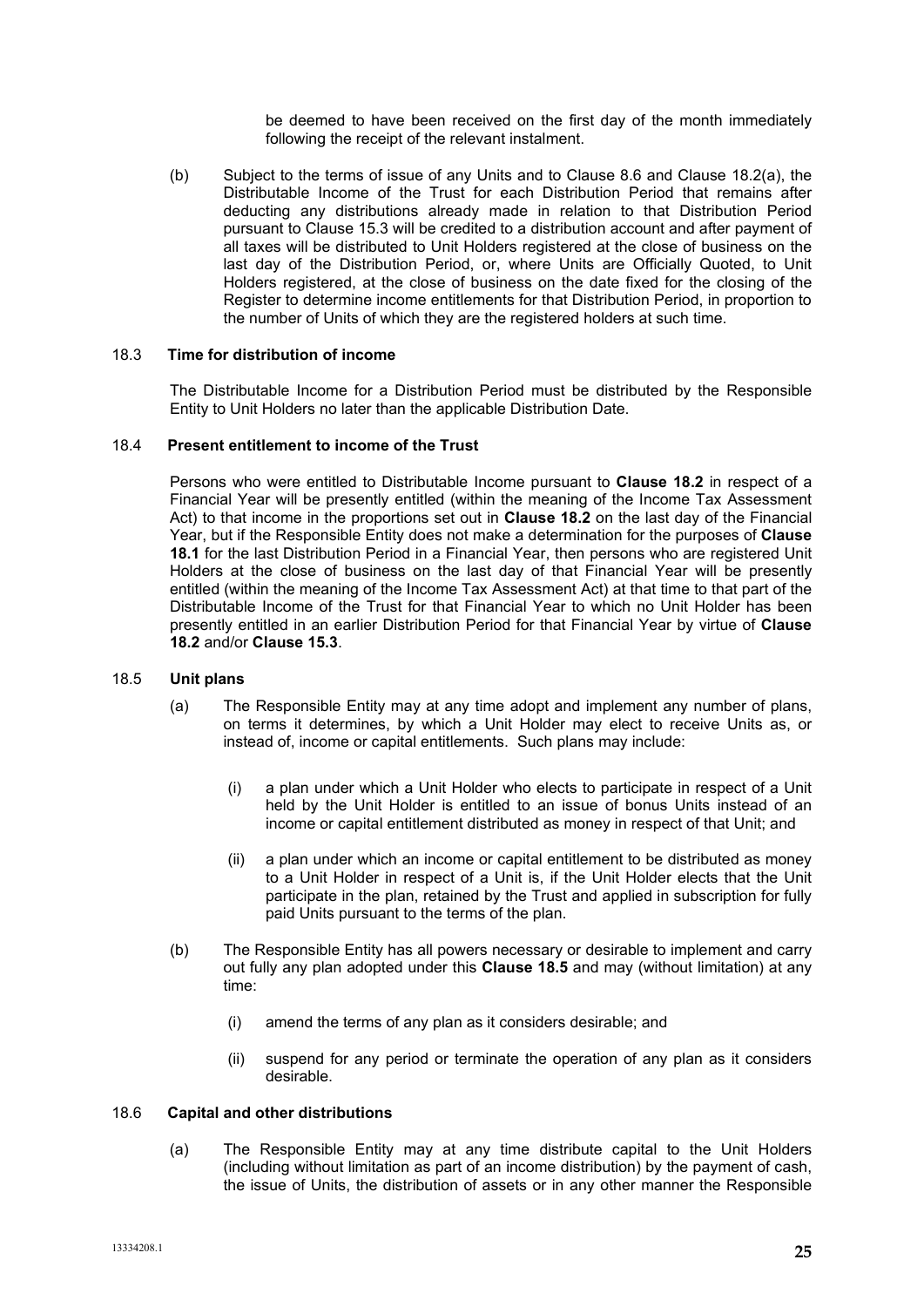Entity determines in proportion to the number of Units of which they are the registered holders at such time as is determined by the Responsible Entity.

(b) In the case of an issue of Units, the terms of the issue of Units will be determined by the Responsible Entity.

## 18.7 **Income categories**

The Responsible Entity may keep separate accounts of different categories and sources of income and allocate the income from any category or source to any Unit Holder.

## **19. REMUNERATION**

## <span id="page-25-0"></span>19.1 **Responsible Entity's fee**

- (a) For a period of five (5) years from 1 July 2001 to 30 June 2006, the Responsible Entity will be paid out of the income or capital of the Trust an annual fee of 0.35% of the gross assets (on a consolidated basis including, without limitation, the gross assets of all Sub-Trusts) of the Trust, or any lesser fee agreed by the Responsible Entity.
- (b) From 1 July 2006, the Responsible Entity will be paid out of the income or capital of the Trust an annual fee of 1% of the gross assets (on a consolidated basis including, without limitation, the gross assets of all Sub-Trusts) of the Trust, or any lesser fee agreed by the Responsible Entity.
- (c) Such fee will accrue from day to day and be payable monthly in arrears, based on the gross assets calculated under paragraph (a) on the last day of each month.
- (d) The Responsible Entity's fee will continue to be paid up to the date of completion of the final winding up of the Trust.

#### <span id="page-25-1"></span>19.2 **Performance Fee**

On the sale of any Real Property of the Trust or Sub-Trust acquired after 1 July 2001, the Responsible Entity will be entitled to receive a performance fee calculated at 10% of the excess of the Net Sale Proceeds over the Purchase Price subject to the following conditions:

- (a) the performance fee shall not be payable until the Net Sale Proceeds exceeds 110% of the Purchase Price;
- (b) the maximum performance fee payable under this paragraph shall be 4.5% of the Net Sale Proceeds;
- (c) the performance fee shall not reduce the return to Unit Holders of Net Sale Proceeds below 110% of the Purchase Price.

In this **Clause [19.2](#page-25-1)** the term 'Purchase Price' includes Acquisition Cost, finance costs in relation to the financing of the acquisition of the Real Property and, where applicable, costs associated with the issue of a Disclosure Document to raise equity for that acquisition.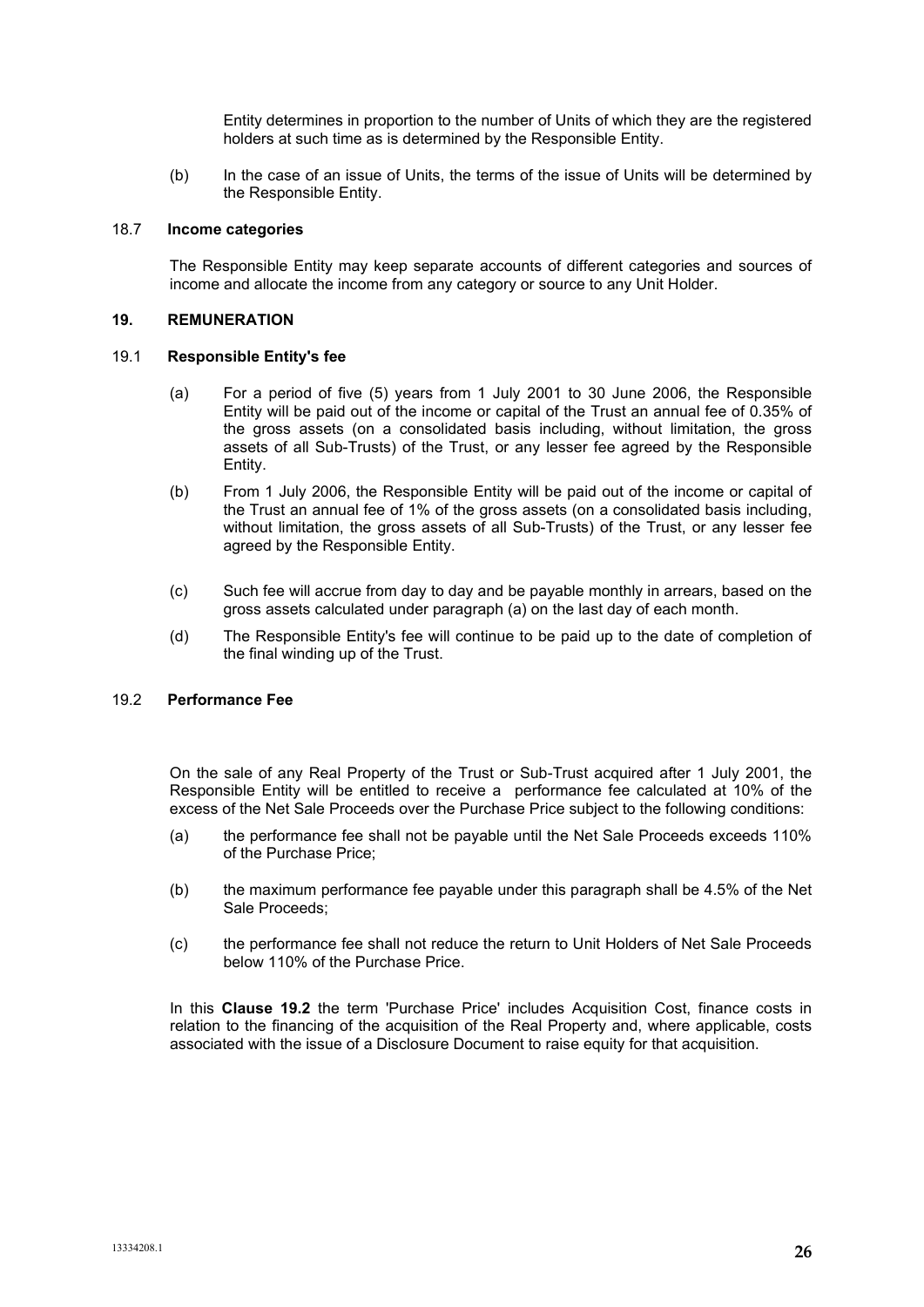## <span id="page-26-0"></span>19.3 **Real Property Acquisition Fee**

In consideration of sourcing and conducting due diligence in acquiring Real Property on behalf of the Trust or Sub-Trust, the Responsible Entity will be entitled to receive an acquisition fee of up to 1% of the purchase price of any Real Property purchased by the Trust or sub-Trust after 1 July 2001.

# 19.3A **Capital Raising Fee**

In consideration of it procuring and conducting due diligence in respect of any capital raising for the Trust, the Responsible Entity will be entitled to receive a capital raising fee of 0.75 cents for each Stapled Security issued, whether pursuant to public offer, private placement, rights issue or any other method or combination used for that capital raising.

# <span id="page-26-1"></span>19.4 **Reimbursement and indemnity**

The Responsible Entity will be paid or reimbursed out of the Trust Fund on a full indemnity basis for all expenses and liabilities which it may incur in connection with the Trust and any Sub-Trust or in performing its obligations or exercising its powers under this Deed including in connection with the following matters:

- (a) cheques, certificates, investment advices, accounts, distribution statements, and other communications;
- (b) registers, accounting and other records;
- (c) Unit Holder meetings;
- (d) any transaction or proposed transaction in relation to the Trust, including, without limitation, the acquisition, disposition, development and management of assets of the Trust;
- (e) management of the Trust's assets including leasing and valuation;
- (f) accounts;
- (g) taxes, rates, charges (including bank charges), duties and other imposts, including any goods and services or similar tax collectable from, or incurred or payable by, the Responsible Entity in connection with the Trust, or the management or administration of the Trust (including taxes payable by the Responsible Entity in respect of its fees and reimbursable expenses);
- (h) regulatory and compliance matters;
- (i) any restructuring or Listing of the Trust;
- (j) offers or invitations, to apply for, or issues or transfers of, Units or Options;
- (k) delegates, agents, consultants, experts, advisers and other persons retained or appointed by the Responsible Entity, including without limitation, legal and accounting advisers and members of any Compliance Committee;
- (l) researching property and securities markets;
- (m) this Deed;
- (n) custody of the Trust Fund (including custodian's fees);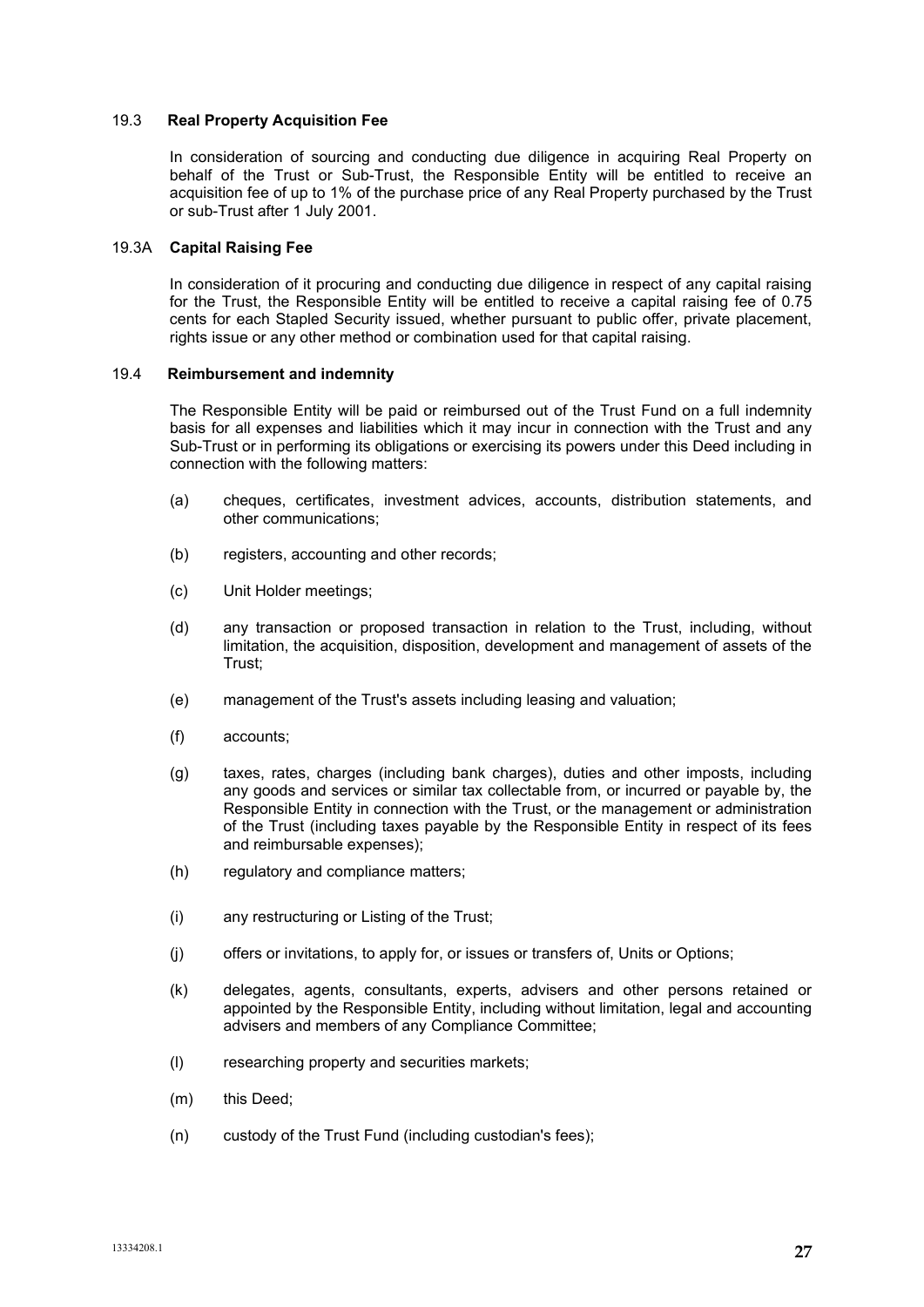- (o) computer hardware and software and other equipment (including development and maintenance of internet facilities);
- (p) any court proceedings, arbitration or dispute;
- (q) retirement or removal of the Responsible Entity;
- (r) Compliance Committees;
- (s) preparing documentation in relation to the Trust and the Trust Fund;
- (t) insurances including insurance premiums payable in respect of insurance policies for Trust assets and for the Responsible Entity, its directors, and Compliance Committee members;
- (u) promoting the Trust to, or communicating with, Unit Holders, potential investors and their advisers;
- (v) audit fees, including compliance plan audit fees;
- (w) Unit Holder complaints resolution;
- (x) provision of guarantees and indemnities by the Responsible Entity; and
- (y) travel and accommodation expenses.

# 19.5 **Payments to Associates**

Payments under **Clauses [19.1,](#page-25-0) [19.2,](#page-25-1) [19.3, 19.3A](#page-26-0)** and **[19.4](#page-26-1)** may be made to an Associate of the Responsible Entity.

#### 19.6 **Compliance Committee**

Subject to the Corporations Act, the Responsible Entity may reimburse or indemnify out of the Trust Fund any member of the Compliance Committee for any cost, expense or liability incurred in connection with the Trust or sub-Trust or such membership.

## 19.7 **Waiver or postponement**

The Responsible Entity may waive or postpone payment of all or part of its fee under **Clauses [19.1,](#page-25-0) [19.2,](#page-25-1) [19.3](#page-26-0) or [19.3A](#page-26-0)** or reimbursement under **Clause [19.4](#page-26-1)** on such terms and conditions as it determines in its absolute discretion.

# 19.8 **Rebate**

- (a) Subject to the Corporations Act and applicable ASIC class orders, the Responsible Entity may waive, assign or rebate all or part of its fee under **Clauses [19.1,](#page-25-0) [19.2,](#page-25-1) [19.3](#page-26-0) and [19.3A](#page-26-0)** in favour of any person (including one or more Unit Holders) on such terms and conditions as it determines in its absolute discretion.
- (b) If the payment of the Responsible Entity's fees under Clauses [19.1,](#page-25-0) [19.2,](#page-25-1) [19.3](#page-26-0) and [19.3A](#page-26-0) or the Responsible Entity's reimbursement under Clause [19.4](#page-26-1) is unable to be made when such fees or amounts are payable due to their being insufficient liquid assets in the Trust, then the Responsible Entity will be entitled to receive interest at a commercial rate determined by it.

# <span id="page-27-0"></span>19.9 **Goods and Services Tax ('GST')**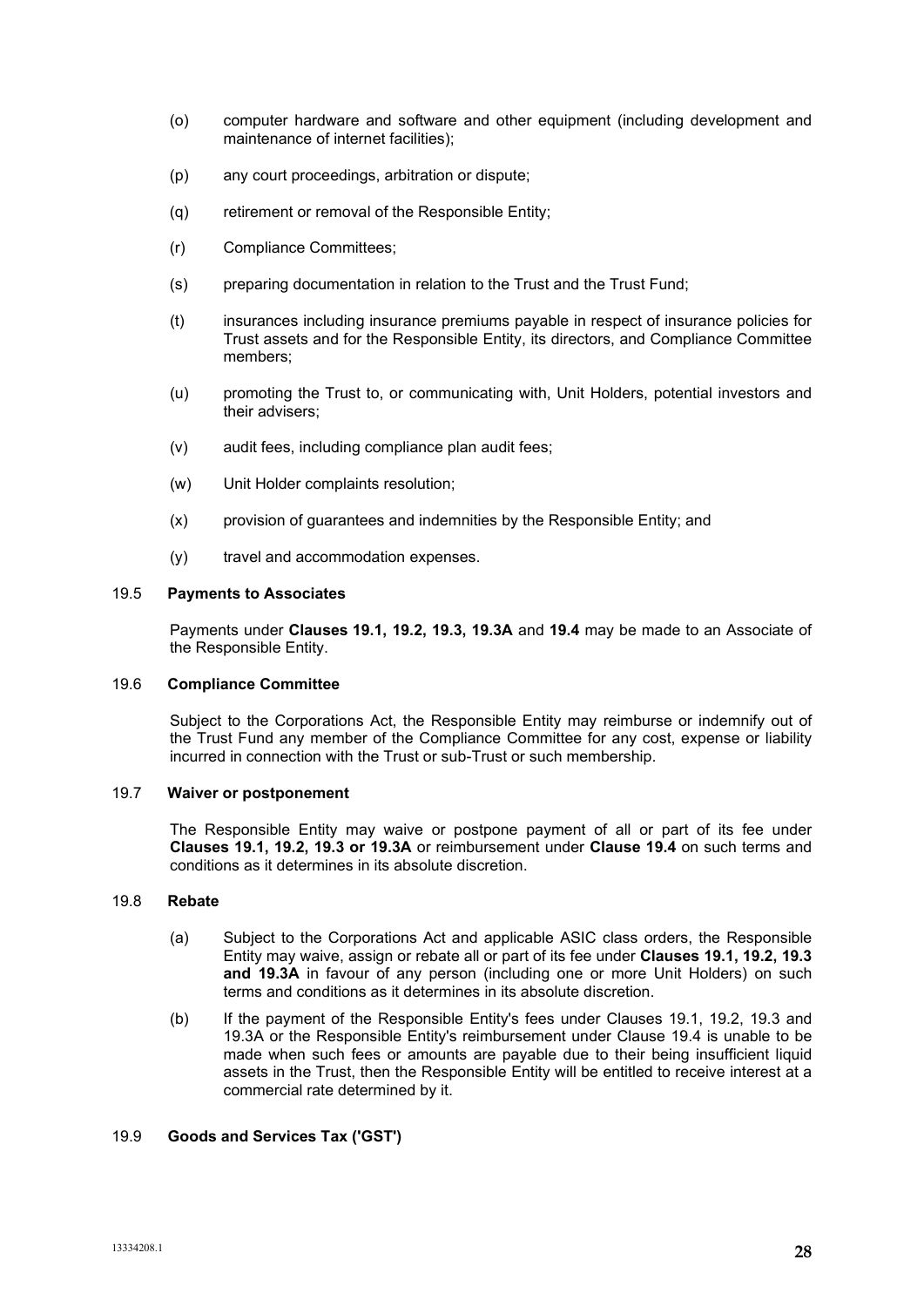- (a) If any GST becomes payable in respect of any taxable supply by the Responsible Entity in connection with its rights and obligations under this Deed, the Responsible Entity is entitled to increase the consideration for that supply by the amount of the GST on that supply (less, in the case of a reimbursement of expenses, the amount of any input tax credit it is entitled to in relation to the reimbursement payment). The Responsible Entity is entitled to be paid or reimbursed that GST out of the assets of the Trust. For the avoidance of doubt, the Responsible Entity is entitled to determine the amount of the GST for which it may be liable on the percentage fees and reimbursement and to adjust the percentage accordingly.
- (b) If the Responsible Entity makes a taxable supply in connection with its rights and obligations under this Deed, the Responsible Entity must issue the recipient of that taxable supply a tax invoice prior to:
	- (i) the date payment for the taxable supply is due; or
	- (ii) if there is no due date for payment for the taxable supply, the date the Responsible Entity is paid or reimbursed out of the Trust Fund for the taxable supply.
- (c) Any invoice issued by the Responsible Entity to the Trust under this Deed must be a tax invoice.
- (d) Words or expressions used in this **Clause [19.9](#page-27-0)** which are defined in the *A New Tax System (Goods and Services) Tax Act 1999 (Cth)* have the same meaning in this Clause.

# **20. RETIREMENT AND REMOVAL OF RESPONSIBLE ENTITY**

#### 20.1 **Removal of Responsible Entity**

The Responsible Entity must cease to act as responsible entity if removed as responsible entity in accordance with the Corporations Act or, for as long as the Trust is Listed, the Listing Rules.

#### <span id="page-28-0"></span>20.2 **Retirement of Responsible Entity**

The Responsible Entity may retire as responsible entity subject to compliance with the requirements of the Corporations Act.

# 20.3 **Appointment of new Responsible Entity**

On the retirement of the Responsible Entity pursuant to **Clause [20.2](#page-28-0)**, the Responsible Entity may, subject to compliance with the requirements of the Corporations Act, appoint some other corporation to be the Responsible Entity.

# 20.4 **Retirement Payment**

The Responsible Entity shall, in consideration of its retirement as a responsible entity, be entitled to agree with an incoming responsible entity to be remunerated by, or to receive a benefit from, the incoming responsible entity and shall not be required to account to Unit Holders for such remuneration or benefit.

# **21. RESPONSIBLE ENTITY'S POWERS, LIABILITIES AND INDEMNITIES**

# 21.1 **General Provisions**

(a) Without prejudice to its rights under **Clause [19.4](#page-26-1)**, the Responsible Entity shall be indemnified out of the Trust Fund for all liabilities incurred by it, or on its behalf, to the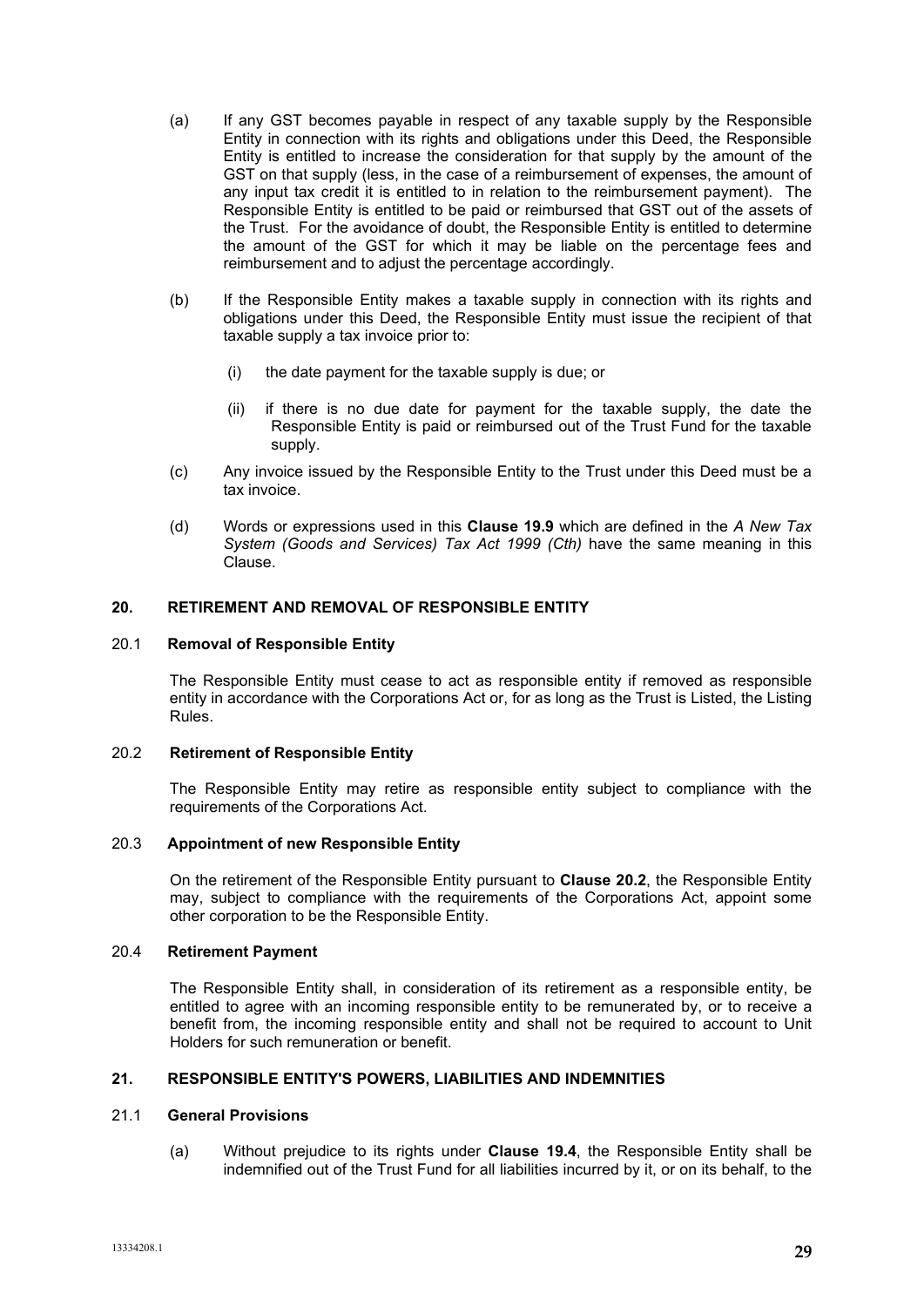extent to which such liabilities are incurred in relation to the proper performance of the Responsible Entity's duties.

- (b) The Responsible Entity may rely on the validity of any document (including any electronic communication) unless it reasonably believes the document not to be genuine.
- (c) The Responsible Entity shall not be under any liability for failure to perform any act if prevented by law.
- (d) The Responsible Entity shall not be liable to account for any payment or retention of moneys made in good faith, or to meet a liability, to a duly empowered fiscal authority.
- (e) The Responsible Entity may rely upon the advice of counsel or solicitors in relation to any matter in connection with the Trust (including the interpretation of this Deed).
- (f) The Responsible Entity may rely on advice or information from any bankers, accountants, auditors, valuers and other persons consulted by the Responsible Entity who are believed in good faith to be expert in relation to the matters upon which they are consulted and who are independent of the Responsible Entity.
- (g) The Responsible Entity is not obliged to enter into any transaction unless its personal liability is excluded or limited as required by it.

# 21.2 **Recovery of duties, charges etc**

The Responsible Entity will not be required to undertake any transaction in respect of a Unit Holder unless the Unit Holder has paid or provided for to the Responsible Entity's satisfaction all duties, taxes and the like in respect of such transaction.

#### 21.3 **Responsible Entity's interest in the Trust and in transactions**

- (a) The Responsible Entity and its Associates may hold Units or Options.
- (b) The Responsible Entity or its Associates may:
	- (i) deal with the Trust or any Unit Holder or Option Holder; or
	- (ii) be interested in any contract or transaction with the Trust or any Unit Holder or Option Holder or retain for its own benefit any profits or benefits derived from any such contract or transaction; or
	- (iii) act in the same or a similar capacity in relation to any other scheme.
- (c) Without limiting the effect of paragraph (b), the Responsible Entity may deal with itself in relation to the Trust Fund where in relation to such dealings it is acting in different capacities.

#### 21.4 **Extent of Responsible Entity's discretion**

The Responsible Entity has absolute discretion as to how and when to exercise its powers.

# 21.5 **Limitation of Responsible Entity's liability**

Subject to the Corporations Act, except in the case of its own fraud, negligence, breach of duty or breach of trust, the Responsible Entity will not be liable to Unit Holders or Option Holders to any greater extent than the extent to which it is entitled to be and is in fact indemnified for such liability out of the Trust Fund.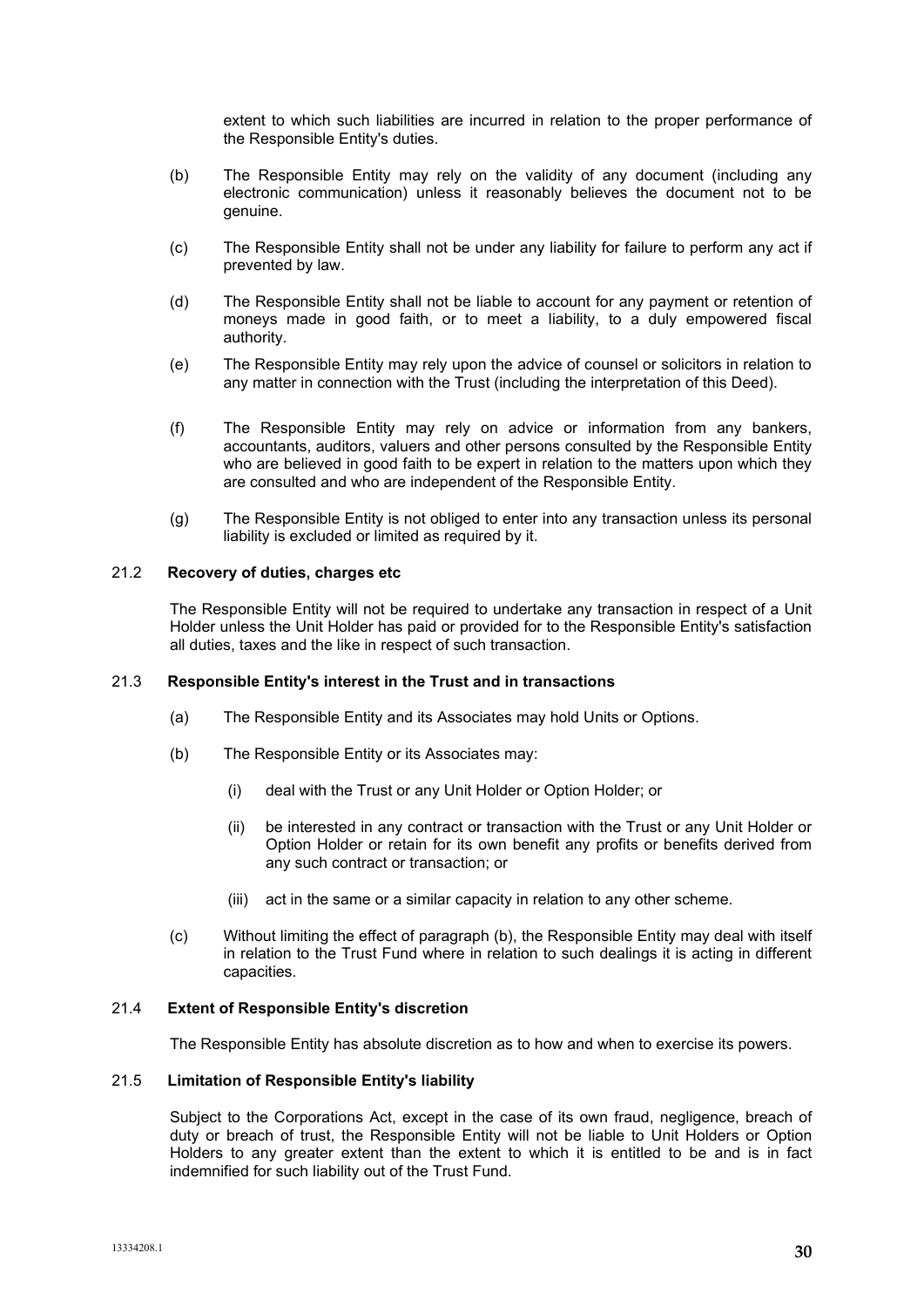## <span id="page-30-0"></span>**22. MEETINGS**

#### 22.1 **Convening and conducting of meeting**

- (a) Subject to the Corporations Act, but without prejudice to this **Clause [22](#page-30-0)**, meetings of Unit Holders may be convened and conducted in such manner as the Responsible Entity shall in its discretion determine, including without limitation requirements in relation to proxies and their use.
- (b) If a poll is demanded it will be taken in such manner and at such time as the chairman directs.
- (c) In the case of equality of votes, the chairman shall have a casting vote.

# 22.2 **Notice of general meeting**

- (a) While the Trust is a registered managed investment scheme pursuant to Part 5C.1 of the Corporations Act notice of a meeting of Unit Holders must be given in accordance with the Corporations Act. Otherwise, notice may be given in the manner determined by the Responsible Entity.
- (b) Accidental omission to give notice to, or the non-receipt of notice of meeting by a Unit Holder will not invalidate the meeting.

# 22.3 **Quorum**

- (a) Subject to the following subclause the quorum for a meeting of Unit Holders is:
	- (i) at least 2 Unit Holders present at all times during the meeting holding at least 10% of the votes that may be cast at the meeting; or
	- (ii) if the Trust has only one Unit Holder who may vote on a resolution, that Unit Holder.
- (b) Where a meeting is convened to pass a special resolution to remove the Responsible Entity the quorum shall be at least 2 Unit Holders present at all times during the meeting holding at least 51% of the votes that may be cast at the meeting.

# 22.4 **No quorum**

If a quorum is not present within 15 minutes after the scheduled time for the meeting, the meeting is:

- (a) adjourned to the same day in the following week at the same time and place; or
- (b) adjourned to such other day, time and place as the Responsible Entity may direct.

# <span id="page-30-1"></span>22.5 **Notice of meeting adjourned under Clause [22.4\(b\)](#page-30-1)**

If a meeting is adjourned in accordance with **Clause [22.4\(b\)](#page-30-1)**, written notice must be given to the Unit Holders of the day, time and place to which the meeting has been postponed.

# 22.6 **Quorum at meeting adjourned under Clause [22.4\(b\)](#page-30-1)**

At any meeting adjourned under **Clause [22.4\(b\)](#page-30-1)** if a quorum is not present within 15 minutes of the time appointed for the adjourned meeting the meeting is dissolved.

#### 22.7 **Proxies**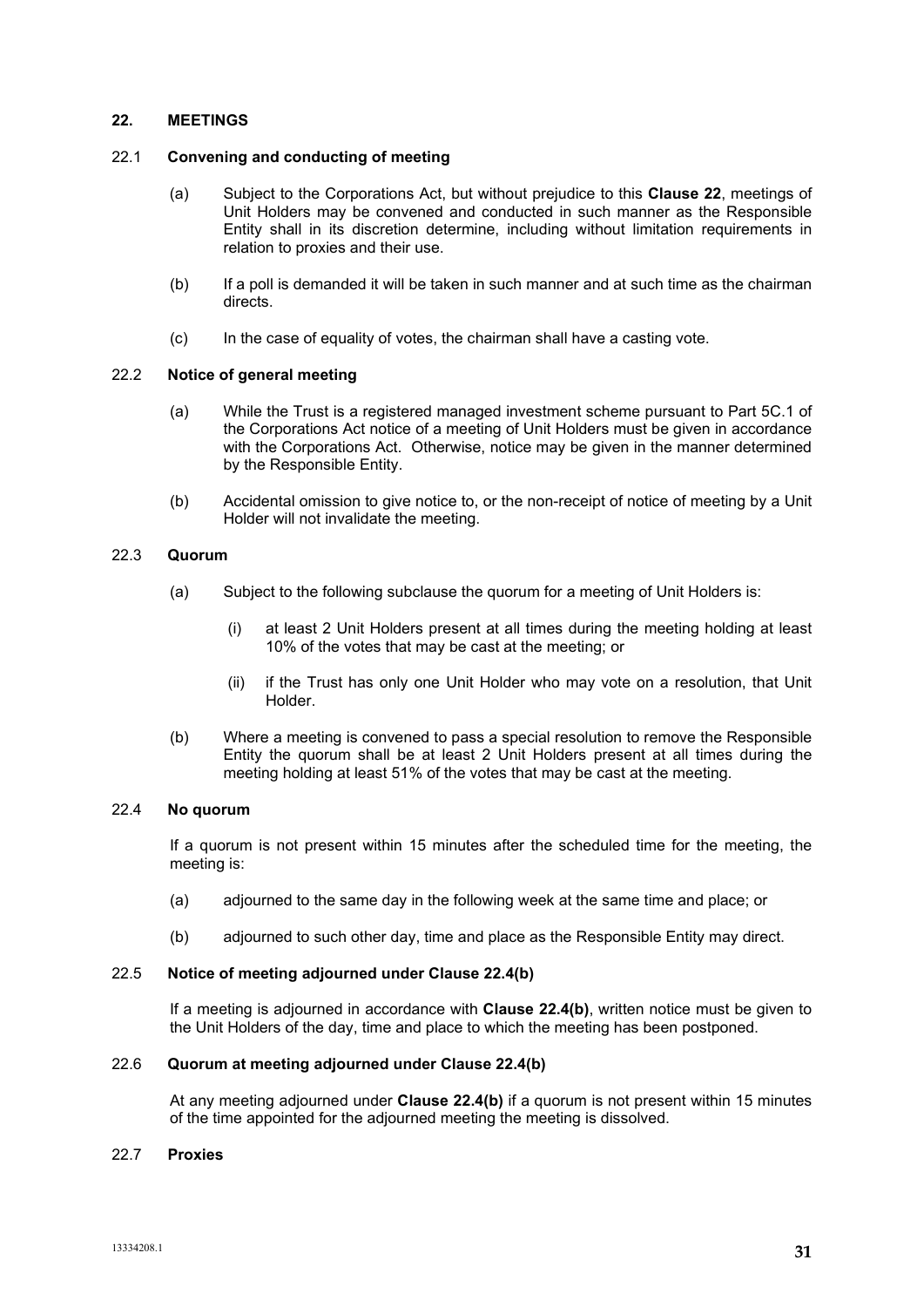- (a) The instrument appointing a proxy must be in writing and signed by the appointor, the appointor's attorney or corporate representative and, in the case of a body corporate, in accordance with the Corporations Act.
- (b) Subject to **Clause [22.7\(c\)](#page-31-0)** the instrument appointing a proxy, and where applicable the original or certified copy of the power of attorney under which it is signed, must be received at least 48 hours before the time of the meeting.
- <span id="page-31-0"></span>(c) The Responsible Entity may determine that proxies may be received less than 48 hours before the meeting.
- (d) No proxy is valid after the expiration of 12 months from the date of its execution.
- (e) Unless the Responsible Entity has received written notice of the matter before the start of the meeting at which a proxy votes, a vote cast by a proxy will be valid even if, before the proxy voted:
	- (i) the Unit Holder dies;
	- (ii) the Unit Holder revokes the proxy's appointment; or
	- (iii) the Unit Holder revokes the authority under which the proxy was appointed by a third party.

## 22.8 **Attorney of Unit Holder**

A Unit Holder may appoint an attorney to act on its behalf at a meeting (or meetings) of Unit Holders. Before the first meeting at which the attorney acts on the Unit Holder's behalf, the power of attorney must be deposited at the place specified in the notice of meeting.

#### 22.9 **Representative of body corporate**

A Unit Holder being a body corporate may, by resolution of its directors and in accordance with the Corporations Act, authorise any person to act as its representative at a meeting of Unit Holders. That representative will then have all the rights that could have been exercised by the authorising Unit Holder at the relevant meeting.

# 22.10 **Form and effect of resolutions**

- (a) A resolution passed at a meeting of Unit Holders shall be binding on all such members, whether or not present at such meeting. The decision of the chairman on any matter shall be final.
- (b) If all Unit Holders shall have signed a resolution, that resolution shall be deemed to have been passed by the requisite majority of members at a meeting of members on the day and at the time at which the resolution was last signed by a member. The resolution may consist of several documents in the same form, each signed by one or more Unit Holders.

#### 22.11 **Cancellation or postponement of a meeting**

Subject to the Corporations Act, the Responsible Entity may cancel or postpone a meeting of the Unit Holders at any time prior to the meeting for any reason.

# 22.12 **Notice of cancellation**

Notice of cancellation of a meeting must be given to every Unit Holder.

#### 22.13 **Notice of date, time and place of postponed meeting**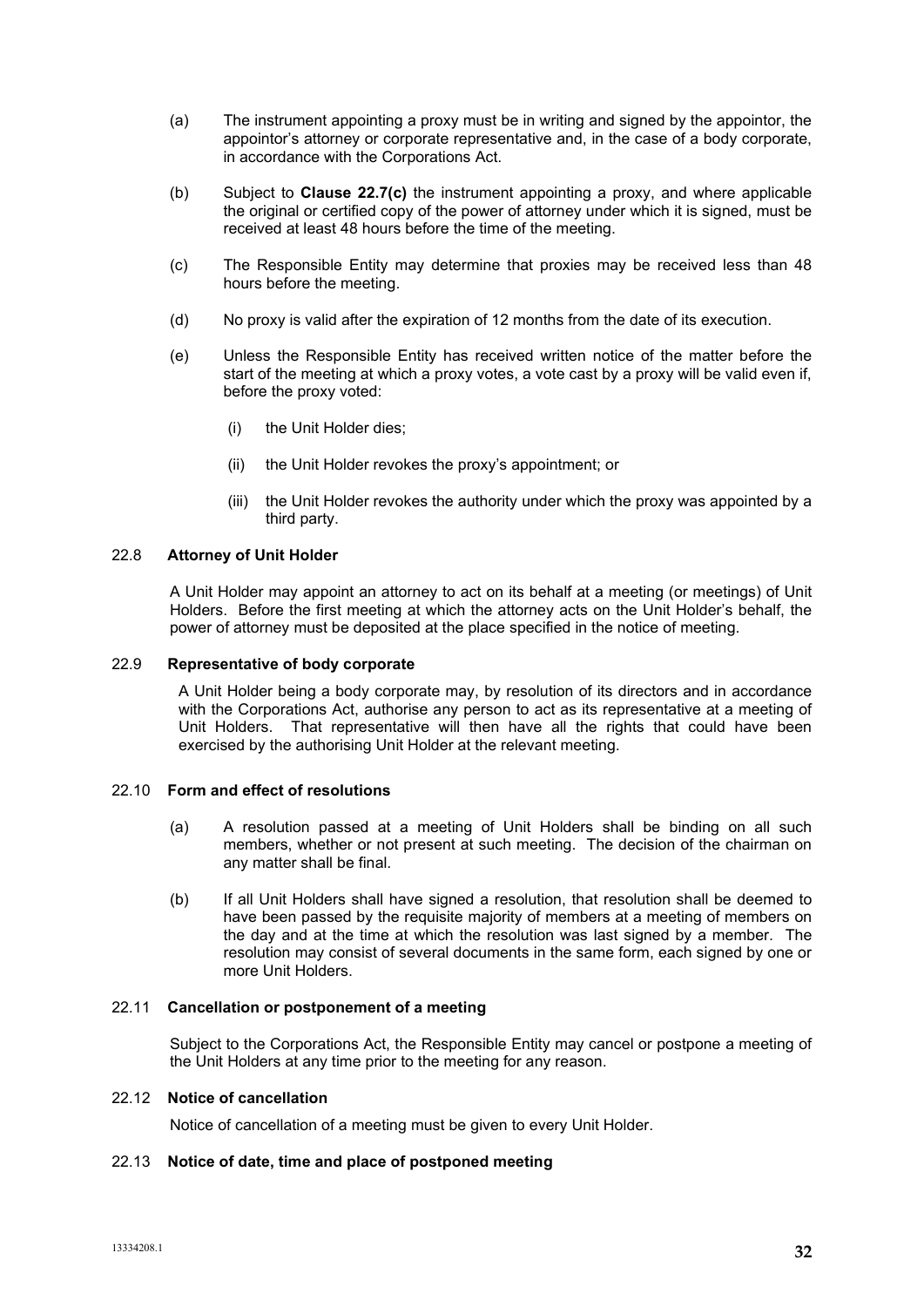Notice of the day, time and place to which the meeting has been postponed must be given to every Unit Holder at least 5 Business Days prior to the postponed meeting.

# 22.14 **Proxy, attorney or corporate representative for postponed or cancelled meetings**

**Where** 

- (a) the terms of an instrument appointing a proxy, attorney or a corporate representative provide that such appointment is valid only for a meeting of Unit Holders held on or before a specified date; and
- (b) the date for holding the meeting is postponed to a date later than the date specified in the instrument

then the date to which the meeting has been postponed is substituted for the date specified in the instrument unless the Unit Holder appointing the proxy, attorney or representative gives written notice specifying otherwise to the Responsible Entity 48 hours prior to the time to which the meeting has been postponed (and in that event the Unit Holder may at the same time appoint a new proxy, attorney or representative in accordance with the relevant provisions of this Clause 22, with necessary modifications).

# 22.15 **Adjournment of meeting**

The chairman of a meeting of members at which a quorum is present may, and must if so directed by vote of the meeting, adjourn the meeting from time to time and from place to place as the chair determines.

# 22.16 **Business at adjourned meeting**

No business may be transacted at any adjourned meeting other than the business left unfinished at the meeting from which the adjournment took place. No notice need be given of an adjournment, or of the business to be transacted at an adjourned meeting, unless it is adjourned for 30 days or more, in which event notice of the adjourned meeting must be given.

# 22.17 **Virtual general meetings**

Subject to clause 22.18, the following provisions apply to meetings of Unit Holders:

- (a) a meeting of Unit Holders may be held using one or more technologies that give all Unit Holders entitled to attend a reasonable opportunity to participate without being physically present in the same place, and clauses 22.17(b) to 22.17(f) apply if the meeting of Unit Holders is held in that way;
- (b) the inability of one or more Unit Holders to access, or to continue to access, the meeting of Unit Holders using any technology will not affect the validity of a meeting of Unit Holders, provided sufficient Unit Holders are able to participate in the meeting of Unit Holders as are required to constitute a quorum;
- (c) all persons so participating in the meeting of Unit Holders are taken for all purposes (for example, a quorum requirement) to be present at the meeting of Unit Holders while so participating;
- (d) a vote taken at the meeting of Unit Holders must be taken on a poll, and not on a show of hands, by using one or more technologies to give each Unit Holder entitled to vote the opportunity to participate in the vote in real time and, where practicable, by recording their vote in advance of the meeting of Unit Holders;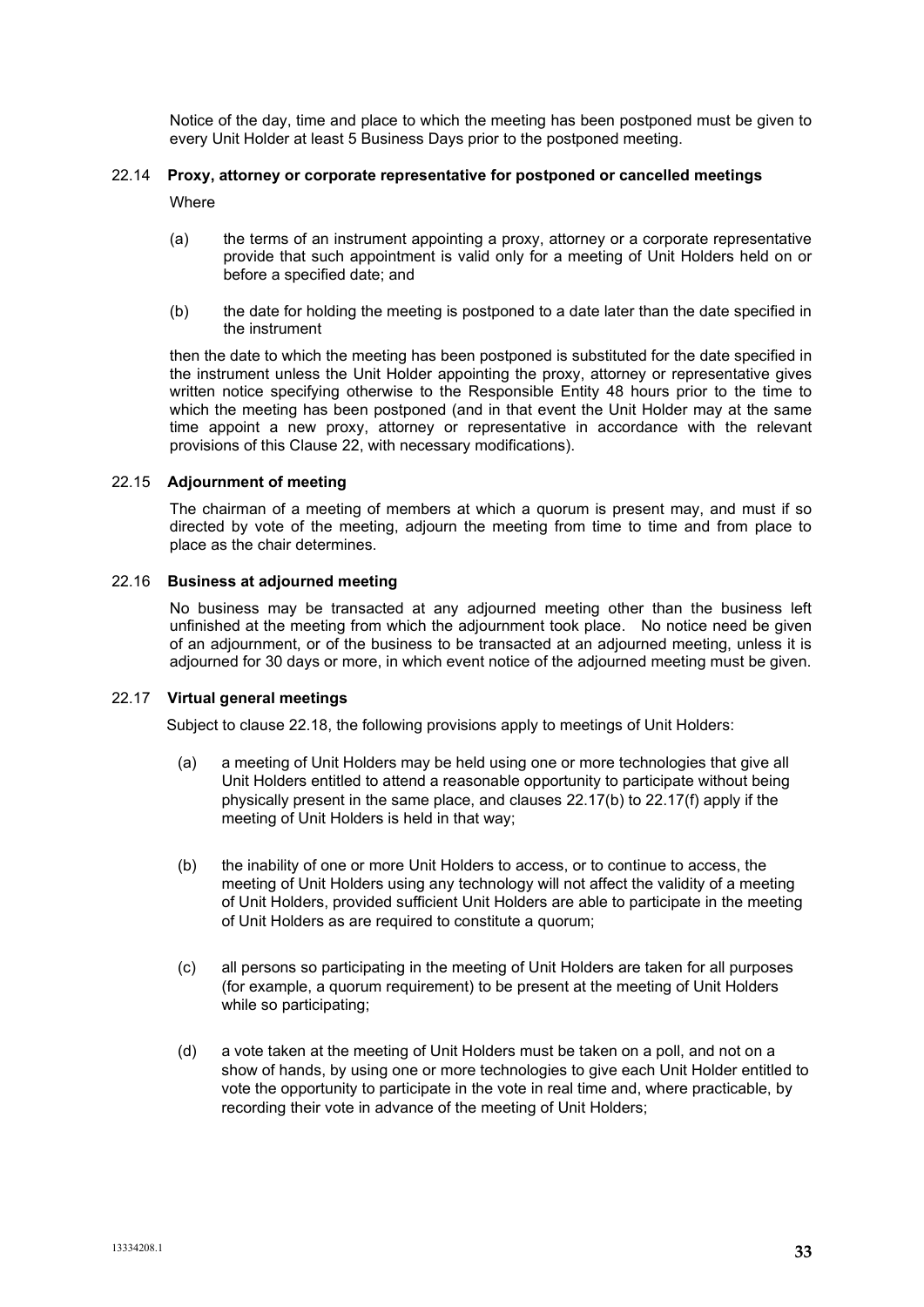- (e) a requirement to allow an opportunity for Unit Holders attending the general meeting to speak (for example, by asking questions) may be complied with by using one or more technologies that allow that opportunity;
- (f) a proxy may be appointed using one or more technologies specified in the notice of the meeting of the Unit Holders;
- (g) notice of a meeting of Unit Holders may be given, and any other information to be provided with the notice of a meeting of the Unit Holders, or at or in relation to a meeting of Unit Holders, may be provided, using one or more technologies to communicate to those entitled to receive a notice of the meeting of Unit Holders:
	- (i) the contents of the notice and the other information; or
	- (ii) details of an online location where the contents of the notice and the other information can be viewed or from where they can be downloaded.

# 22.18 **Obligations at law**

The obligations set out in clause 22.17 are not intended to impose more onerous procedures on the Trust than would otherwise be required at law. The requirements imposed by clause 22.17 will not apply to the Trust to the extent that such obligations are more onerous than those imposed by law.

#### 22.19 **Direct voting**

The Responsible Entity may determine that at any meeting of Unit Holders or class meeting of Unit Holders, a Unit Holder who is entitled to attend and vote on a resolution at that meeting of Unit Holders is entitled to a direct vote in respect of that resolution. A 'direct vote' includes a vote delivered to the Trust by post, fax, email or other electronic means approved by Responsible Entity. The Responsible Entity may prescribe rules to govern direct voting including specifications as to the form, method and timing of giving the direct vote in order for the vote to be valid, and the treatment of direct votes.

# 22.20 **Treatment of direct votes**

A direct vote on a resolution at a meeting of Unit Holders in respect of a Unit cast in accordance with clause 22.19 is of no effect and will be disregarded:

- (a) if, at the time of the resolution, the person who cast the direct vote:
	- (i) is not entitled to vote on the resolution in respect of the Unit; or
	- (ii) would not be entitled to vote on the resolution in respect of the Unit if the person were present at the meeting of Unit Holders at which the resolution is considered;
- (b) if, had the vote been cast in person at the meeting of Unit Holders at which the resolution is considered:
	- (i) the vote would not be valid; or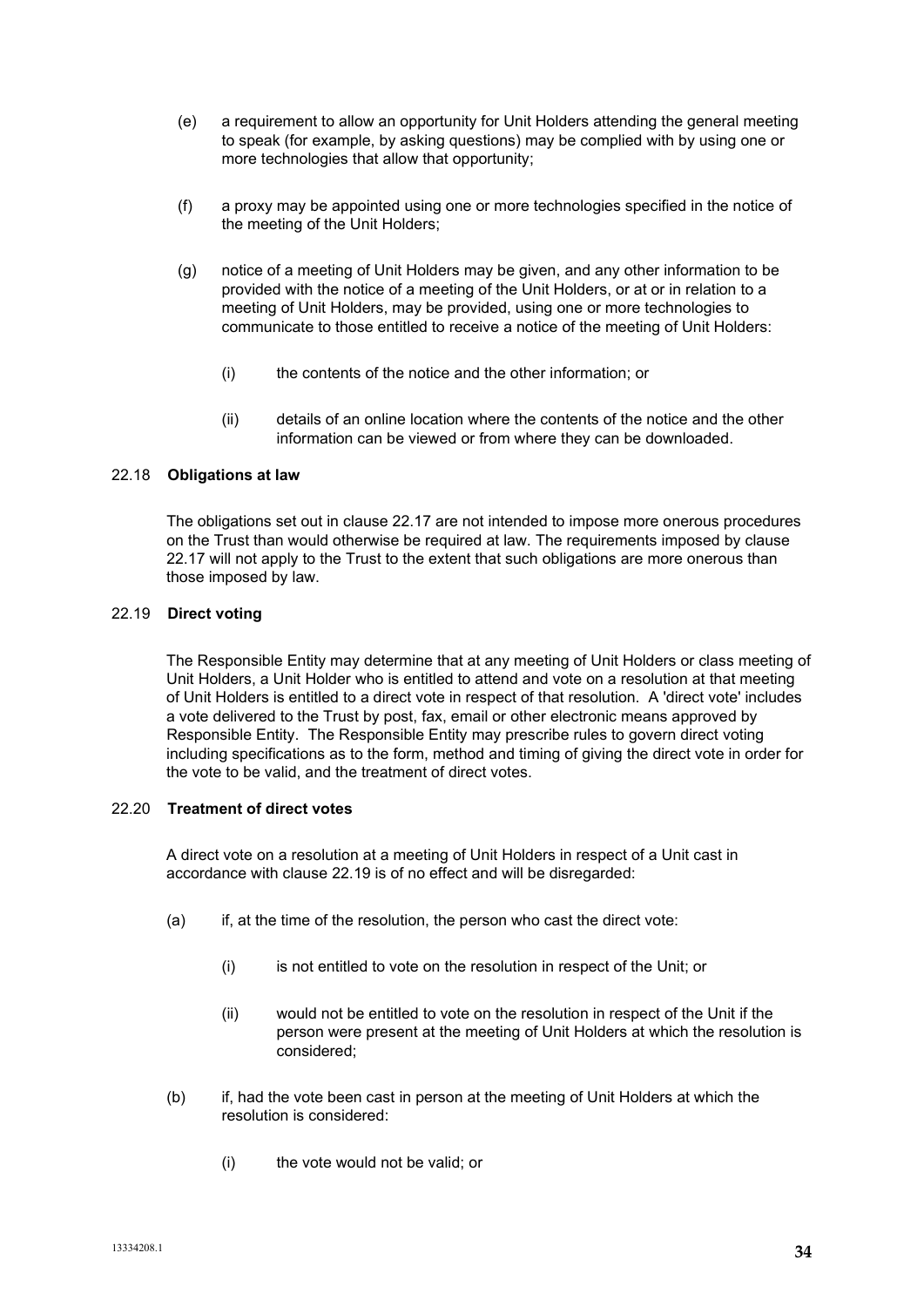- (ii) the Trust would be obliged to disregard the vote;
- (c) subject to any rules prescribed by the Responsible Entity, if the person who cast the direct vote is present in person at the meeting of Unit Holders at the time the resolution is considered; and
- (d) if the direct vote was cast otherwise than in accordance with any regulations, rules and procedures prescribed by the Responsible Entity under clause 22.19.

## 22.21 **Multiple votes**

Subject to any rules prescribed by the Responsible Entity, if the Trust receives a valid direct vote on a resolution in accordance with clause 22.19 and 22.20 and, prior to, after or at the same time as receipt of the direct vote, the Trust receives an instrument appointing a proxy, attorney or representative to vote on behalf of the same Unit Holder on that resolution, the Trust may regard the direct vote as effective in respect of that resolution and disregard any vote cast by the proxy, attorney or representative on the resolution at the meeting of Unit Holders.

# **23. AMENDMENT TO DEED**

Subject to the Corporations Act, the Responsible Entity may amend this Deed, including this Clause. Any such amendment may have prospective or retrospective effect. Where this Deed is amended by a resolution of Unit Holders the Responsible Entity may execute a supplementary deed incorporating those amendments.

## **24. NOTICES**

Subject to the Corporations Act, the Responsible Entity may determine methods, including electronic methods, of giving notices to Unit Holders and may also determine corresponding rules relating to deemed service and proof of service.

#### **25. MODE OF PAYMENT OF MONEYS TO UNIT HOLDERS**

Moneys payable by the Responsible Entity to a Unit Holder may be paid in any manner determined by the Responsible Entity. Payment of moneys in such manner will be a good discharge to the Responsible Entity. Any joint Unit Holder may give an effective discharge to the Responsible Entity in respect of the payment.

# **26. CHANGE OF NAME OF TRUST**

- 26.1 The Responsible Entity may in its absolute discretion change the name of the Trust without requiring any Unit Holder consent and take whatever action is necessary to effect the change in the name of the Trust.
- 26.2 Should the Responsible Entity cease to be, or to be a related body corporate of, Abacus Funds Management Limited, the title of the Trust must be changed to a name which does not contain the word Abacus and the new Responsible Entity must, without requiring any Unit Holder consent, take whatever action is necessary to ensure that that word is not used in connection with the Trust. Any current Disclosure Document must be withdrawn. This Clause may not be amended without the prior written consent of Abacus Funds Management Limited.

# **27. COMPLAINTS RESOLUTION**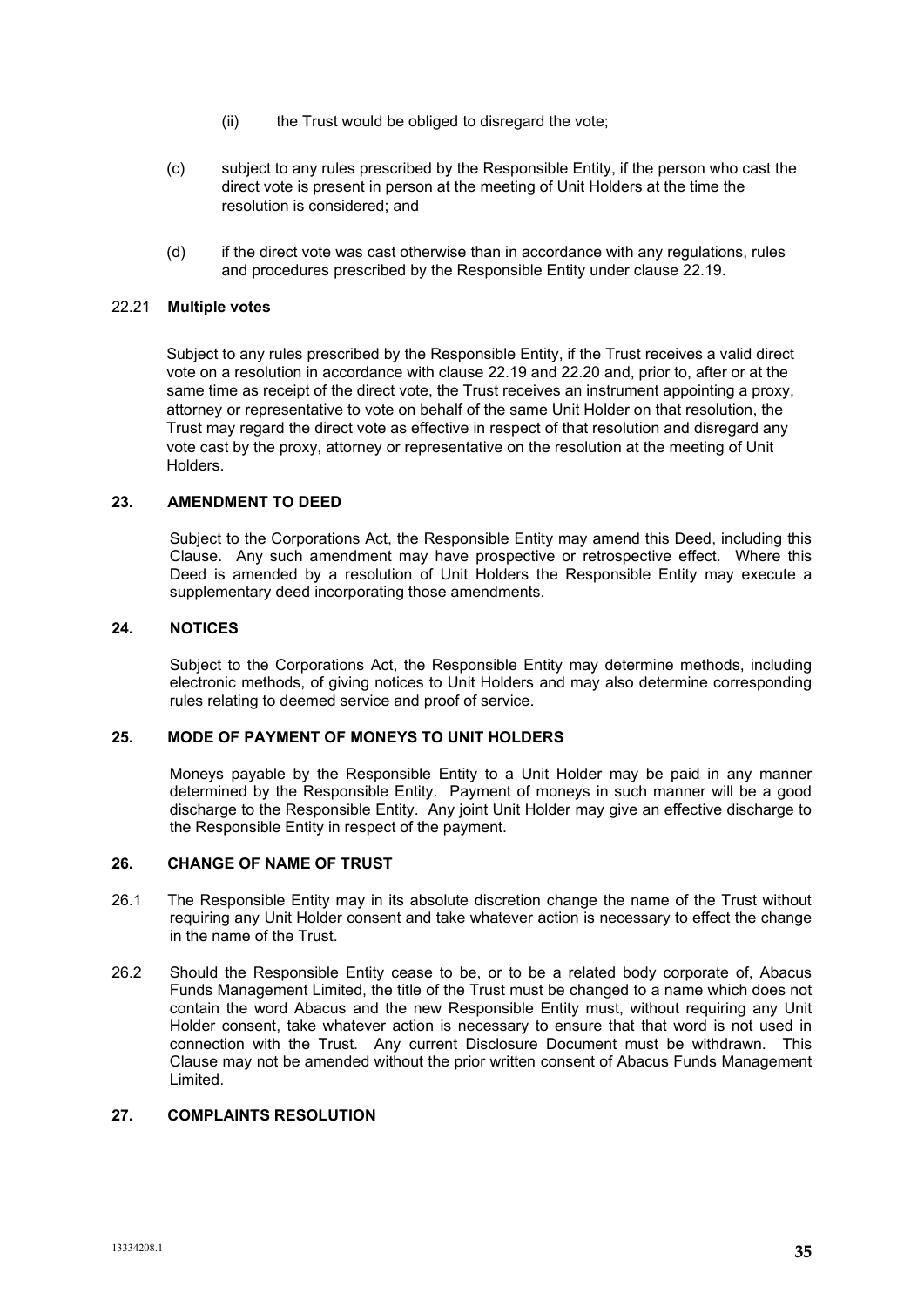- 27.1 The Responsible Entity must take all reasonable steps to ensure that there are at all times in force appropriate arrangements for the making and resolution of complaints by Unit Holders in connection with the Trust.
- 27.2 Complaints made must be properly considered and dealt with by the Responsible Entity as soon as reasonably practicable and in any event within 60 days after they are made, or such longer period as is reasonably necessary in the circumstances.
- 27.3 Upon receiving a complaint from a Unit Holder (in whatever form), the Responsible Entity must acknowledge receipt of the complaint to the Unit Holder within 15 Business Days, at the same time outlining the remedies available to the Unit Holder.
- 27.4 Within 15 Business Days of dealing with a complaint from a Unit Holder, the Responsible Entity will notify the Unit Holder of, and the reasons for, its proposed resolution of the dispute. At the same time, the Responsible Entity will inform the Unit Holder as to what further avenues of complaint are available to the Unit Holder, including notification of an independent external dispute resolution body of which the Responsible Entity is a member.
- 27.5 In considering a complaint, the Responsible Entity will take into account such of the following factors as are relevant to the complaint:
	- (a) any alleged breach of the Corporations Act, this Deed or breach of trust;
	- (b) legal advice (if any) it has received in relation to that alleged breach;
	- (c) the supporting material provided by the Unit Holder in relation to the alleged breach;
	- (d) any material held by the Responsible Entity in relation to the alleged breach; and
	- (e) any other relevant information.
- 27.6 If the Unit Holder reasonably requests, the Responsible Entity must provide the Unit Holder with an opportunity to inspect any relevant material relating to the complaint unless to do so would prejudice the Responsible Entity or the Trust.

## **28. GOVERNING LAW**

This Deed will be governed by the laws of the State of New South Wales.

## **29. SEVERABILITY**

If any provision of this Deed is illegal or invalid because it offends any applicable law:

- (a) if the offending provision can be read down so as to give it a partially valid operation, it must be read down to the extent necessary to achieve that result; and
- (b) in any other case, the offending provision must be severed in which event the remaining provisions will operate as if the severed provision had not been included.

#### **30. LISTING RULES**

Notwithstanding anything contained in this Deed, for so long as the Trust is Listed:

- (a) If the Listing Rules prohibit an act being done, the act shall not be done.
- (b) Nothing contained in this Deed prevents an act being done that the Listing Rules require to be done.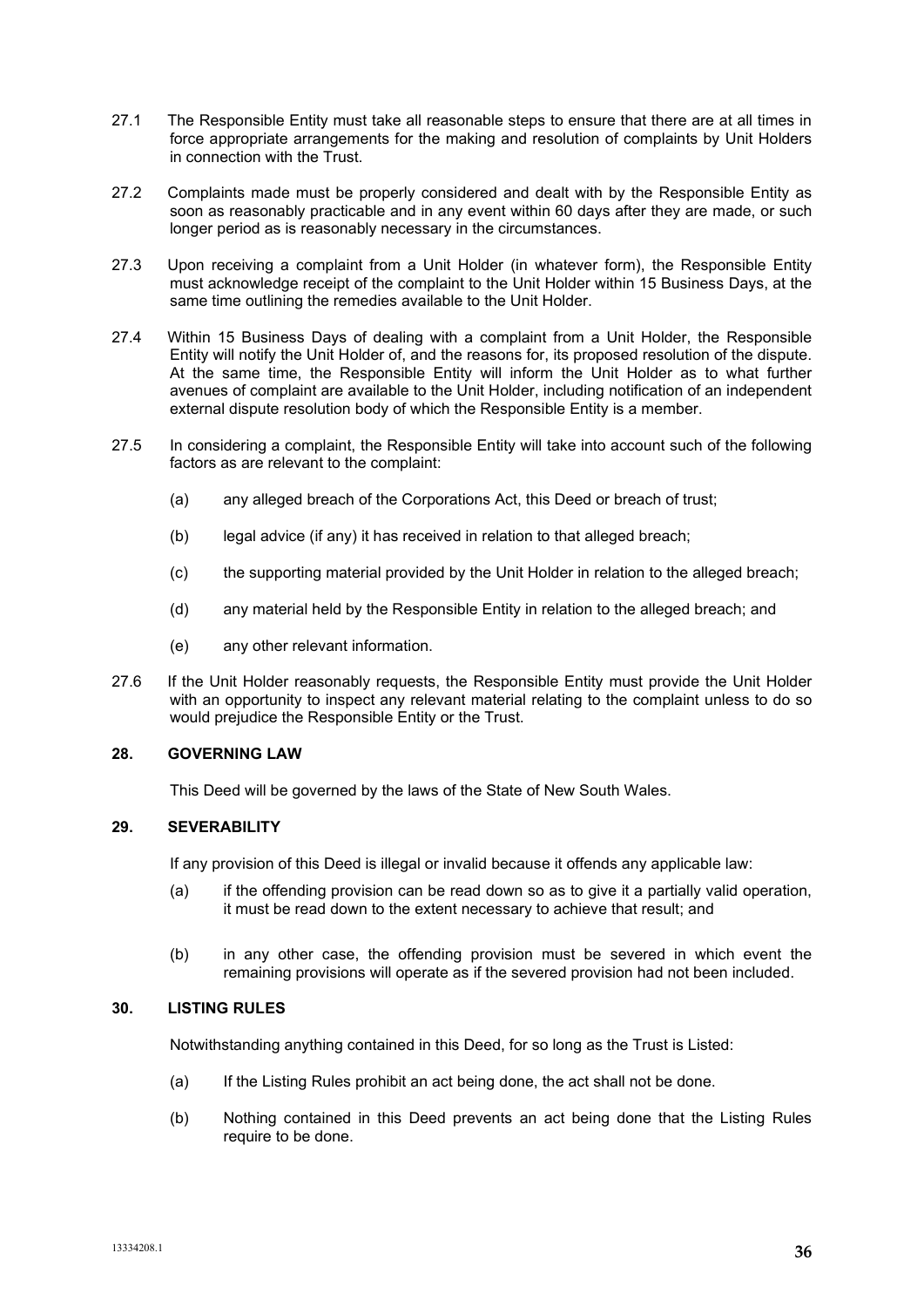- (c) If the Listing Rules require an act to be done or not to be done, authority is given for that act to be done or not to be done (as the case may be).
- (d) If the Listing Rules require this Deed to contain a provision and it does not contain such a provision, this Deed is deemed to contain that provision.
- (e) If the Listing Rules require this Deed not to contain a provision and it contains such a provision, this Deed is deemed not to contain that provision.
- (f) If any provision of the Deed is or becomes inconsistent with the Listing Rules, the Deed is deemed not to contain that provision to the extent of the inconsistency.

# **31. RESTRICTED SECURITIES**

If the Trust is Listed and has on issue any Units which are classified under the Listing Rules or by the ASX as restricted securities, then despite any other provisions of this Deed:

- (a) the restricted securities cannot be disposed of during the escrow period, except as permitted by the Listing Rules or ASX;
- (b) the Responsible Entity must refuse to acknowledge a disposal (including registering a transfer) of the restricted securities during the escrow period, except as permitted by the Listing Rules or ASX;
- (c) during a breach of the Listing Rules relating to restricted securities, or a breach of a restriction agreement, the holder of the restricted securities is not entitled to any dividend or distribution, or voting rights, in respect of the restricted securities.

## **32. SMALL HOLDINGS**

If the Trust is Listed and a Unit Holder holds an Unmarketable Parcel , the provisions of **Schedule 1** apply to that Unmarketable Parcel.

# **33. ACCOUNTS**

Subject to the provisions of the Corporations Act and any Relief, financial accounts will be prepared in respect of the Trust and forwarded to Unit Holders in the Trust.

# **34. ELECTRONIC DEALINGS**

Notwithstanding any other provision of this Deed (except **Clause [1](#page-0-0)**), the Responsible Entity may facilitate dealings and transactions (including, without limitation applications and redemptions) by Unit Holders or prospective Unit Holders, on terms and conditions stipulated by the Responsible Entity, by Unit Holders or prospective Unit Holders by electronic or other means including telephone, computer, cheque book, credit card and other electronic, telecommunication or banking facilities.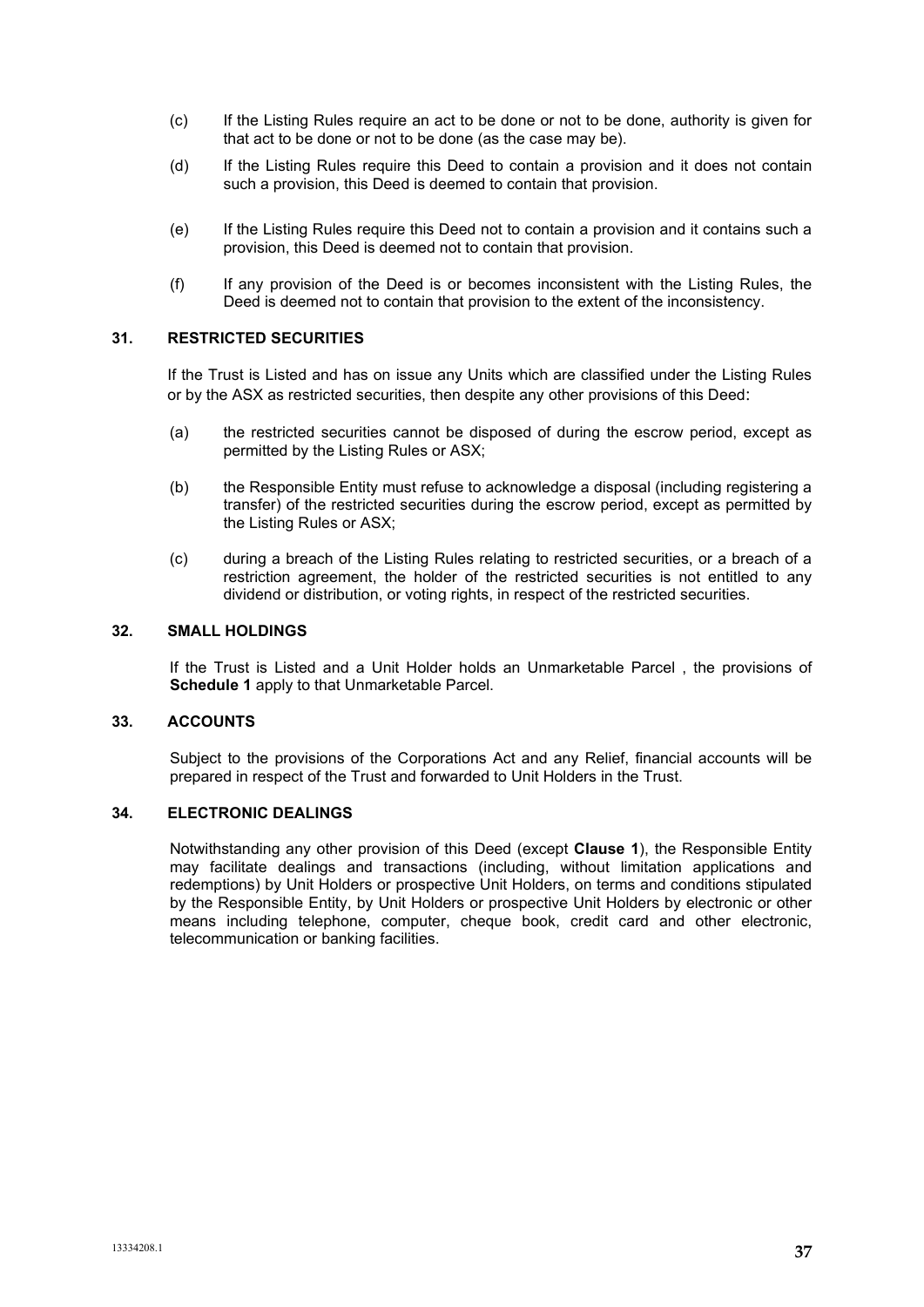# **SCHEDULE 1**

## **UNMARKETABLE PARCELS**

## **1. First notice**

If at any time a Unit Holder holds an Unmarketable Parcel (including Units or Stapled Securities held jointly with other Unit Holders) (*the Relevant Units*), the Responsible Entity may give a notice (*the First Notice*) to that Unit Holder stating that unless the Unit Holder gives notice to the Responsible Entity by a specified date (being not less than 45 days after the date of giving of the First Notice) requiring that the provisions of this Schedule are not to apply to the Relevant Units, then the Relevant Units are liable to be sold or disposed of under this Schedule but no First Notice may be given by the Responsible Entity in relation to the Relevant Units less than 12 calendar months after a previous First Notice given in relation to the Relevant Units.

#### **2. Subsequent changes**

Until the Unit Holder gives a notice under **Clause 6** of this Schedule, the provisions of this Schedule continue to apply to the Relevant Units despite the fact that they have, after the giving of the First Notice, ceased to comprise an Unmarketable Parcel.

# **3. Power of Responsible Entity to sell**

Subject to the following provisions of this Schedule, where a Unit Holder has been given a First Notice the Responsible Entity may sell or otherwise dispose of (*Divest*) the Relevant Units (together with all rights attaching to them including any dividends declared but unpaid).

#### **4. Advertisement and second notice**

Where the Responsible Entity propose to Divest any Relevant Units under this Schedule:

- (a) the Responsible Entity must publish in a newspaper circulating generally in the area in which the Unit Holder holding the Relevant Units has its address for the purposes of being given notices by the Responsible Entity, a notice specifying:
	- (i) the intention to Divest the Relevant Units;
	- (ii) the name of the relevant Unit Holder; and
	- (iii) the number of the Relevant Units; and
- (b) the Responsible Entity must give a notice of intention to Divest the Relevant Units (*the Second Notice*) to the Unit Holder advising the Unit Holder that the Relevant Units are liable to be Divested under this Schedule on a day which is not less than 25 days after the date of giving of the Second Notice.

#### **5. Notice to all joint holders**

Where a First Notice or a Second Notice is given in respect of Relevant Units which are held by Unit Holders jointly, that notice must be given to each of those joint holders.

# **6. Unit Holder may require sale not to proceed**

Each Unit Holder to whom a First Notice or Second Notice has been given may, by notice in writing addressed to the secretary and delivered to the Responsible Entity prior to the Relevant Units being Divested, require the Responsible Entity not to Divest the Relevant Units, in which case the Relevant Units may not be Divested unless a new First Notice is given to that Unit Holder.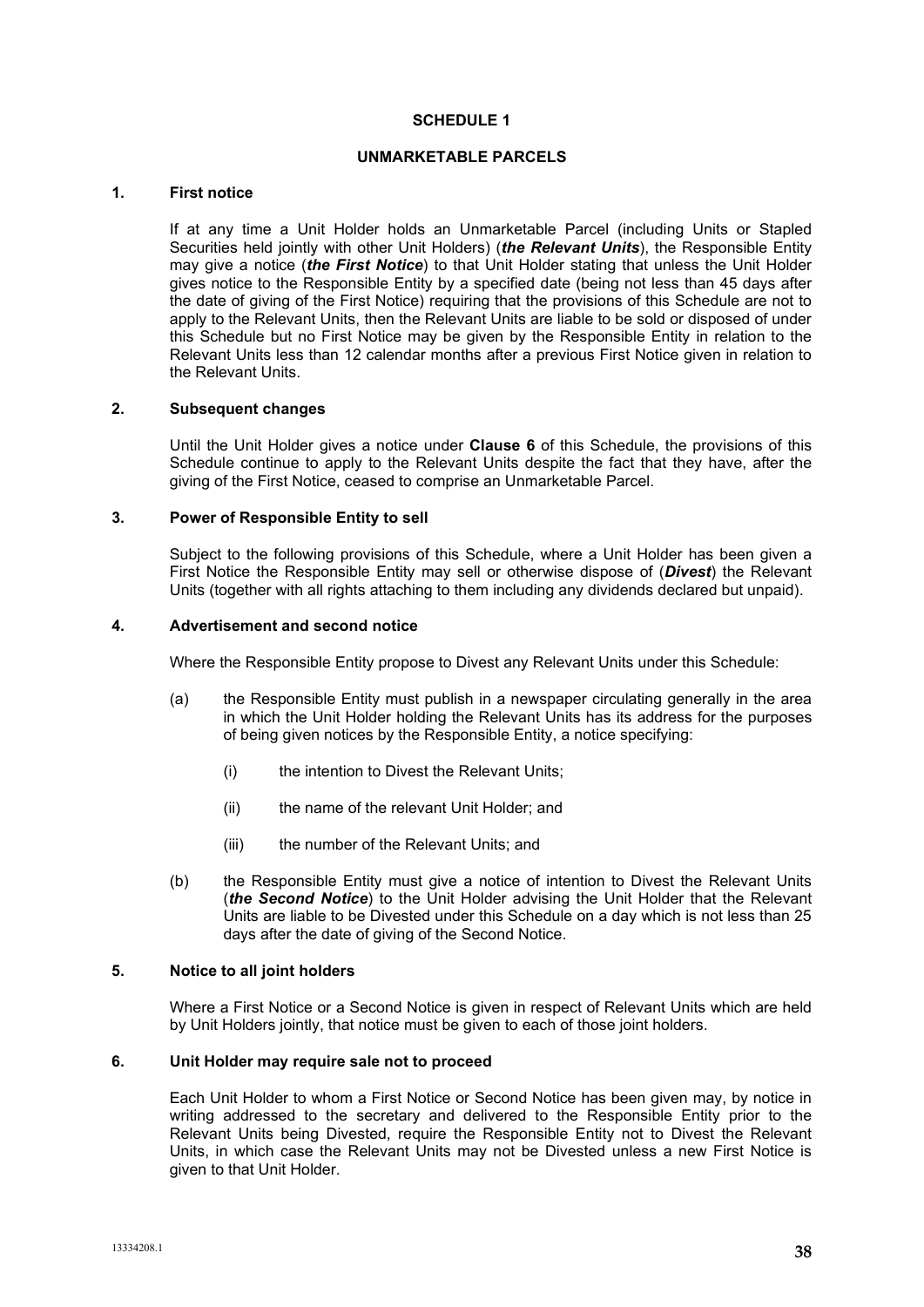# **7. Jointly held Units**

If a Unit Holder who gives notice under **Clause 6** of this Schedule is a joint holder of a parcel of Relevant Units, that notice only prevents those Relevant Units being Divested but does not prevent other Relevant Units held by any of the joint holders of that parcel being Divested and any First Notice or Second Notice concerning those other Relevant Units applies only to those other Relevant Units.

## **8. Terms of sale**

Any Relevant Units to be Divested may be Divested on the terms and in the manner and at the time the Responsible Entity determines (including by means of the Relevant Units being bought back by the Responsible Entity) provided that the Responsible Entity should use best endeavours to Divest the Relevant Units for market price. For the purpose of the Relevant Units being Divested:

- (a) the Unit Holder appoints the Responsible Entity as its agent; and
- (b) the Unit Holder appoints the Responsible Entity and each of its directors for the time being jointly and severally as its attorney in its name and on its behalf to execute any instrument of transfer or disposal of the Relevant Units.

# **9. Costs of Sale**

The Responsible Entity must pay all costs and expenses in connection with the Divestiture of any Relevant Units under this Schedule to the extent permitted under the Corporations Act.

# **10. Validity of sale**

The transferee of any Relevant Units Divested under this Schedule is not required to see to the regularity of the Divestiture or the application of the purchase money. After the transferee's name has been entered in the register in respect of the Relevant Units, the validity of the Divestiture to the transferee may not be impeached by any person and the remedy of any person aggrieved by the Divestiture is in damages only and against the Responsible Entity exclusively, subject to this Deed.

#### **11. Receipt of proceeds**

Where the Responsible Entity receives any consideration as a result of the Divestiture of any Relevant Units, the Responsible Entity's receipt is a good discharge to the transferee of those Relevant Units and any person claiming through that transferee.

# **12. Title of transferee**

The title of the transferee to any Relevant Units Divested under this Schedule is not affected by any irregularity or invalidity in connection with the Divestiture of the Relevant Units to the transferee.

#### **13. Application of proceeds**

The proceeds of Divestiture of Relevant Units under this Schedule (following deduction of any unpaid calls and interest and expenses) (*the Sale Consideration*) must be dealt with as follows:

- (a) the Sale Consideration must be paid into a separate bank account opened and maintained by the Responsible Entity for that purpose only;
- (b) the Sale Consideration must be held in trust for the Unit Holder whose Relevant Units were Divested;